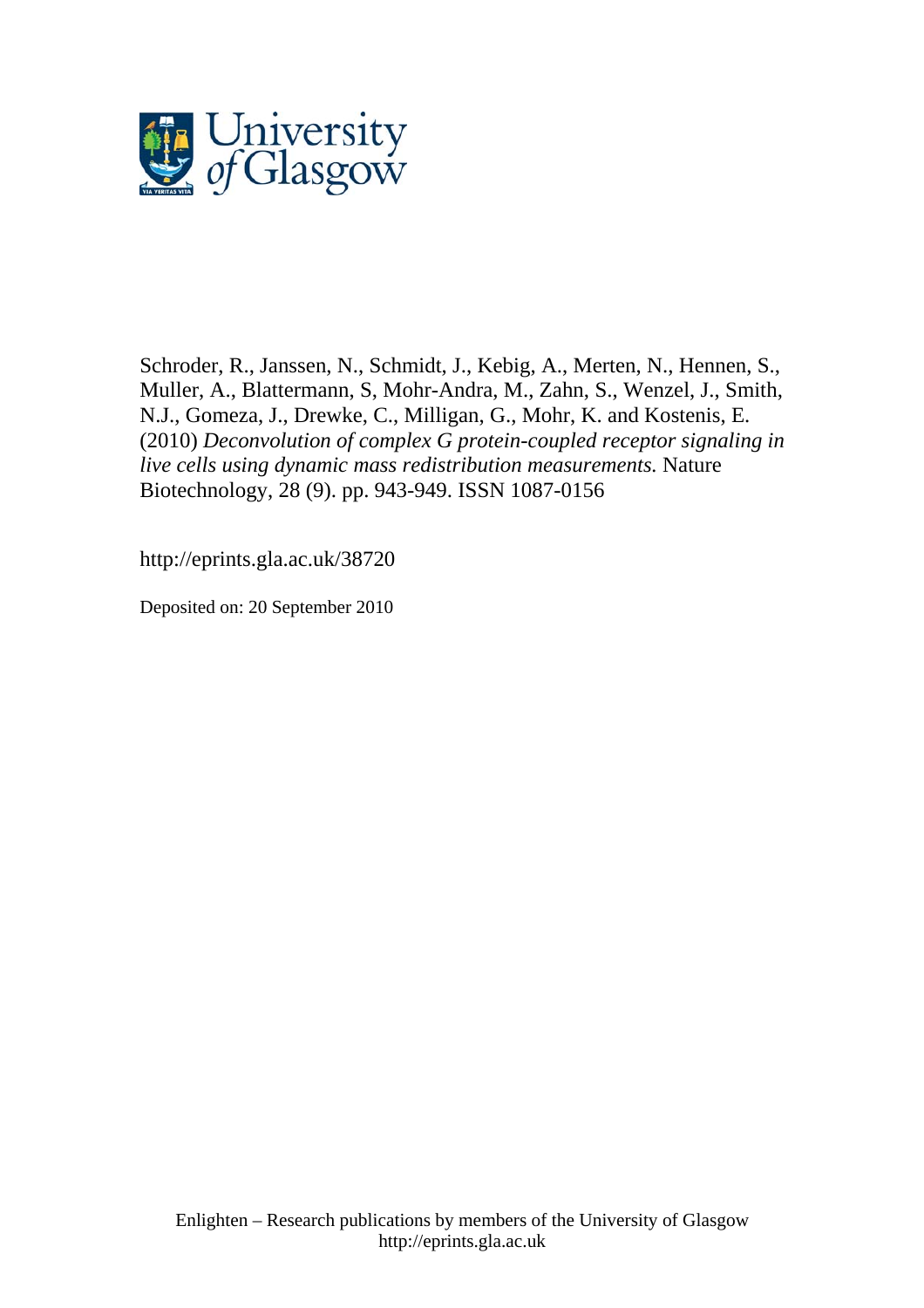### **DECONVOLUTION OF COMPLEX G PROTEIN-COUPLED RECEPTOR SIGNALING IN LIVE CELLS: TAKING ADVANTAGE OF THE RESOLVING POWER OF DYNAMIC MASS REDISTRIBUTION TECHNOLOGY**

Ralf Schröder<sup>1</sup>, Nicole Janssen<sup>2</sup>, Johannes Schmidt<sup>1</sup>, Anna Kebig<sup>2</sup>, Nicole Merten<sup>1</sup>, Stephanie Hennen<sup>1</sup>, Anke Müller<sup>1</sup>, Stefanie Blättermann<sup>1</sup>, Marion Mohr-Andrä<sup>2</sup>, Sabine Zahn<sup>3</sup>, Jörg Wenzel<sup>3</sup>, Nicola J. Smith<sup>4</sup>, Jesús Gomeza<sup>1</sup>, Christel Drewke<sup>1</sup>, Graeme Milligan<sup>4</sup>, Klaus Mohr<sup>2</sup>, and Evi  $K$ ostenis<sup>1</sup>

<sup>1</sup>Molecular-, Cellular-, and Pharmacobiology Section, Institute of Pharmaceutical Biology, University of Bonn, Nussallee 6, 53115 Bonn, Germany

<sup>2</sup>Pharmacology and Toxicology Section, Institute of Pharmacy, University of Bonn, Gerhard-Domagk-Str. 3, 53347 Bonn, Germany

<sup>3</sup>Department of Dermatology, University of Bonn, Sigmund Freud Str. 25, 53105 Bonn, Germany <sup>4</sup>Molecular Pharmacology Group, Neuroscience and Molecular Pharmacology, Faculty of Biomedical and Life Sciences, University of Glasgow, University Avenue, Glasgow G12 8QQ, Scotland, UK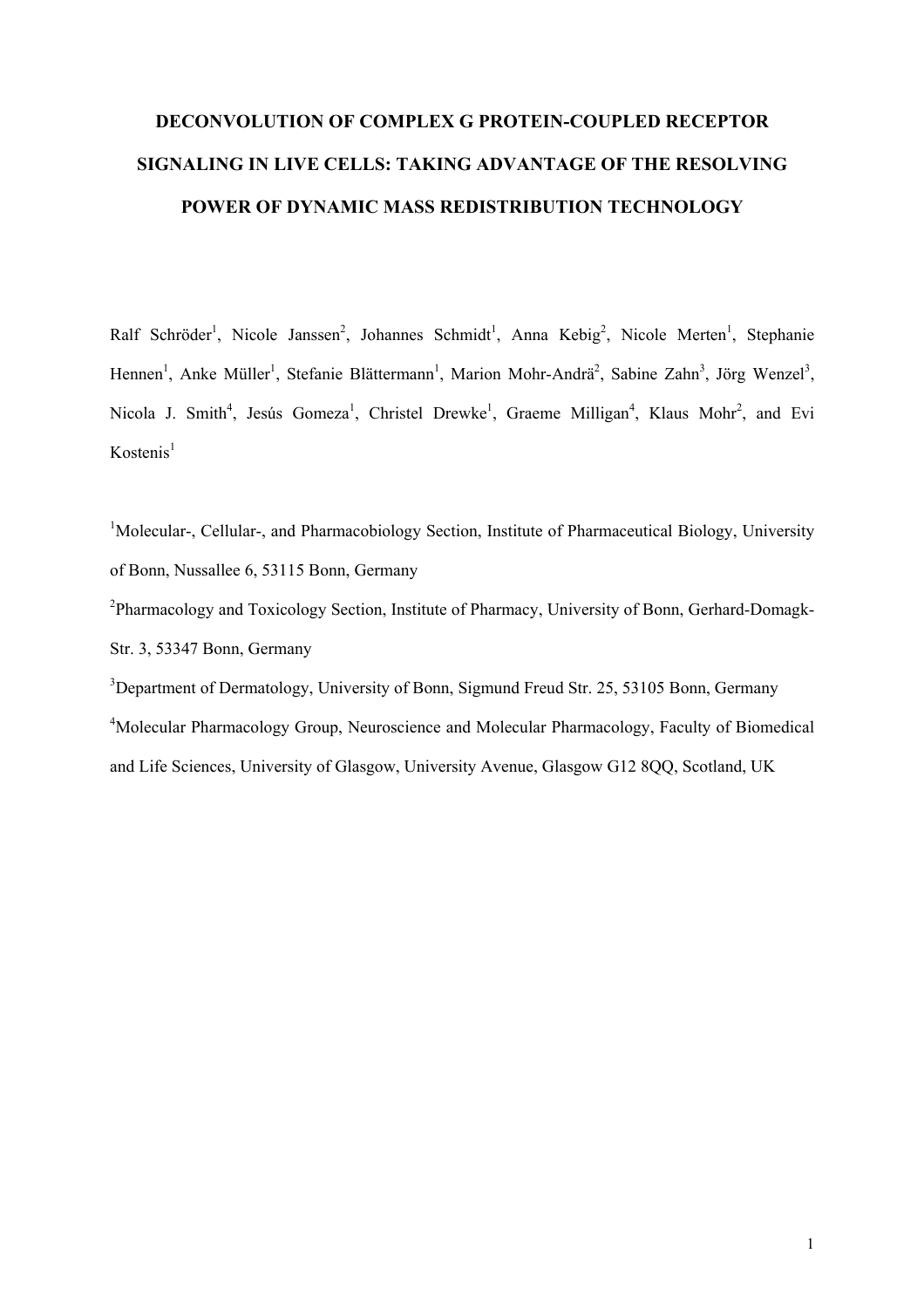#### Corresponding authors: Evi Kostenis

 Molecular-, Cellular-, and Pharmacobiology Section Institute of Pharmaceutical Biology University of Bonn, 53115 Bonn, Germany Phone: +49 228 732678/ 733194 Fax: +49 228 733250 Email: [kostenis@uni-bonn.de](mailto:kostenis@uni-bonn.de) 

Klaus Mohr Pharmacology and Toxicology Section Institute of Pharmacy University of Bonn, 53347 Bonn, Germany Phone: +49 228 73 9103 Fax: +49 228 73 9215 Email: k.mohr@uni-bonn.de

R.S. and N.J. contributed equally to this work.

### **Short summary**

A novel technology platform to deduce signaling of G protein-coupled receptors from cellular dynamic mass redistribution (DMR) is presented and compared with traditional methods used to assess receptor activity. DMR captures signaling through all four major G protein pathways in living cells label-free and in real time, and allows dissection of and new insight into the complex and adaptable signaling biology of recombinant and primary cells with unprecedented accuracy and sensitivity.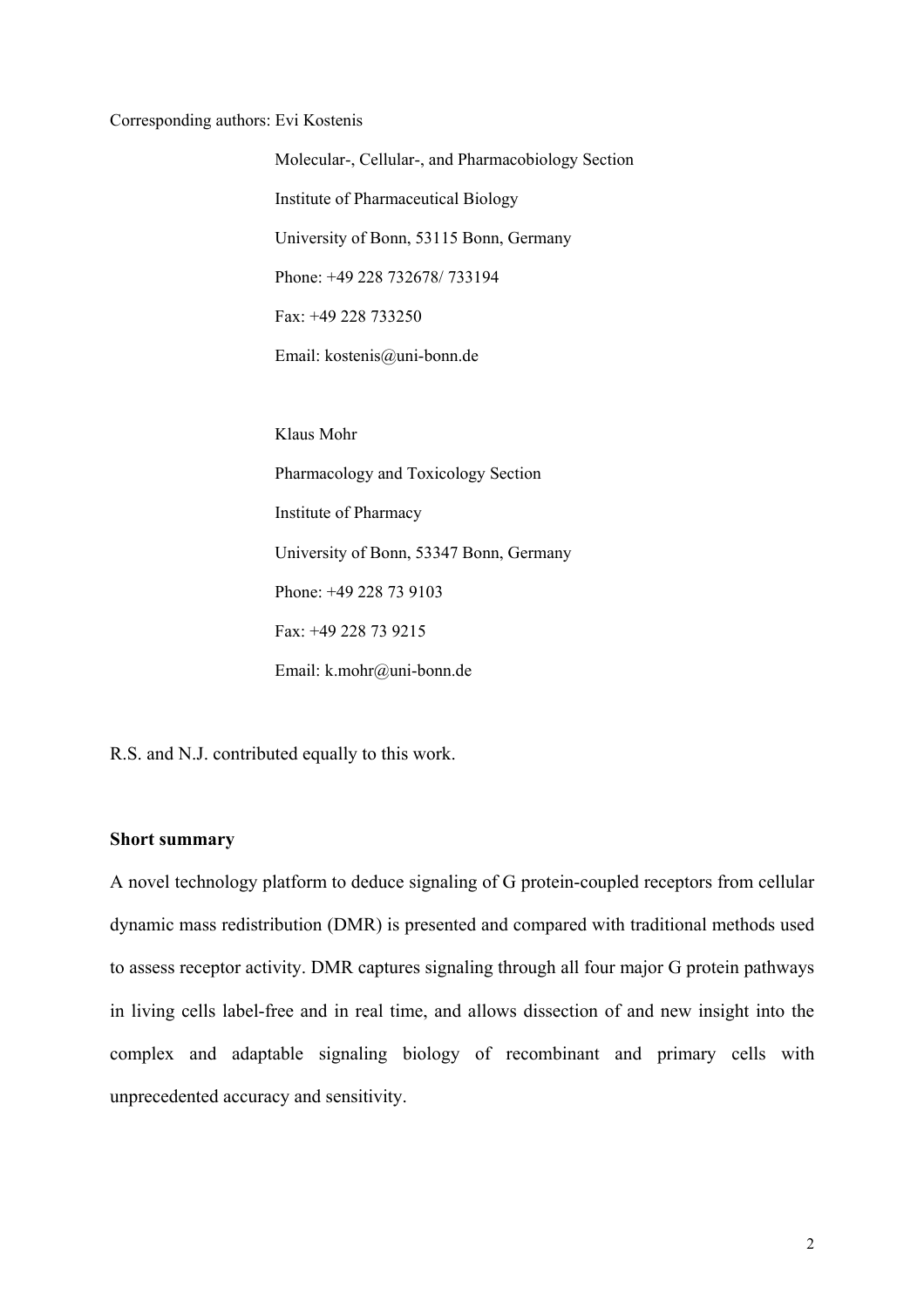### **Abstract**

Dynamic mass redistribution (DMR) represents a novel, label-free, biosensor technology promising to translate GPCR signaling into complex optical "fingerprints" in real time and living cells. Herein, we present a strategy to frame cellular mechanisms that define label-free responses and compare DMR technology with traditional second messenger assays currently state of the art in GPCR drug discovery. The resolving power of DMR enabled us to (1) probe GPCR functionality along all four G protein signaling pathways – at present beyond reach by many other traditional GPCR assay platforms, (2) dissect complex GPCR signaling patterns even in primary human cells with unprecedented accuracy, (3) define heterotrimeric G proteins as the upstream trigger orchestrating the complex optical response profiles, and (4) disclose previously undetected features of GPCR behavior. Significant impact of DMR is therefore anticipated in the emerging areas of systems biology and systems pharmacology but also for the discovery of mechanistically novel drugs.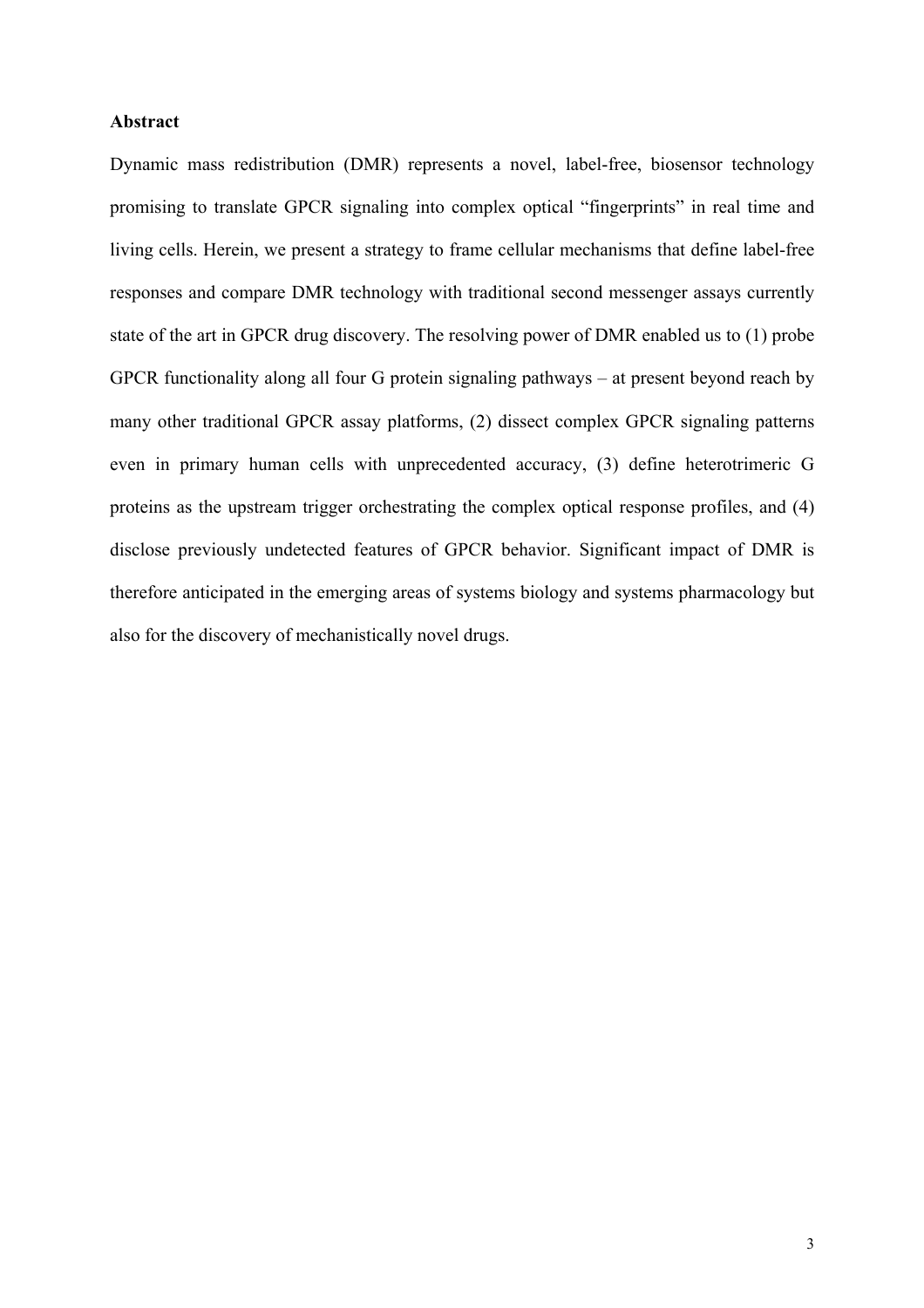### **INTRODUCTION**

G protein-coupled receptors (GPCRs) are among the the most important drug target classes<sup>1</sup>. For many members of this receptor family it is now well established that they oscillate among multiple conformations which can be differentially stabilized by ligands thus permitting access to only a subset of the complete repertoire of receptor behaviors<sup> $2-8$ </sup>. This phenomenon, also referred to as biased agonism, functional selectivity or signal trafficking, has an important impact on GPCR drug discovery because it raises the possibility to design signaling pathway-specific therapeutics. Activation of downstream signaling events of GPCRs is traditionally recorded with assays based on quantification of distinct intracellular second messengers such as  $Ca^{2+}$ , IP1 and cyclic AMP<sup>5,9-11</sup> and/or translocation of β-arrestin proteins<sup>5,12-16</sup>. Since GPCRs from different coupling classes typically produce one or more specific second messenger, and may additionally engage non-G protein effectors $17-21$ , several assays are needed to obtain quantitative information about each signaling event. Given the spectrum of cellular activities a single receptor may possess and the dependence of efficacy on the signaling effectors ("pluridimensionality of efficacy"<sup>18</sup>), the need to analyze integrated cellular responses rather than individual components of signaling pathways is becoming increasingly apparent. Dynamic mass redistribution (DMR) is addressed by a novel optical biosensor technology competent to monitor such integrated GPCR signaling responses by detecting redistribution of intracellular constituents triggered upon receptor activation (**Fig. 1a**) 5,22,23. This method allows quantification of GPCR function in living cells without labeling by capturing receptor activity as optical trace that reflects a generic response of entire living cells reminiscent of holistic responses obtained in tissue or organ bath experiments. Label-free technologies could therefore be decisively advantageous to monitor even complex signaling processes particularly in primary cells which are difficult to analyze with traditional biochemical methods or which are challenging to be transfected with labeled components of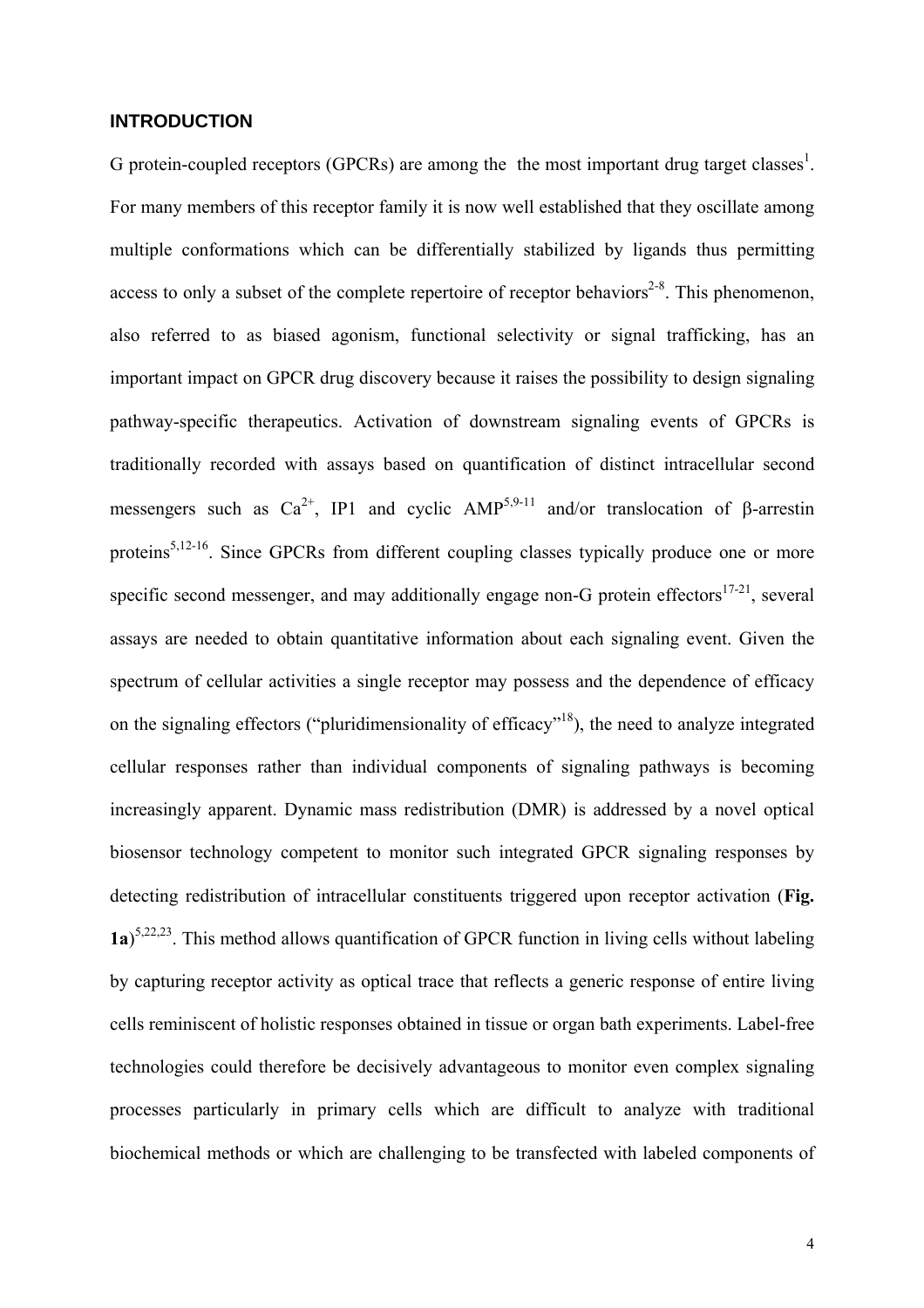the GPCR signaling cascade for optical studies<sup>23-25</sup>. It is likely that these obstacles have so far precluded assessment of drug candidates in their native environment.

Whereas label-free recording of DMR is already being applied in pharmaceutical companies on a more empirical basis to assess feasibility for high throughput screening, for recording of signaling in immortalized cell lines, or for pharmacological ligand profiling<sup>25-29</sup>, no in-depth analytical study is available to date that examines this technology platform and compares it with the methods traditionally used in early drug discovery.

Therefore, we applied DMR to monitor signaling of a variety of GPCRs from different coupling classes in intact living cells and compared the receptor's functionality for inducing a whole cell response with the more classical biochemical approaches to define GPCR signal transduction. An experimental strategy is presented that serves to identify the upstream postreceptor trigger underlying the optical response profiles and thereby allows - in a cell-type specific fashion - to precisely assign optical traces to distinct GPCR-mediated signaling pathways. We then take advantage of this strategy to explore complex GPCR signaling patterns and the mechanism of drug action in both recombinant and primary human cells. Importantly, evidence is provided that only simultaneous visualization of signaling pathways by DMR, but not recording of defined downstream signaling events in single component functional assays, enables identification of unexpected signaling phenomena, thus implying the need to shift from single component to system analysis. We suggest that optical recording of DMR represents an enabling technology with significant impact on both, dissection of complex biological signaling patterns of GPCRs in basic research and understanding of mechanisms of drug action in GPCR drug discovery.

### **RESULTS**

**Dynamic mass redistribution faithfully reports signaling of Gi/o-, Gs-, and Gq-linked receptors.** CHO cells stably transfected to express the  $Gi/O$ -sensitive muscarinic  $M_2$ , the  $Gq$ -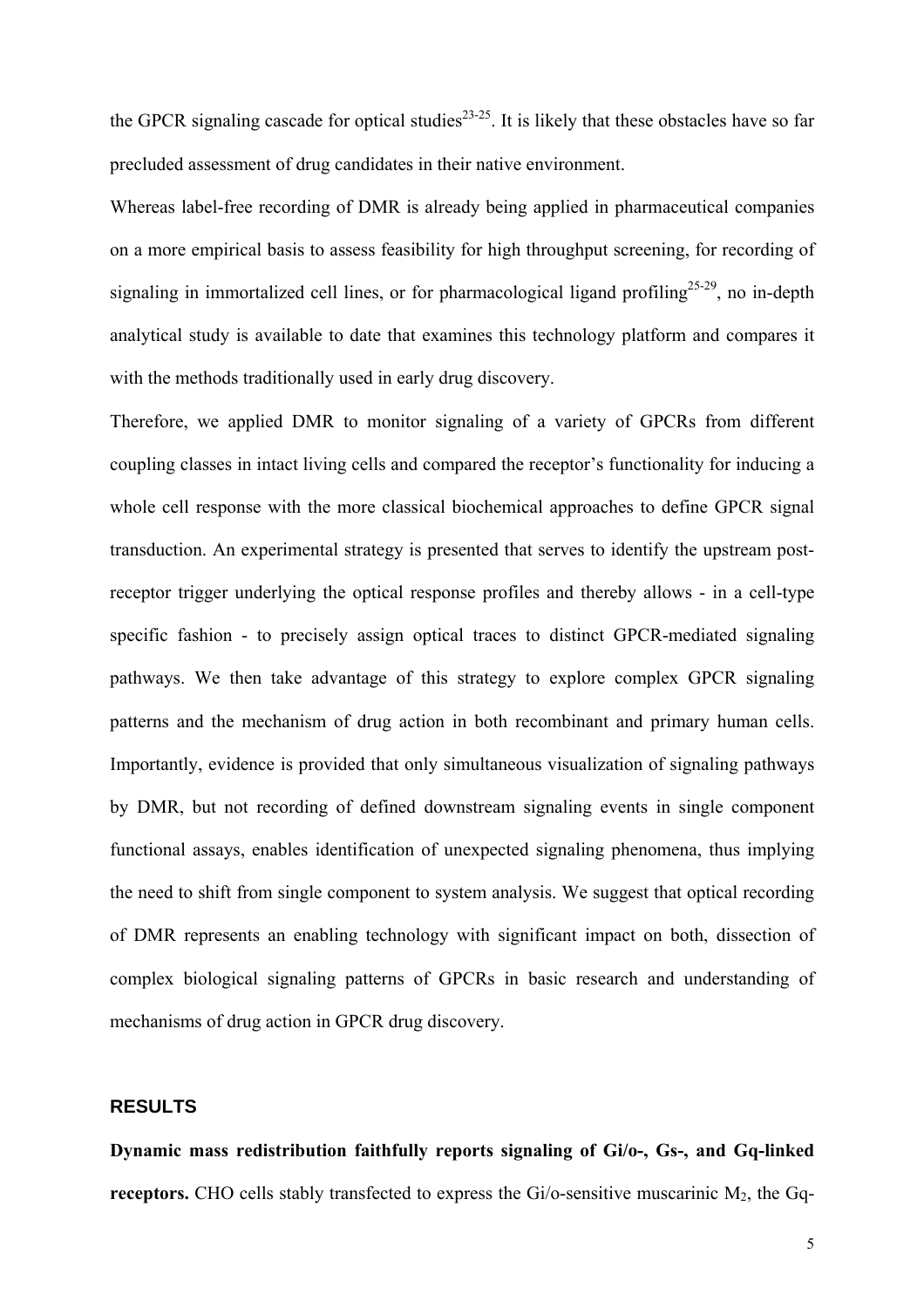linked muscarinic M<sub>3</sub>, or the Gs-sensitive adrenergic  $\beta_2$  receptor were challenged with increasing concentrations of their respective agonists, and dynamic mass redistribution (DMR) was recorded as a function of receptor activity. For all three receptors real time optical signatures were concentration-dependent and differed characteristically depending on the primary signaling pathway of each receptor (**Fig. 1b,c,d**). Optical traces required presence of the respective GPCRs since ligand activity was undetectable in native CHO cells (**Supplementary Fig. 1**). To unequivocally characterize whether heterotrimeric G proteins are responsible for orchestrating the specific temporal response patterns, we chose to pharmacologically silence the three G protein signaling pathways using pertussis toxin (PTX) to block Gi/o-, YM-254890 (hereafter referred to as YM) to suppress  $Ga<sup>30</sup>$ , and cholera toxin  $(CTX)$  to mask Gs-signaling. Indeed,  $M<sub>2</sub>$  receptor optical traces were completely abrogated by PTX but unaffected by YM and CTX (**Fig. 1e**) identifying Gi/o proteins as upstream trigger for this optical fingerprint. On their own, these tools did not induce a DMR response (**Supplementary Fig. 2**). Furthermore, G protein-activation as reflected by GTPγS binding assays is in good agreement with DMR data (**Fig. 1h**), thus supporting the notion that the optical traces result from activation of a receptor-dependent Gi-mediated signaling event. Corresponding observations were made for Gs- and Gq-DMR assays: the Gs signatures of the β2 receptor were exclusively masked by CTX but not by PTX or YM (**Fig. 1f**). The Gq signatures of the M3 receptor were blunted by YM but not by PTX or CTX (**Fig. 1g** and **Supplementary Fig. 3**); note the enhancement of  $M_3$  signature after pre-treatment with CTX that will be addressed below. Again, traditional second messenger assays suggested that optical traces are a consequence of engaging the respective signaling pathways assigned to both receptors (**Fig. 1i,j**).

**Dynamic mass redistribution is competent to identify signaling along the G12/13 pathway.** Whereas second messenger assays are well suited to detect activation of Gi-, Gsand Gq-sensitive receptors, no such assay is yet available to detect G12/13 signaling apart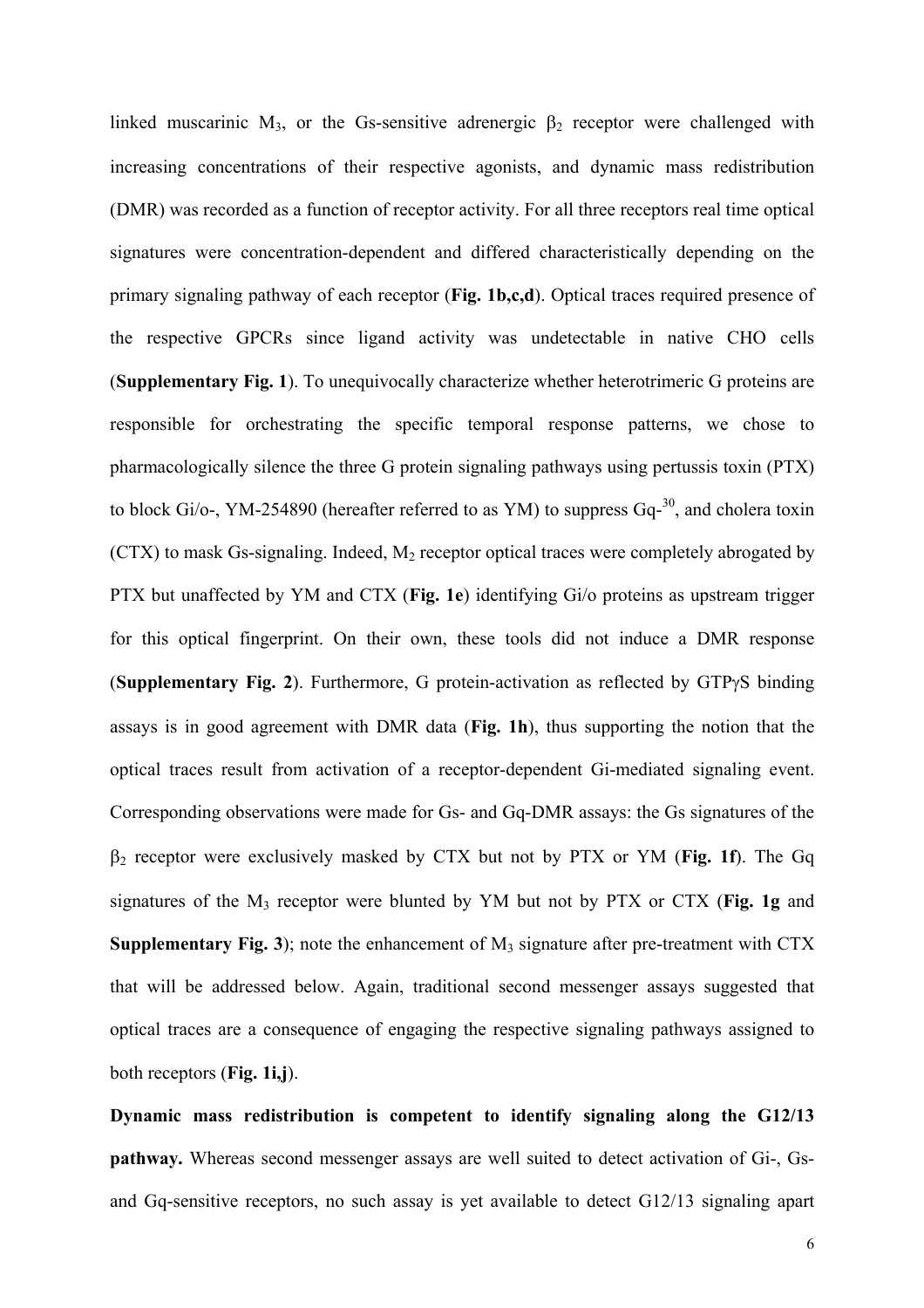from high content screening or those approaches that assume contribution of these G proteins by recording mostly far removed downstream events<sup>31</sup>. Here it is demonstrated that DMR provides information about signaling through this fourth  $G\alpha$  protein family. We took advantage of the recently deorphanized atypical cannabinoid receptor GPR55 which represents the only GPCR known to date with exclusive bias towards the G12/G13 pathway8,32,33. Human embryonic kidney (HEK293) cells, which were virtually unresponsive in DMR assays to lysophosphatidylinositol (LPI) - at present the most suitable GPR55 agonist<sup>32-34</sup> - (**Supplementary Fig. 4a**) were chosen to establish a stable GPR55-expressing clone. Of note, wild-type CHO cells responded with robust DMR signals to LPI challenge, while the same cells did not show any significant LPI-effect in traditional second messenger assays covering the Gi-, Gs-, and Gq pathways and were therefore judged unsuitable for transfection with and functional exploration of GPR55 (**Supplementary Fig. 4b-d**). GPR55- HEK cells displayed concentration-dependent optical traces upon exposure to LPI (**Fig. 2a**,**b**). Interestingly, GPR55-mediated DMR was insensitive to PTX, CTX and YM but silenced when cells were pretreated with the pan-G protein activator aluminiumfluoride AlF<sub>4</sub> (AlF) (Fig. 2c). AlF<sub>4</sub> treatment of cells completely occluded GPR55 activity but did not cause a general lack of responsiveness of these cells in DMR assays due to an elevated DMR baseline (**Supplementary Fig. 5**). These data suggest G protein origin of the GPR55 trace but absence of coupling to Gi/o, Gs and Gq proteins, a conclusion which is further corroborated by the lack of second messenger production in GPR55-HEK cells (**Supplementary Fig. 6**). Importantly, GPR555-HEK cells transfected to coexpress dominant negative G13 (G13dn, G13Q226L,D294N) did not display altered GPR55 cell surface expression (**Supplementary Fig. 7**) but significantly diminished LPI-induced DMR responses, whereas – for control optical traces elicited by carbachol acting through endogenously expressed Gq-sensitive muscarinic receptors were virtually unaffected (**Fig. 2d-f**). Hence, DMR is competent to visualize signaling along the G12/13 pathway and therefore represents a methodology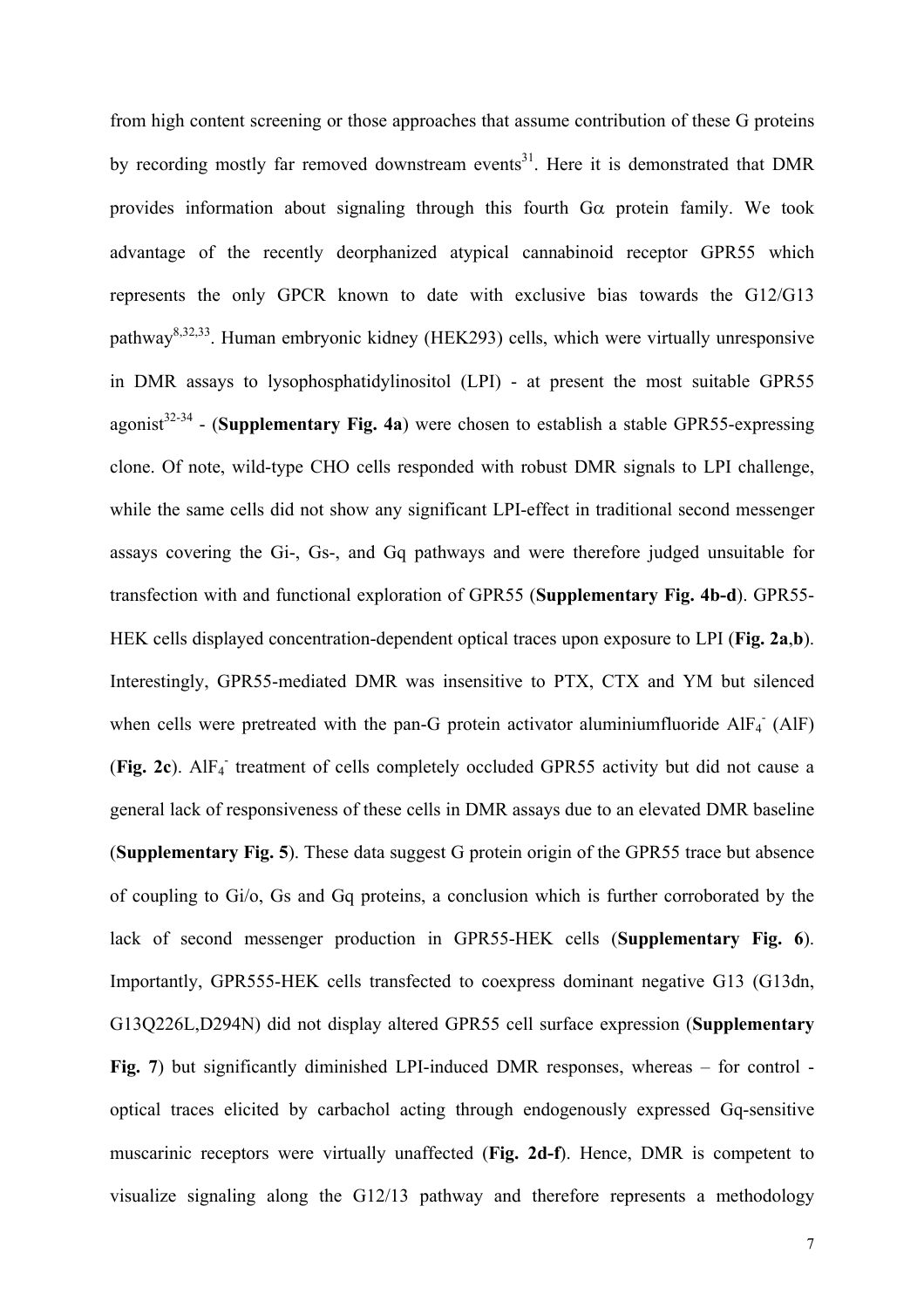applicable to probe functionality of GPCRs from all four coupling classes which at present is beyond reach by most other GPCR assay platforms.

**Dynamic mass redistribution response profiles are cell type-dependent.** Since signalingdependent relocation of cellular constituents is likely to depend on the cellular background, Gi-, Gs-, and Gq-triggered DMR responses were also examined in HEK293 cells. The Gi/ocoupled CRTH2 receptor unveiled a signature profile with significant similarity to that observed for the Gi-coupled  $M_2$  receptor in CHO cells (**Fig. 3a**, compare **Fig. 1b**). Remarkably similar DMR traces were also obtained when a panel of additional Gi/o-coupled receptors including the 5-oxo-ETE receptor (OXER), the nicotinic acid receptor HM74A, and the free fatty acid receptor FFA3 (**Supplementary Fig. 8**) were analyzed supporting the notion that optical traces may indeed be suggestive for engagement of particular signaling pathways. However, activation of the Gs signaling cascade in HEK cells achieved with the lipid mediator prostaglandin  $E_1$  (PGE<sub>1</sub>) acting via the two endogenously expressed Gs-linked EP2/EP4 receptors or with orciprenaline stimulating endogenous  $\beta_2$  receptors gave rise to positive DMR in contrast to the downward-deflected Gs signature in CHO cells (**Fig. 3f** and Supplementary Fig. 9, compare Fig. 1c). Reminiscent cellular context dependency was also observed when forskolin, a direct adenylyl cyclase activator that bypasses the receptor was applied. DMR responses of forskolin are essentially superimposable to those induced by stimulation of Gs GPCR agonists in both CHO and HEK293 cells (**Supplementary Fig. 10**). Apparently, unique differences exist in the spatiotemporal organization of the Gs-downstream signaling network in these two cell lines. Again, differentiation of signatures with pathway modulators (**Fig. 3b-d,g-i**), specific receptor antagonists (data not shown), and second messenger assays (**Fig. 3e,j**) confirmed and validated that optical traces for the tested Gi- and Gs-sensitive receptors faithfully reflect stimulation of signaling pathways previously assigned to these receptors.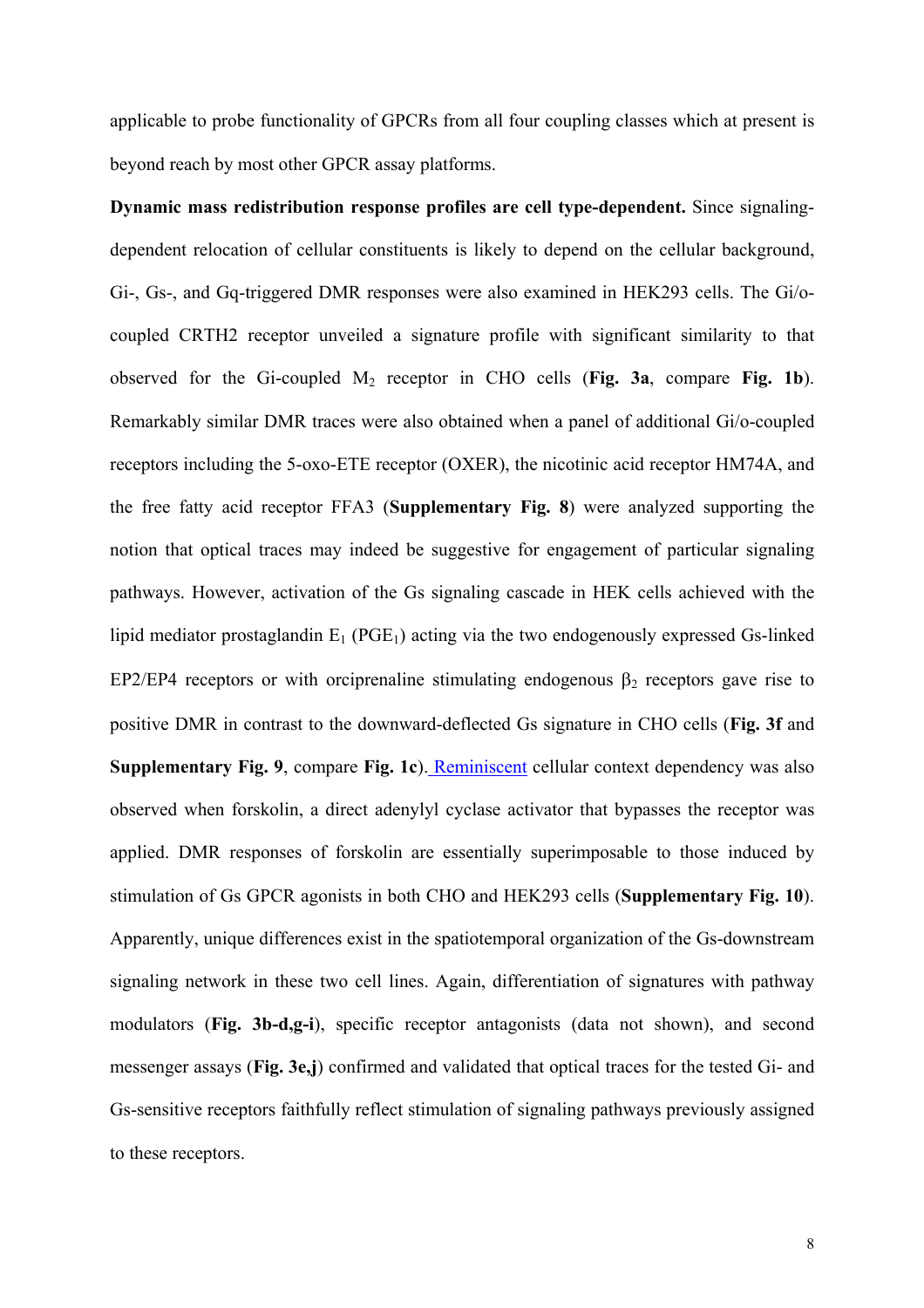**Simultaneous recording of multiple cellular signaling events uncovers signaling promiscuity.** FFA1 has previously been classified as  $Gq/11$ -sensitive receptor  $35-37$ . Stimulation of FFA1-HEK cells with the small molecule agonist TUG424<sup>38</sup> induced robust DMR responses, distinct in shape from those obtained for Gi- and Gs-coupled receptors in this cellular background (compare **Fig. 4a** with **Fig. 3a,f**). However, unlike expected for a Gqsensitive receptor, FFA1-mediated DMR was only partly sensitive to inhibition by YM (**Fig. 4b**, compare black and blue trace), although the same concentration of YM was sufficient to completely silence FFA1-dependent Gq/11 activity in IP1 assays (**Fig. 4c**). Apparently, FFA1 is not restricted to the Gq/11 pathway in this particular cellular background but engages an additional signaling route. Indeed, FFA1 also activates Gi/o, inferred from partial PTX sensitivity of the DMR signal (**Fig. 4b** compare black and grey trace) and a PTX-sensitive component in ERK1/2 MAP kinase phosphorylation assays (**Supplementary Fig. 11**). In agreement with a dual Gq-Gi coupling profile, only the combination of PTX and YM was required and sufficient to completely erase the FFA1 response (**Fig. 4b**, compare black and red trace). Strikingly, however Gi activity of FFA1 was hardly detectable when inhibition of forskolin-stimulated cAMP production was measured in parallel second messenger assays (**Fig. 4d**) which is well in agreement with previous observations<sup>35,36</sup>. These findings highlight the strength of DMR technology: not only does DMR offer access to high content integrated cellular information, it also provides mechanistic insight if combined with the inhibitor strategy proposed herein to deconvolute complex signaling pathways.

**Dynamic mass redistribution allows analysis of GPCR functionality in human primary cells.** Analyzing GPCR-mediated signal transduction in primary human cells, i.e. the cell type in which medicines are intended to mediate their therapeutic effect, is highly desirable for GPCR drug candidates. To test whether DMR is sufficiently sensitive to detect GPCR signaling in a native environment, we chose the cAMP-elevating agent  $PGE<sub>1</sub>$  as a stimulus, known to affect cell growth and cytokine production of human keratinocytes<sup>39</sup>, and monitored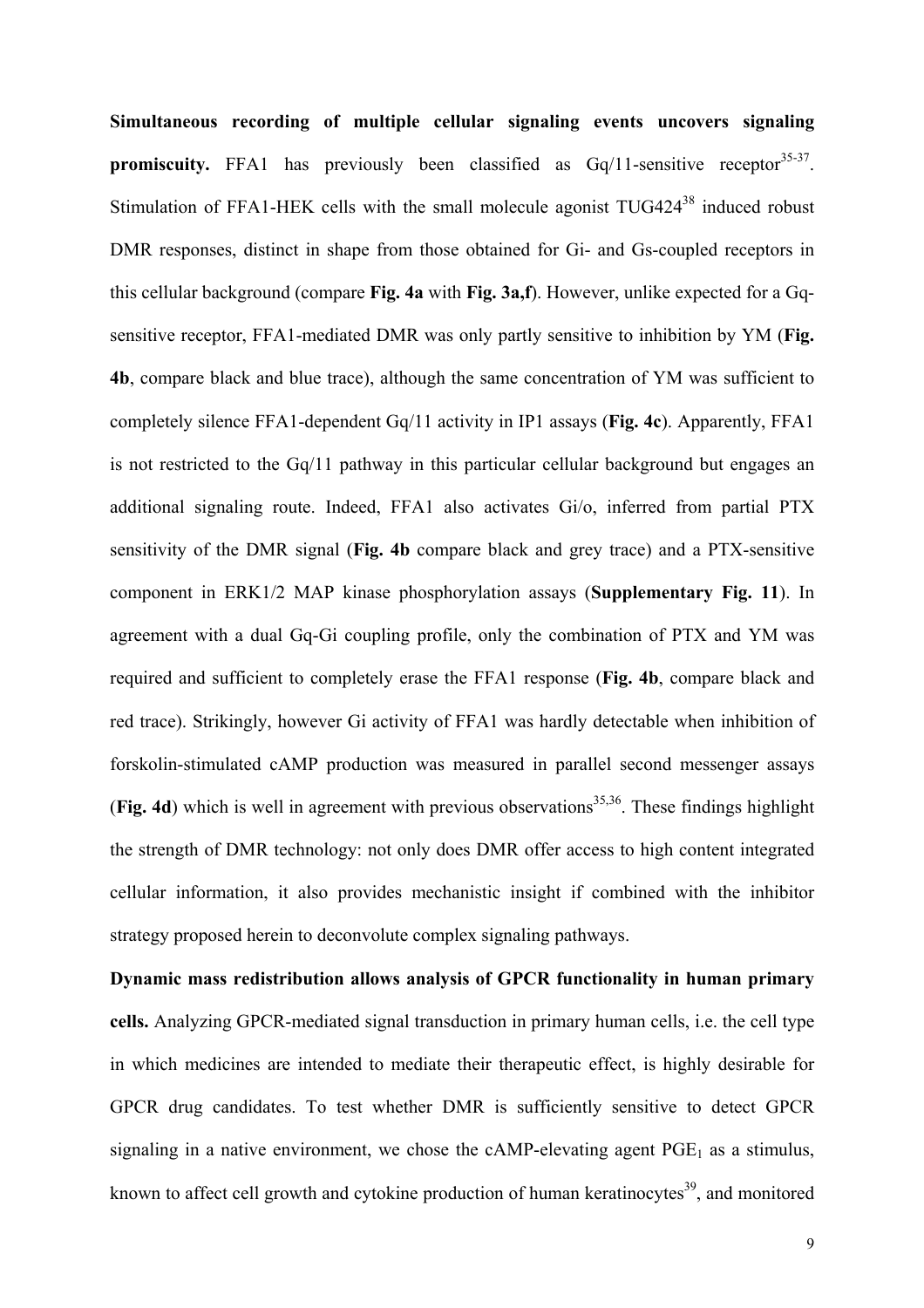DMR in both immortalized (HaCaT cells) and primary human keratinocytes obtained from six patients that underwent skin surgery. HaCaT and primary human keratinocytes responded with concentration-dependent optical traces reminiscent of those already observed in PGE<sub>1</sub>treated EP2/EP4-HEK293 cells (**Fig. 5a,b**, compare **Fig. 3f**). Indeed, PGE<sub>1</sub> traces in both HaCaT and primary human keratinocytes reflect activation of the two Gs-coupled EP2 and EP4 receptors since the responses were sensitive to inhibition by a combination of EP2 and EP4 antagonists (**Fig. 5c,d**) – which when applied alone hardly diminished  $PGE_1$  traces (data not shown, n=3) -, and invisible following CTX- but not PTX- or YM-treatment (**Fig. 5e,f** and data not shown). Note: although cAMP and DMR assays were both sufficiently sensitive to quantify  $PGE_1$  activity in primary human cells, DMR was significantly superior with respect to quality of the signal window under conditions of low receptor expression in human primary cells (**Fig. 5g,h**).

**Dynamic mass redistribution uncovers unknown signaling paradigms.** It has been shown previously that persistent activation of the Gs signaling pathway can augment muscarinic  $M_3$ receptor-mediated inositol phosphate production<sup>40</sup>. At first glance, the results reported herein might appear to be in good accordance with this earlier report as we detected enhanced muscarinic M3 receptor signaling in the presence of cAMP elevating agents such as CTX (**Fig. 1g** and **Fig. 6a**) and forskolin (**Fig. 6b**; red versus black trace). Surprisingly, however, these enhanced  $M_3$  signaling responses in DMR assays were sensitive to pre-treatment of the cells with PTX implying a Gi/o-mediated event (**Fig. 6a,b**; red versus blue trace). In contrast, M3 DMR was completely insensitive to PTX pre-treatment when intracellular cAMP was not elevated prior to application of the muscarinic agonist (**Fig. 6a,b**; grey versus black trace). Apparently, elevated intracellular cAMP – when present prior to the muscarinic agonist – serves as a stimulus to confer onto the  $M<sub>3</sub>$  receptor the ability to engage an additional signaling pathway. Importantly, detection of Gi activity under conditions of elevated cAMP can also be accomplished by immunocapture GTPγS binding assays (**Fig. 6c**) but not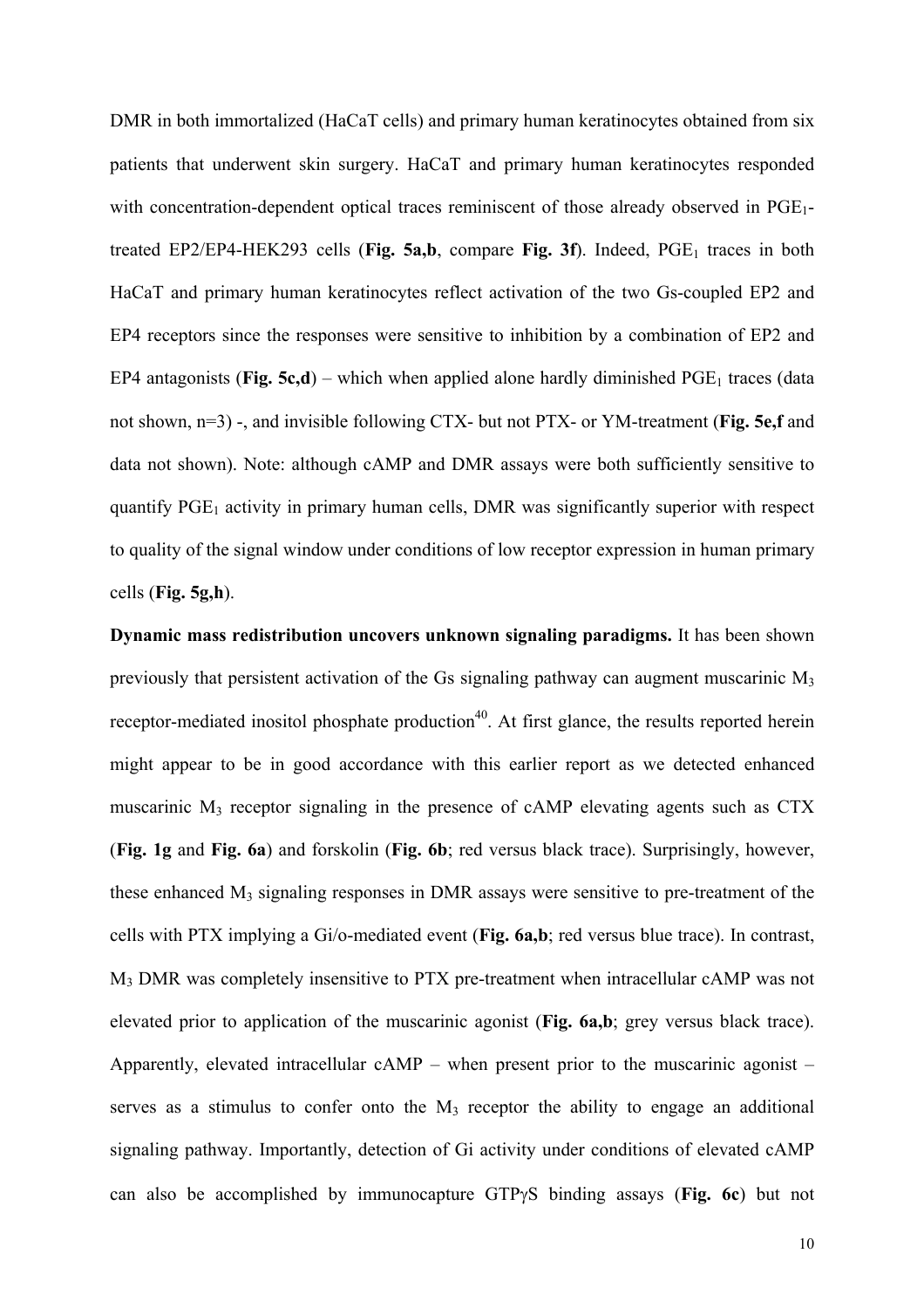traditional cAMP inhibition assays, where receptor agonist and forskolin need to be coapplied simultaneously but not sequentially to obtain measurable cAMP level changes as exemplified for the bona fide Gi linked muscarinic  $M_2$  receptor (**Supplementary Fig. 12**).

#### **DISCUSSION**

GPCRs constitute the single largest family of cell surface receptors attracting great interest as therapeutic targets in all major disease areas<sup>1</sup>. Accordingly, assay technologies enabling discovery of novel GPCR ligands impact the drug discovery process greatly. Recently, labelfree technology platforms based on dynamic mass redistribution of intracellular proteins (Corning® Epic® Biosensor, for operating principle see **Fig. 1a**) or alteration of electric impedance have emerged for the study of  $GPCRs^{5,22-25,41}$ . Although it is frequently claimed that label-free assays may hold great promise for GPCR drug discovery<sup>5</sup>, no in-depth analytical study is available to date that has thoroughly validated the novel DMR technology and/or compared it with the more traditional biochemical and second messenger assays which have been the mainstay in GPCR drug development.

Our results show that DMR technology is unique in that it captures receptor activation of all four GPCR coupling classes (Gi/o, Gs, Gq, G12/13) which at present is unachievable by most other technology platforms. It therefore represents a truly universal, pathway-unbiased yet pathway-sensitive approach towards investigation of G protein-mediated effects. Capability to detect signaling along the G12/13 pathway may be of great relevance to future deorphanization strategies, particularly as receptors previously considered to be non-signaling might exclusively signal through G12/13. Although lack of pathway-bias is a great advantage for deorphanization studies, the possibility must be considered that DMR traces- if opposing in direction and possessing identical kinetics – may yield zero signatures and therefore mask activity of biologically relevant molecules. Nevertheless, the use of pathway blockers would disclose hidden pathway activation.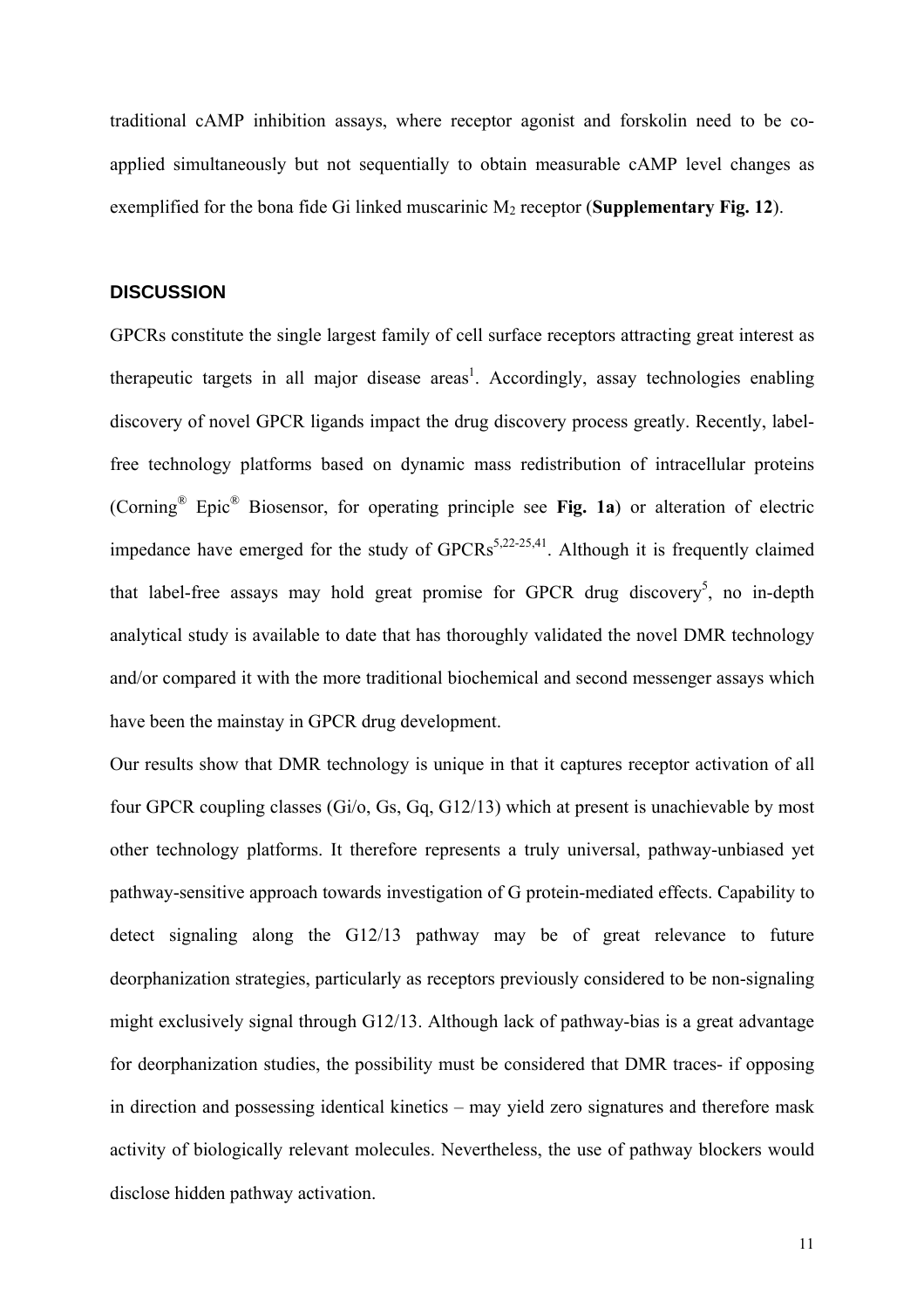DMR technology- and traditional second messenger assay-platforms also deviate greatly in another aspect: DMR displays an overall cellular response, most likely encompassing a variety of cellular events downstream of the GPCR<sup>5,22-24</sup> which is in stark contrast to quantification of defined second messengers that only contribute to the overall cellular response. In addition, the total cellular level of a second messenger may not necessarily reflect its local concentration at a site of strategic importance within a signaling cascade. These aspects are likely to explain why agonist potencies determined with both methods may, but do not necessarily have to converge. Indeed, the present study revealed an at least equal or even superior sensitivity (**Fig. 1i**) of DMR- as compared with second messenger-recording for the detection of receptor-dependent, G protein-mediated signaling.

Complexity of optical traces obviously raises the possibility that an unimaginable wealth of intracellular players may be involved in defining the fine details of signature amplitude and duration. It will be exciting to unravel the individual components shaping complex optical response patterns. Utilization of libraries of signaling pathway inhibitors could be a starting point, genome-wide genetic screens exploring siRNA libraries yet another. Our study does not solve the signature riddle completely but provides a major mechanistic advance towards understanding the complex optical traces: heterotrimeric G proteins represent the postreceptor trigger responsible for orchestrating the complex response profiles for the various receptors and cellular backgrounds examined herein, which was demonstrated using a combination of toxins and pharmacological pathway inhibitors.

The experimental power of these tools in label-free detection has been shown in this study for many different receptors and various cellular backgrounds including primary human keratinocytes Given the emerging successes in directing differentiation of embryonic or pluripotent stem cells to mature cells such as neurons or endothelial cells<sup>42,43</sup>, label-free DMR detection opens the exciting perspective to expand mechanism of drug action studies and even drug screening processes to physiologically relevant cells. Native signaling has already been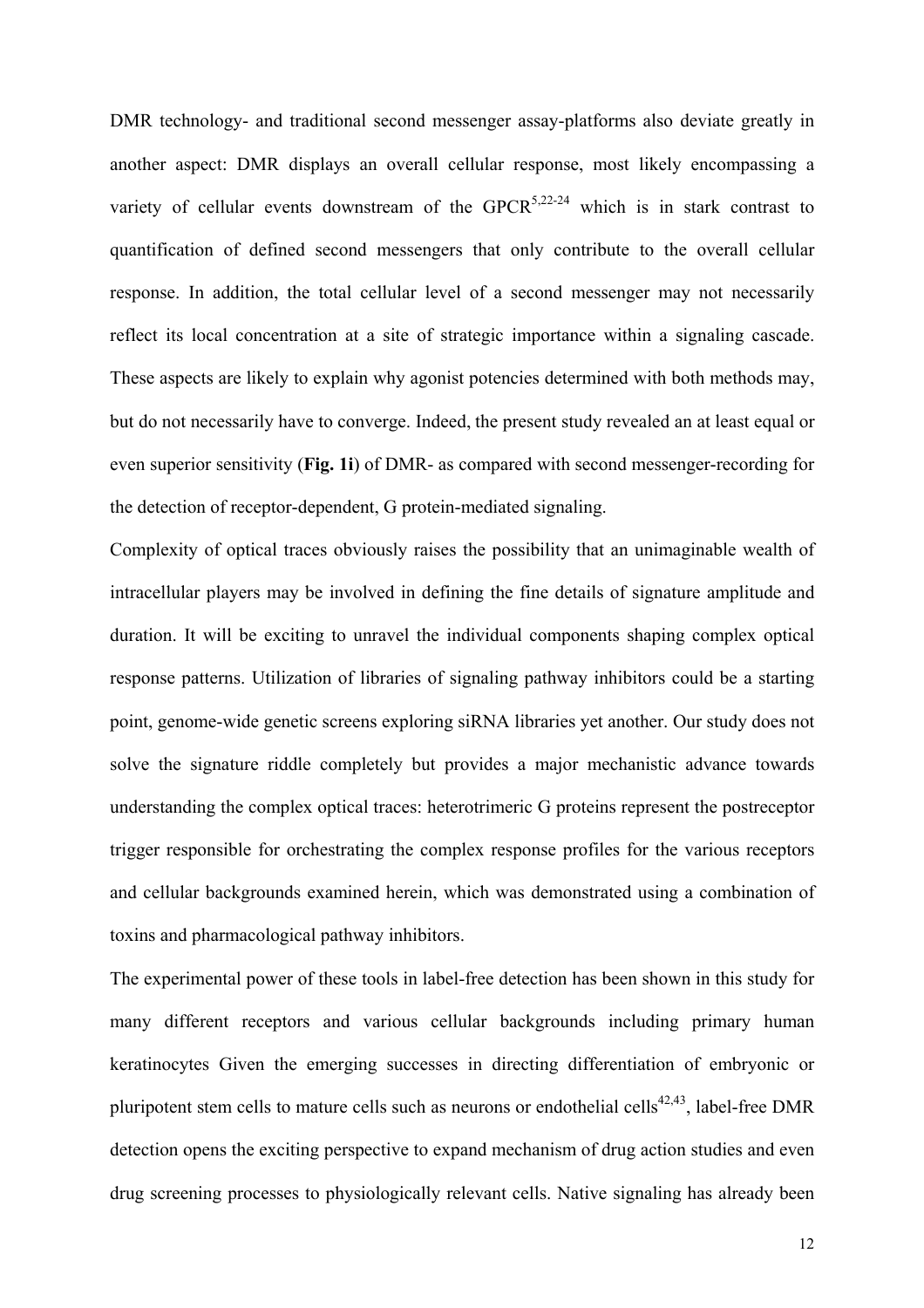addressed in publications using label-free DMR detection<sup>25</sup>. All of these reports, however, have embarked on analysis of immortalized cell lines<sup>25</sup> which are much less close to tissue biology as compared with primary human cells used herein.

Another striking revelation of this study is how the collation of signaling routes within one dynamic all-encompassing response and its mechanistic deconvolution with appropriate pharmacological tools visualizes both expected and unexpected signaling phenomena. Identification of an additional signaling pathway for the free fatty acid FFA1 receptor is such an example. In fact, application of DMR technology to disclose ligand efficacy along the Gi pathway is particularly noteworthy since this aspect of FFA1 behavior is hardly detectable in the traditional cAMP inhibition assay (**Fig. 4d**). Yet another example is constituted by identification of cAMP as intracellular stimulus to increase the signaling repertoire of the muscarinic M3 receptor. Although M3-Gi interaction has been inferred indirectly based on partial PTX-sensitivity of M3-mediated responses many years ago<sup> $44,45$ </sup>, a defined stimulus for this event has remained elusive so far. It is therefore important to stress that this particular mode of cellular crosstalk has been uncovered for two reasons: (i) because DMR visualizes the summation of individual GPCR signaling routes during a single experiment, and (ii) because DMR – in contrast to traditional biochemical assays - does not require pharmacological manipulation of the second messenger adenylyl cyclase-cAMP pathway to probe G protein (Gi) activity.

In summary, comparative analysis of traditional biochemical methods with the novel DMR technology platform uncovers the experimental power of whole-cell label-free detection: not only does DMR provide a temporally resolved readout for the summation of receptortriggered signaling events in recombinant and primary living cells with unprecedented sensitivity and accuracy, it is this cumulative readout of cellular activity which opens the exciting perspective to disclose further levels of biological complexity in the regulation of signal transduction processes. We therefore anticipate that DMR as a holistic read-out of cell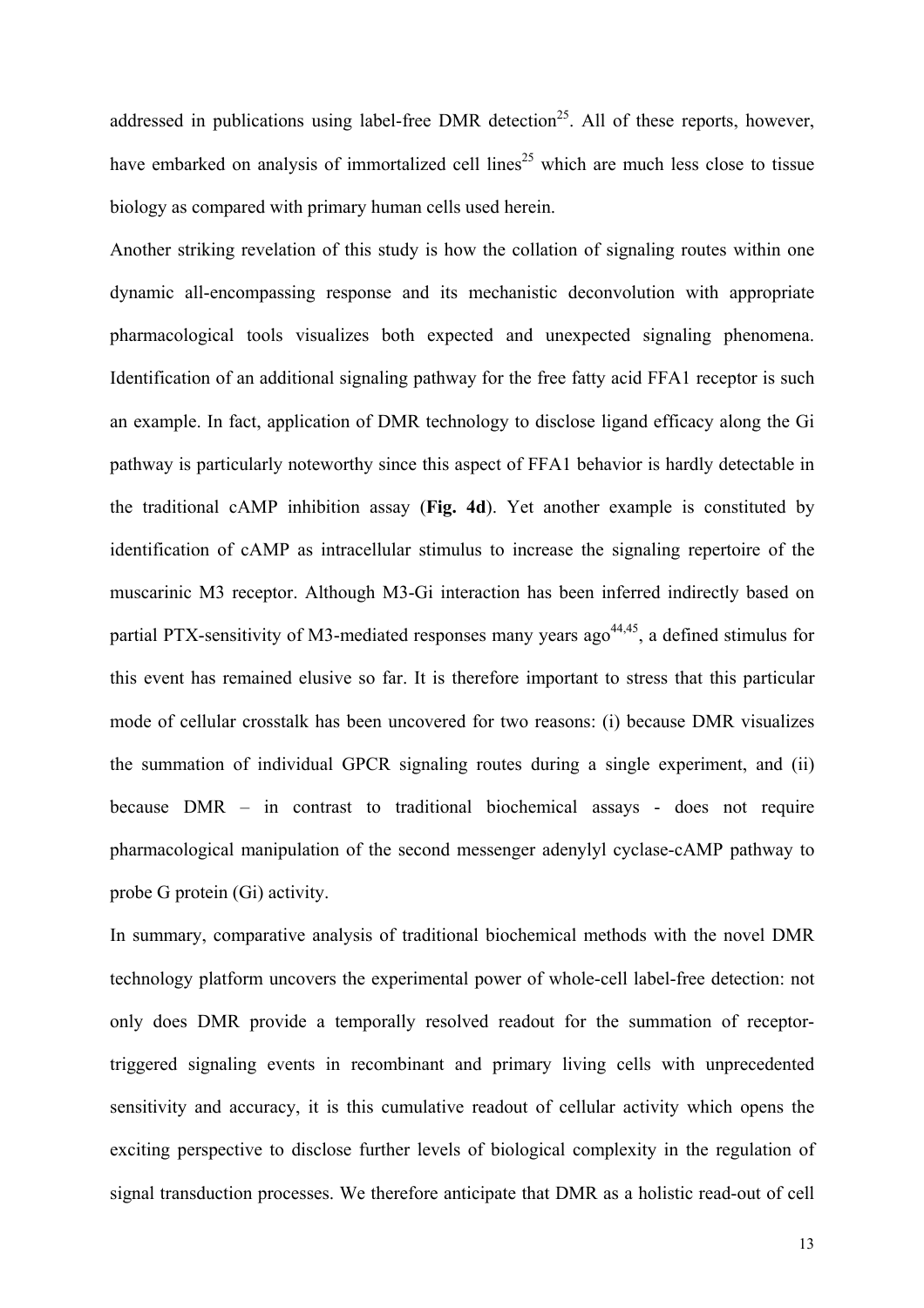function will advance the emerging areas of systems biology and systems pharmacology and thereby promote the discovery of mechanistically novel therapeutics.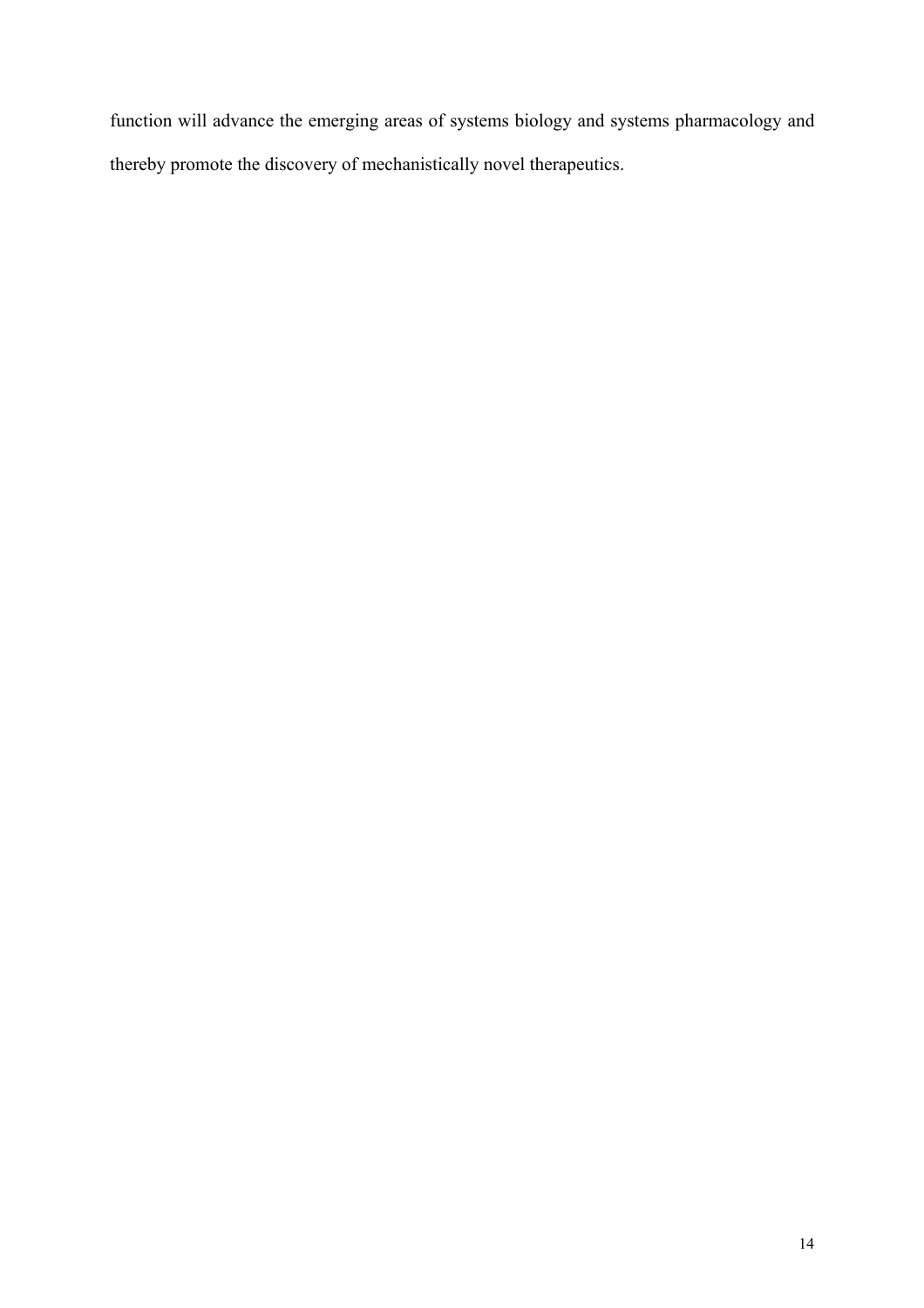### **ACKNOWLEDGEMENTS**

We thank Ulrike Rick and Marianne Vasmer-Ehses for expert technical assistance and Corning<sup>®</sup> Inc. for providing us with the  $Epic<sup>®</sup>$  system. This work was supported by the DFG (Deutsche Forschungsgemeinschaft) grants KO 1582/3-1 to E.K., MO 821/2-1 to K.M. and WE 4428/1-1 to J.W. and the Dr. Hilmer foundation (PhD fellowship to S.H.). A.K. is member of the Research Training School GRK 677, which is supported by the DFG. We thank Marco De Amici and Ulrike Holzgrabe (University of Milan, Italy, and University of Würzburg, Germany) for kindly providing Hybrid 146, Trond Ulven (University of Southern Denmark) for TUG424<sup>38</sup> and Astellas Pharma Inc. (Osaka, Japan) for providing us with  $YM-254890^{30}$ .

### **AUTHOR CONTRIBUTIONS**

R.S., N.J., J.S., A.K., S.H., A.M., S.B., N.M., M.M.A., N.J.S., designed and performed the experiments, E.K. and K.M. designed research and wrote the manuscript, S.Z., J.W., G.M. provided important biological samples or research tools, C.D., J.G., and R.S. provided important ideas and edited the manuscript.

### **DISCLOSURES**

The authors declare no competing financial interests.

### **FIGURE LEGENDS**

**Figure 1: Dynamic mass redistribution enables analysis of differential receptormediated G protein activation in CHO cells.** 

(**a**) Sketch of the Epic® technique for real-time measurement of dynamic mass redistribution (DMR). Traditional second messenger assays are included.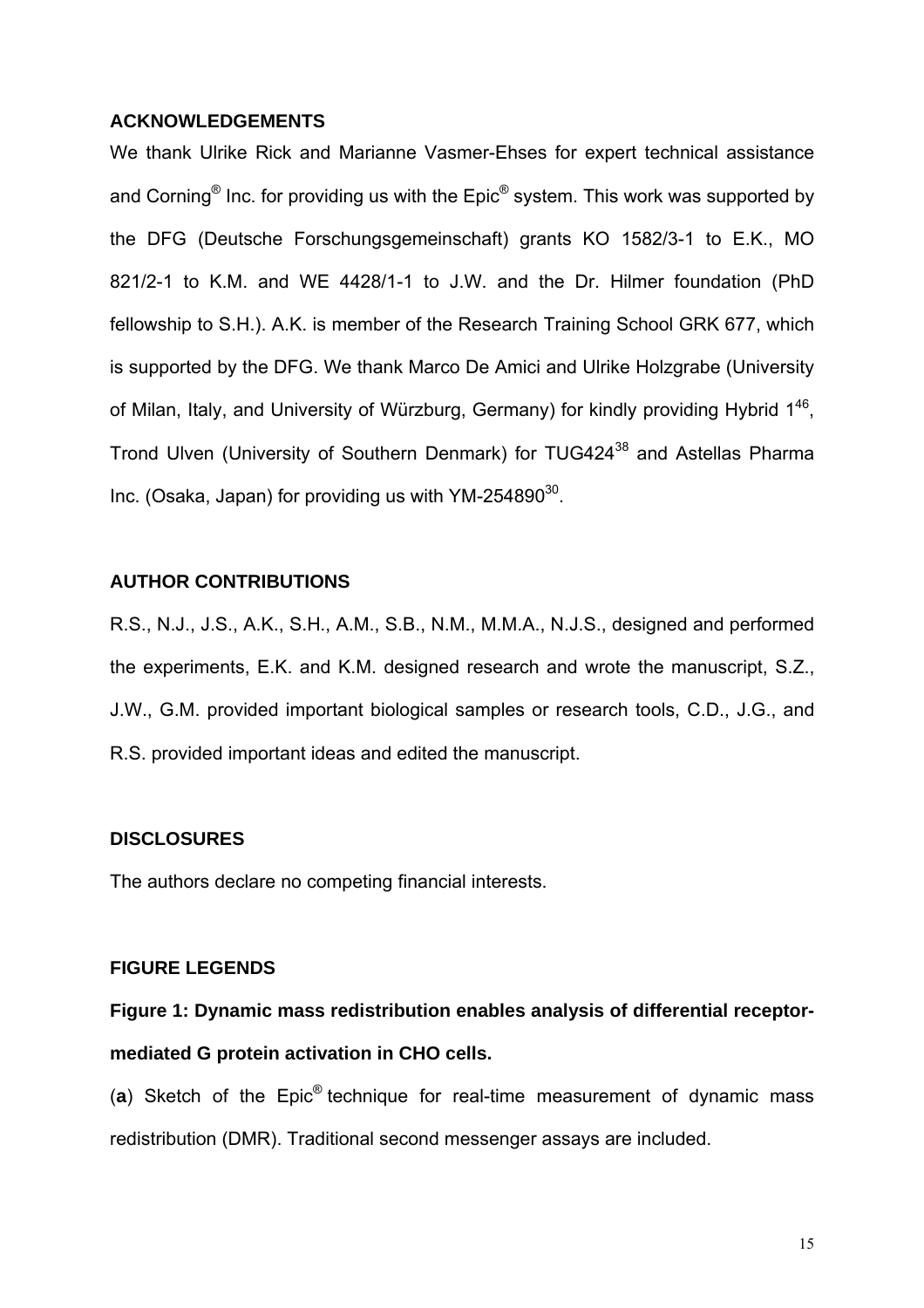?: conventional second messenger assay is not known. For details see text and Methods section.

(**b-j**) Shown are recordings in CHO cells stably transfected with either the hM2-, hβ2-, or hM3-receptor gene (left, middle, right panel, respectively).

(**b-d**) The cell lines were challenged with the indicated concentrations of the corresponding agonist (M<sub>2</sub>: hybrid 1, β<sub>2</sub>: orciprenaline, M<sub>3</sub>: acetylcholine) and wave length shift was monitored as a measure of receptor activation. Representative data (mean + s.e.m.) of at least four independent experiments.

 (**e-g**) Validation by toxin-pretreatment of agonist-induced Gi-, Gs-, and Gq activation: pertussis toxin 100 ng/ml (PTX), cholera toxin 100 ng/ml (CTX), YM 254890 300 nM (YM). Representative data (mean + s.e.m.) from at least three independent experiments. Control 1 corresponds to YM signature, control 2 corresponds to PTX and CTX signatures.

(**h-j**) Comparison of concentration-effect-curves resulting from DMR assays and traditional assays. Calculated log  $EC_{50}$  values are: (**h**) M<sub>2</sub> DMR: -7.21  $\pm$  0.27, GTPyS: -7.63 + 0.07; (**i**) β2 DMR: -8.35 + 0.24, cAMP: -7.34 + 0.03; (**j**) M3 DMR: -6.99 + 0.20, IP1: -7.1 + 0.07. All data are means (+ s.e.m) of at least three independent experiments.

### **Figure 2: Dynamic mass redistribution visualizes signaling along the G12/13 pathway.**

(**a**) GPR55-HEK cells were challenged with the indicated concentrations of the GPR55 agonist lysophosphatidylinositol (LPI) and wavelength shift was monitored over time as a measure of receptor activation. Data shown are representative (mean + s.e.m.) of at least three independent experiments.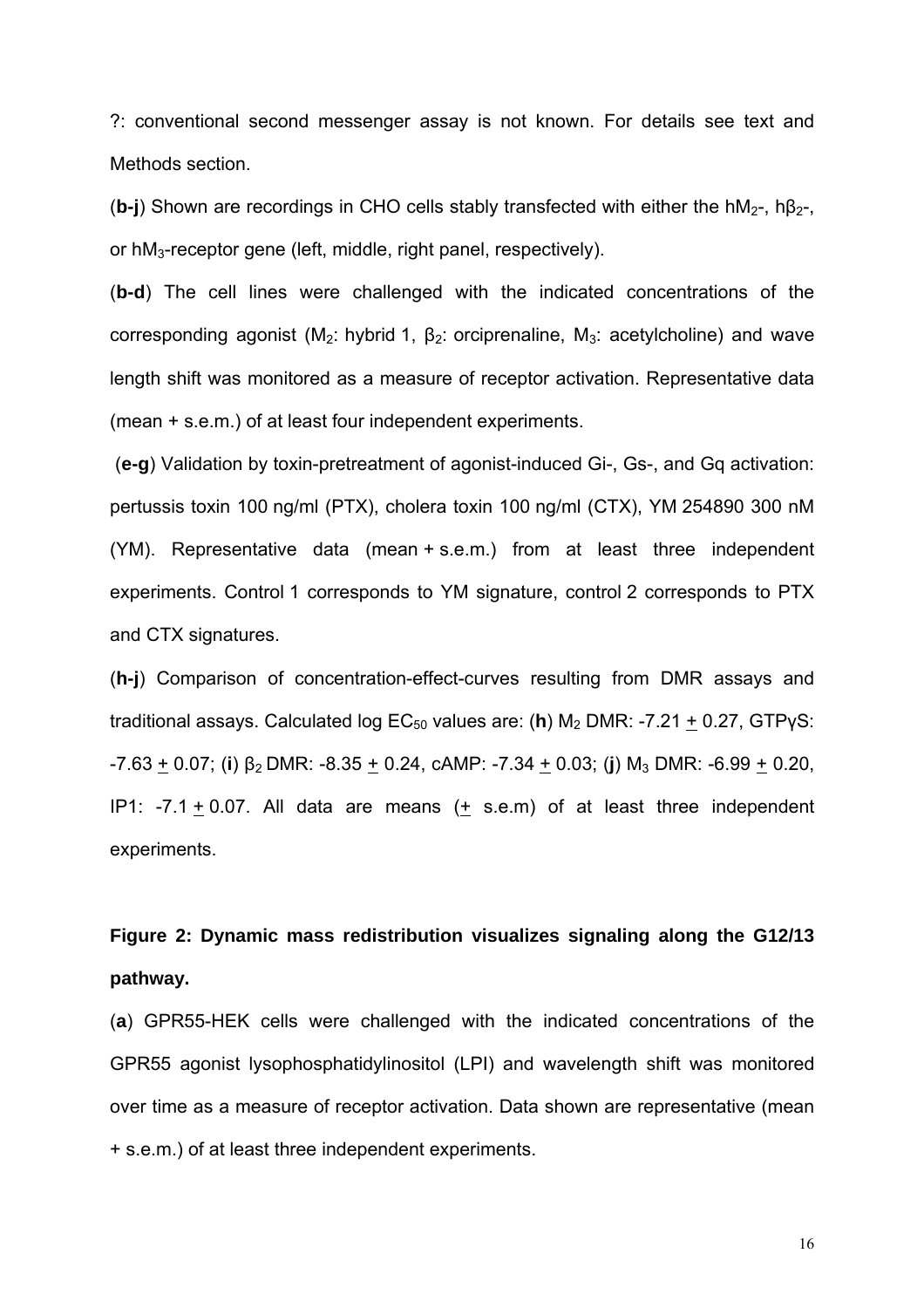(**b**) Concentration-effect curve for LPI in GPR55-HEK cells resulting from DMR traces in three independent experiments. The calculated log  $EC_{50}$  value is -7.34 + 0.05.

(**c**) LPI-mediated alteration of cell activity in GPR55-HEK cells is not blunted by pretreatment with toxin (5 ng/ml PTX, 100 ng/ml CTX) or pathway inhibitor (300 nM YM-254890), but is sensitive to pre-incubation of cells with 300 µM of the pan-G protein agonist  $AIF_4^-$  (AIF). Shown are representative data (mean  $+$  s.e.m.) from at least three independent experiments.

(**d**,**e**,**f**) LPI- but not carbachol-mediated DMR is significantly diminished in GPR55- HEK cells cotransfected to express a dominant negative form of G13 (G13dn, G13Q226L,D294N). GPR55 cells cotransfected to express G13dn or empty pcDNA3.1 vector DNA were treated with 1 µM LPI (**d**) or 100 µM carbachol (**e**) and DMR was monitored over time. Depicted are representative optical traces (**d**,**e**) and concentration effect relationships of five such experiments (**f**).

### **Figure 3: Dynamic mass redistribution enables measurement of differential receptor-mediated G protein activation in HEK293 cells.**

Shown are DMR and second messenger assays performed with the following cell lines and receptors: (**a-e**) HEK293 cells stably expressing CRTH2, (**f-j**) HEK293 cells endogenously expressing EP2/EP4 receptors.

(**a**,**f**) Cells were challenged with the indicated concentrations of agonists and wavelength shift was monitored as a measure of receptor activation. Shown are representative data (mean + s.e.m.) of at least three independent experiments.

(**b**,**g**) Pre-treatment of cells with 5 ng/ml PTX inhibits signaling of the Gi-sensitive CRTH2 receptor but not signaling of the Gs-sensitive EP2/EP4 receptors.

(**c**,**h**) Pre-treatment of cells with 100 ng/ml CTX (or 10 µM forskolin) masks signaling of the Gs-sensitive EP2/EP4 receptors but does not affect Gi traces of CRTH2.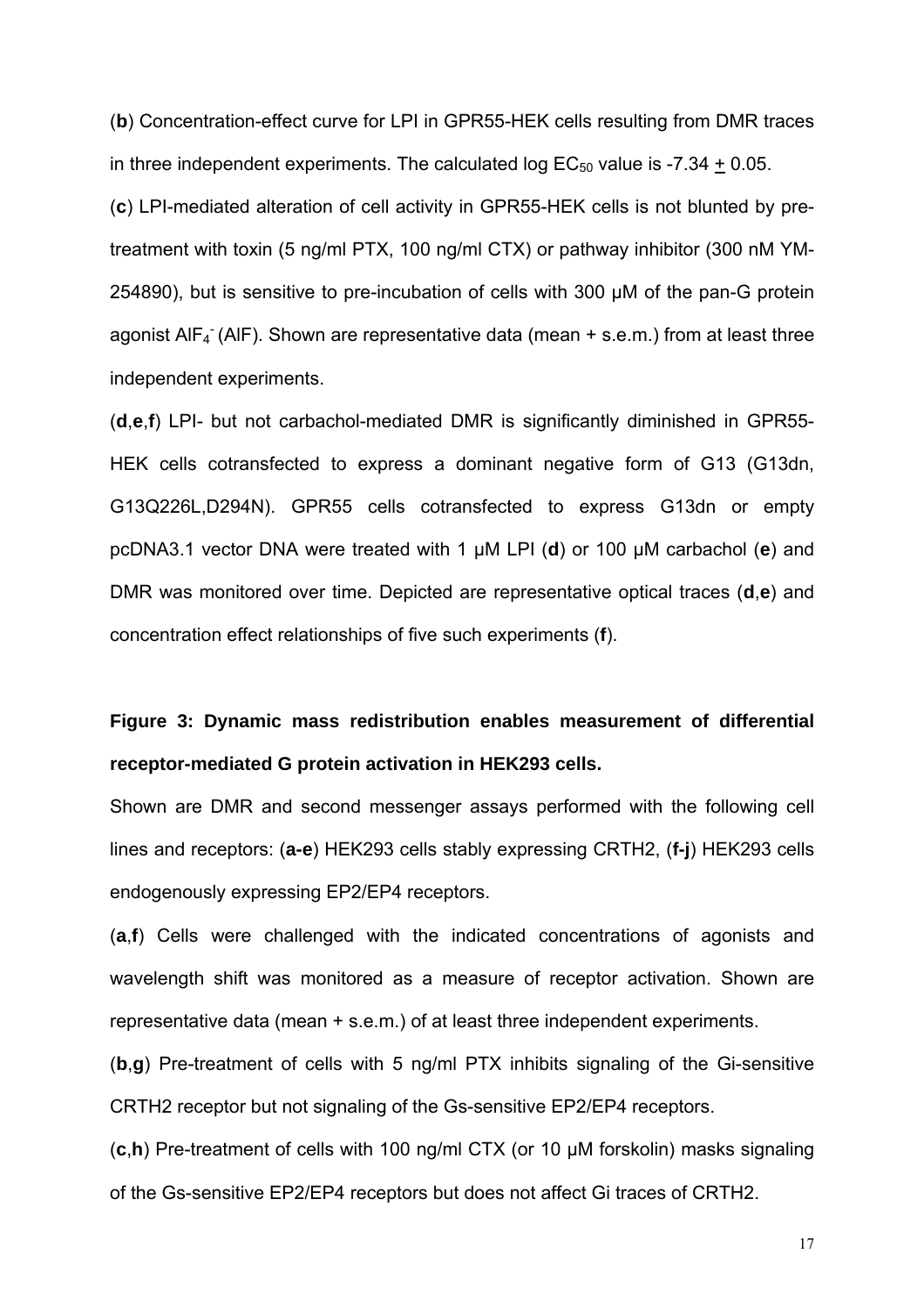(**d**,**i**) Pre-treatment of cells with 300 nM YM does not alter CRTH2 or EP2/EP4 traces. All data are normalized to the maximum response obtained in the absence of pharmacological inhibitors.

(**e**,**j**) Comparison of DMR assays with traditional cAMP second messenger assays. (**e**) CRTH2-mediated decrease of intracellular cAMP is calculated as percent inhibition of adenylyl cyclase stimulated with 10  $\mu$ M forskolin. Calculated log  $EC_{50}$ values are: DMR: -7.96 + 0.04, cAMP: -7.85 + 0.34; (**j**) EP2/EP4-mediated responses in DMR and cAMP assays are normalized to the maximum responses obtained by 10  $\mu$ M PGE<sub>1</sub> in each assay. Calculated log EC<sub>50</sub> values are: DMR: -8.11 + 0.07, cAMP: -8.11  $\pm$  0.12. All data are means ( $\pm$  s.e.m.) of at least three independent experiments.

### **Figure 4**: **Parallel visualization of all signaling pathways unveils an additional signaling route of the free fatty acid receptor FFA1.**

(**a**) DMR recordings of FFA1-HEK cells treated with the indicated concentrations of the small molecule agonist  $TUG424^{38}$ .

(**b**) The DMR signature obtained with 3 µM of the small molecule FFA1 agonist TUG424 is partly sensitive to pre-treatment of FFA1-HEK cells with PTX (5 ng/ml) or YM (300 nM) but completely abrogated in the presence of a combination of PTX and YM.

(**c**) FFA1-mediated production of the second messenger IP1 is completely blunted in the presence of 300 nM YM. FFA1-HEK cells were stimulated with 3 µM TUG424 and the resulting accumulation of inositol phosphates (IP1) was detected with an HTRF<sup>®</sup>-IP1 assay kit as described in the Methods section.

(**d**) FFA1-activation of the Gi signaling pathway is hardly detectable but significant in cAMP inhibition assays. FFA1-HEK - or HEK293 cells for control - were stimulated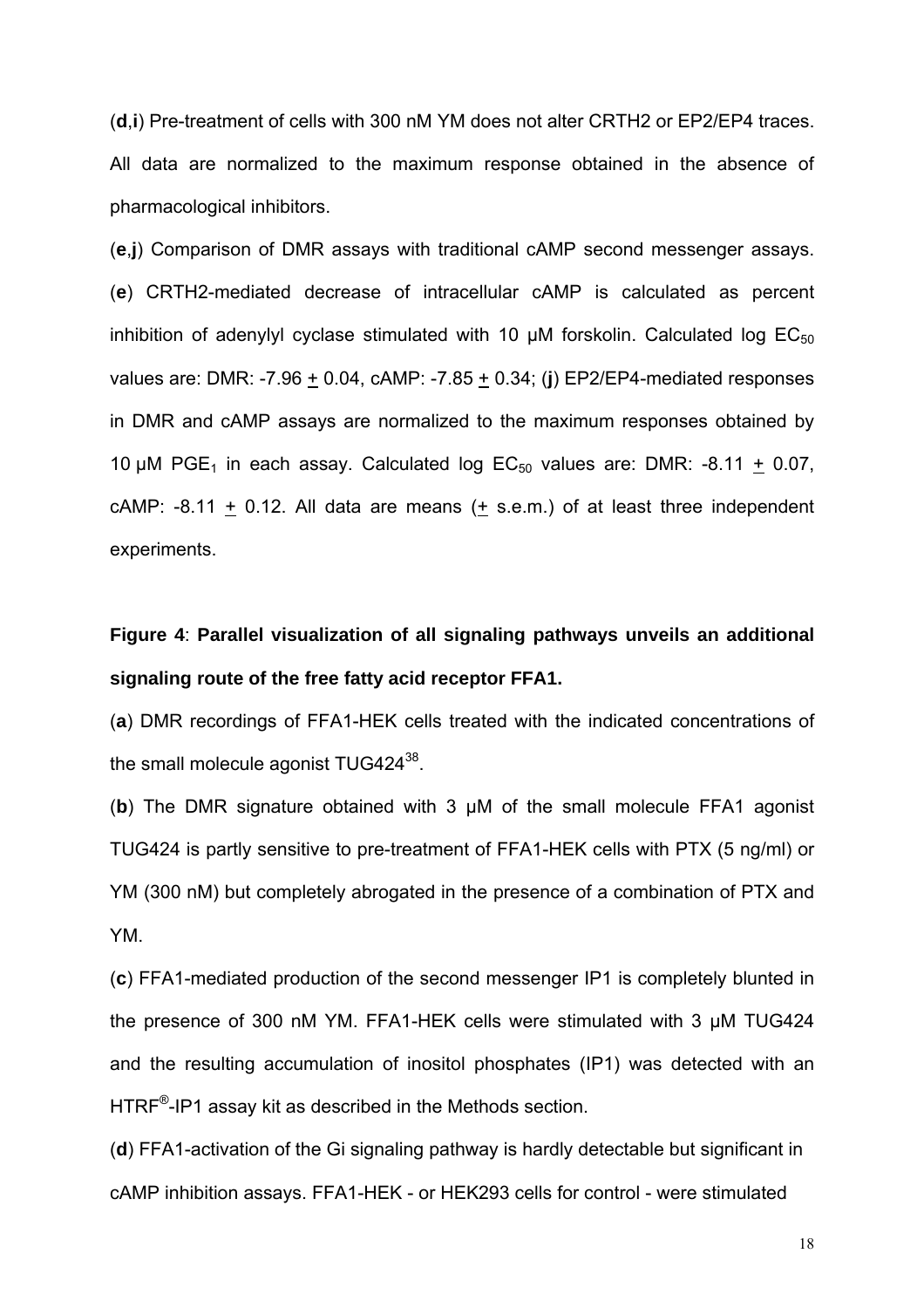with 5  $\mu$ M forskolin and inhibition of cAMP formation was quantified with an HTRF<sup>®</sup>cAMP assay kit as outlined in the Methods section. The cAMP level induced by stimulation with 5 µM forskolin (Fsk) was set 100 %. Shown are mean values and s.e.m. of three to six independent experiments. For statistical analysis, individual concentrations were compared by two-way ANOVA with Bonferroni's correction for multiple comparisons. \*\*p<0.01, \*\*\*p<0.001.

### **Figure 5: Dynamic mass redistribution enables analysis of GPCR functionality in immortalized and primary human keratinocytes.**

Left panels: immortalized human keratinocytes (HaCaTs), right panels: primary human keratinocytes. (**a**,**b**) The cell lines were challenged with the indicated concentrations of  $PGE_1$  and wavelength shift over time was monitored as a measure of receptor activation. (**a**) Representative data (+ s.e.m.) of at least four independent experiments. (**b**) Representative data (+ s.e.m.) of cells from one human donor. Cells of five additional human donors yielded comparable optical traces (not shown).

(c,d) PGE<sub>1</sub>-mediated DMR is inhibited by pre-treatment with a combination of the EP2 and EP4 receptor antagonists AH6809 and L161,982 respectively. Optical traces of 30 nM  $PGE_1$  (c) or 100 nM  $PGE_1$  (d) in the absence and presence of a combination of 10 µM AH6809 and 3 µM L161,982. All data are representative data (+ s.e.m.) of at least four independent experiments.

(e,f) DMR signatures of 100 nM PGE<sub>1</sub> are masked when cells are pretreated with 250 ng/ml cholera toxin (CTX). (**e**) Representative data (+ s.e.m.) of at least four independent experiments. (**f**) One representative data set (+ s.e.m.) from one out of five human subjects.

(**g**,**h**) Comparison of DMR assays with traditional endpoint cAMP second messenger assays. Calculated log  $EC_{50}$  values are: (g) HaCaT: DMR: -8.27  $\pm$  0.09, cAMP: -7.78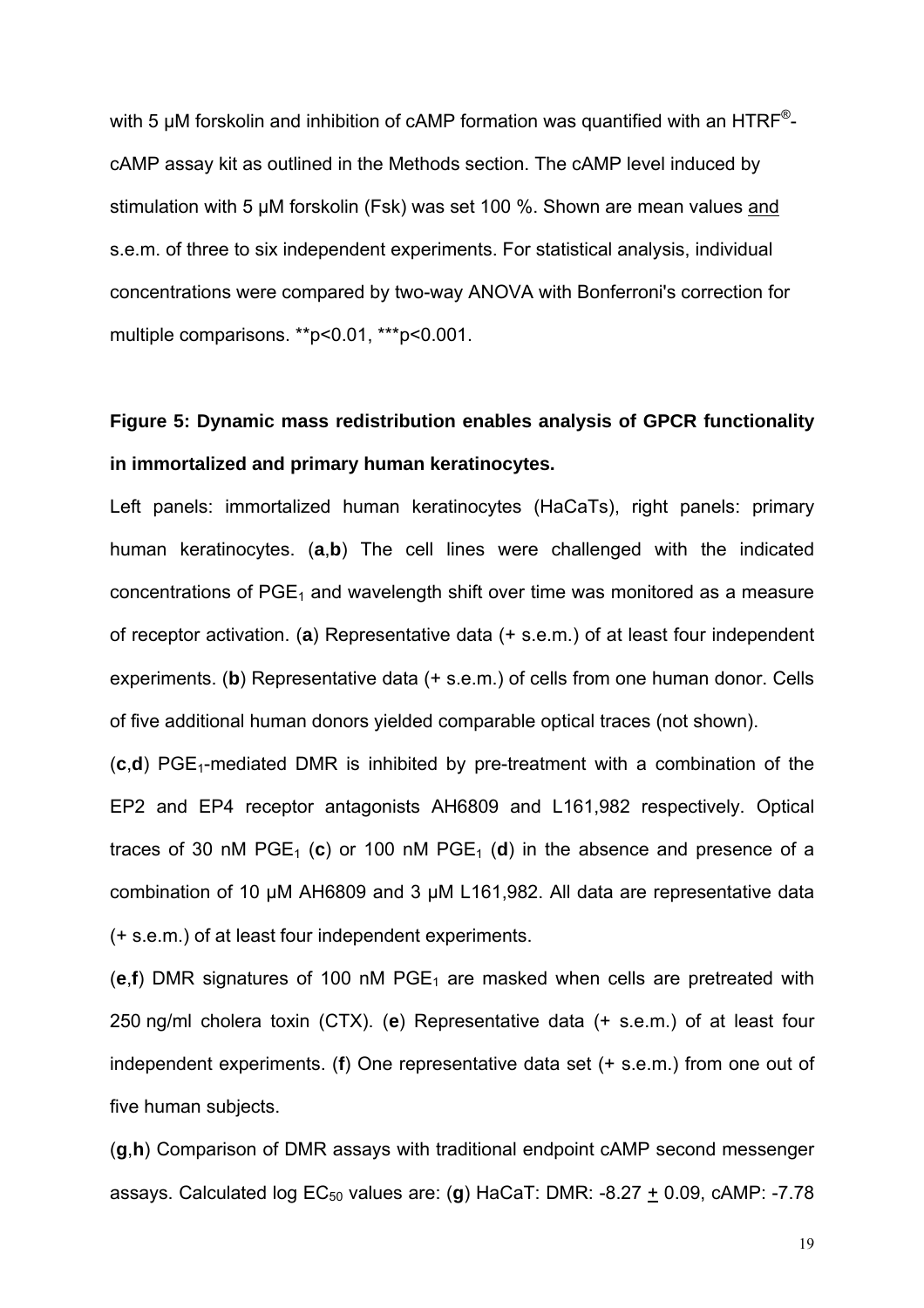+ 0.09; (**h**) keratinocytes: DMR: -7.70 + 0.06, cAMP: -7.60 + 0.12. All data are means (+ s.e.m.) of at least four independent experiments.

Figure 6: The muscarinic M<sub>3</sub>-receptor adapts to adenylyl cyclase activation with **a changed signaling repertoire.** Set of DMR experiments addressing (**a**) indirect and (**b**) direct activation of adenylyl cyclase by CTX and forskolin (Fsk), respectively. Acetylcholine (100 µM)-induced DMR traces were measured under control conditions and after pre-treatment with pertussis toxin 100 ng/ml (PTX), cholera toxin 100 ng/ml (CTX), or forskolin 10 µM as indicated. Representative data (mean + s.e.m.) from at least three independent experiments. Note that PTX sensitivity emerges only after pre-treatment with either CTX or forskolin. (**c**) GTPγS binding assay on membranes prepared from M3-CHO cells. M3-CHO cells were grown to confluence and left untreated or were pre-treated with cholera toxin (20 h, 100 ng/ml) prior to membrane preparation. GTPγS incorporation was determined in the absence and presence of 1 mM acetylcholine followed by immuno-enrichment of Gi proteins with an antiserum to the C terminal region common to Gi proteins, as described in the Methods section (mean + s.e.m., n= 3). P values less than 0.05 were considered statistically significant according to one-way analysis of variance (ANOVA) with Bonferroni's correction for multiple comparisons, as appropriate.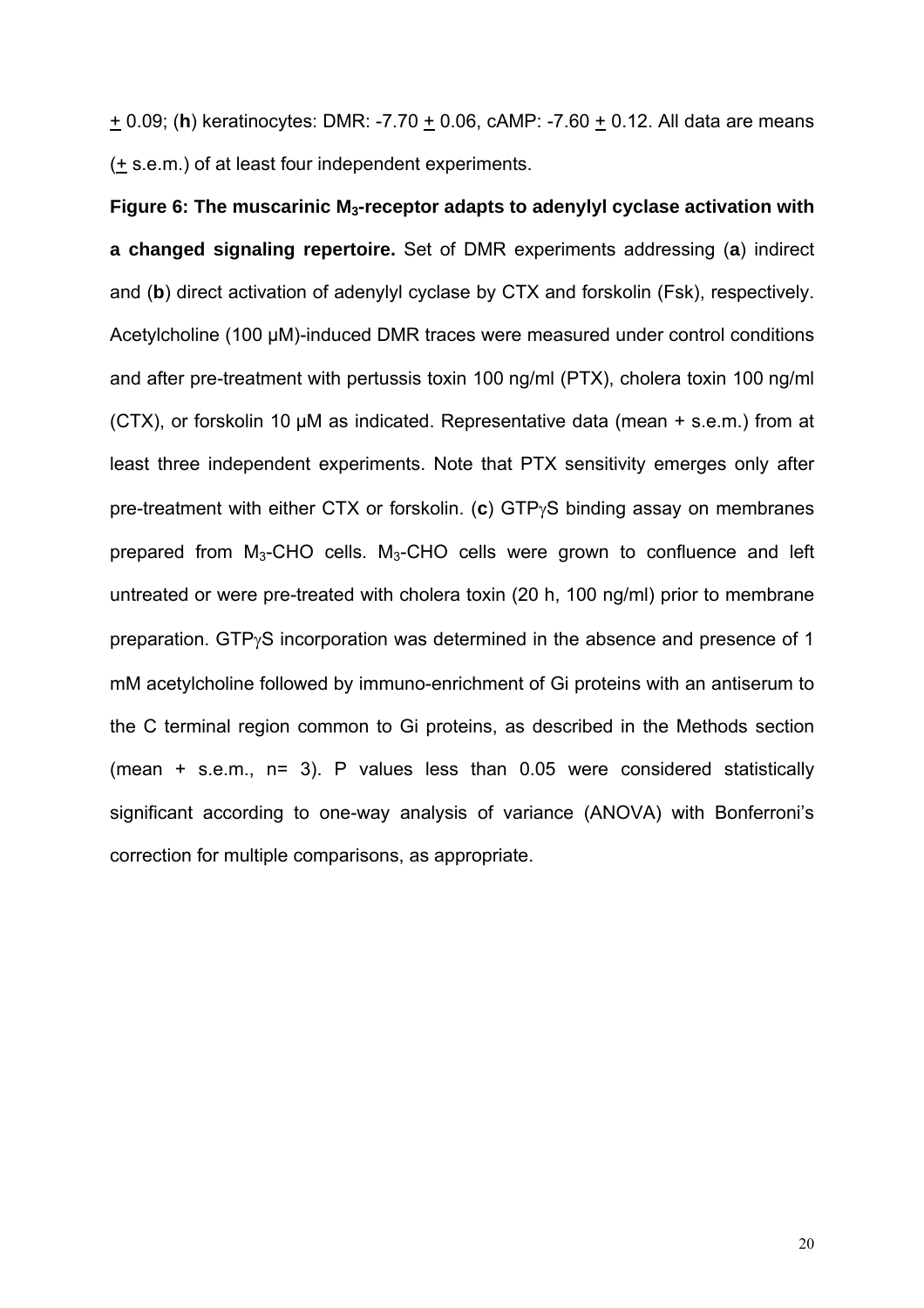### **MATERIALS AND METHODS**

#### **Materials and reagents:**

Tissue culture media reagents were from Invitrogen (Karlsruhe, Germany) or Sigma-Aldrich (Taufkirchen, Germany). Prostaglandin E<sub>1</sub> (PGE<sub>1</sub>), 13,14-dihydro-15-keto-prostaglandin D<sub>2</sub>  $(DK-PGD_2)$  and AH6809 from Cayman (Ann Arbor, MI, USA), L161,982 from Tocris (Bristol, UK) forskolin (Fsk) from Applichem (Darmstadt, Germany) and  $\int^{35} S \cdot |GTP \rangle S$  from Perkin Elmer (Rodgau - Jügesheim, Germany). All other chemicals were obtained from Sigma-Aldrich (Taufkirchen, Germany) unless explicitly indicated.

#### **Cell culture and cell lines stably expressing individual GPCRs:**

The following receptors (human sequences) and cell lines were used:  $F1p-In<sup>TM</sup>-Chinese$ hamster ovary cells (Flp-In<sup>TM</sup>-CHO) stably expressing the  $M_2$  or the  $M_3$  receptor referred herein as M<sub>2</sub>-CHO and M<sub>3</sub>-CHO, CHO cells stably expressing the GPR55 or the  $\beta_2$  receptor (GPR55-CHO and  $\beta_2$ -CHO) and untransfected CHO cells. CHO cells were cultured in Ham's nutrient mixture F-12 (HAM-F12) supplemented with 10 % (v/v) fetal calf serum (FCS), 100 U/ml penicillin, 100  $\mu$ g/ml streptomycin. The medium was complemented with 2 mM glutamine for M<sub>2</sub>-CHO and M<sub>3</sub>-CHO, 1 mM L-glutamine and 200 μg/ml G418 for β<sub>2</sub>-CHO and 400 µg/ml G418 for GPR55-CHO.

HEK293 cells and HEK293 cells stably expressing CRTH2 (CRTH2-HEK cells), HEK293-  $F$ lp-In<sup>TM</sup> T-REx<sup>TM</sup> cells stably transfected with FFA1 (FFA1-HEK) and AD-HEK293 stably transfected with 3xHA-GPR55 (GPR55-HEK, kindly provided by Andrew Irving, University of Dundee, UK) were cultured in Dulbecco´s modified Eagle´s medium (DMEM) supplemented with 10 % (v/v) FCS, 100 U/ml penicillin and 100  $\mu$ g/ml streptomycin. For CRTH2-HEK and GPR55-HEK the medium was supplemented with 500 µg/ml G418, and for FFA1-HEK with 100  $\mu$ g/ml hygromycin B and 15  $\mu$ g/ml blasticidin (both: InvivoGen,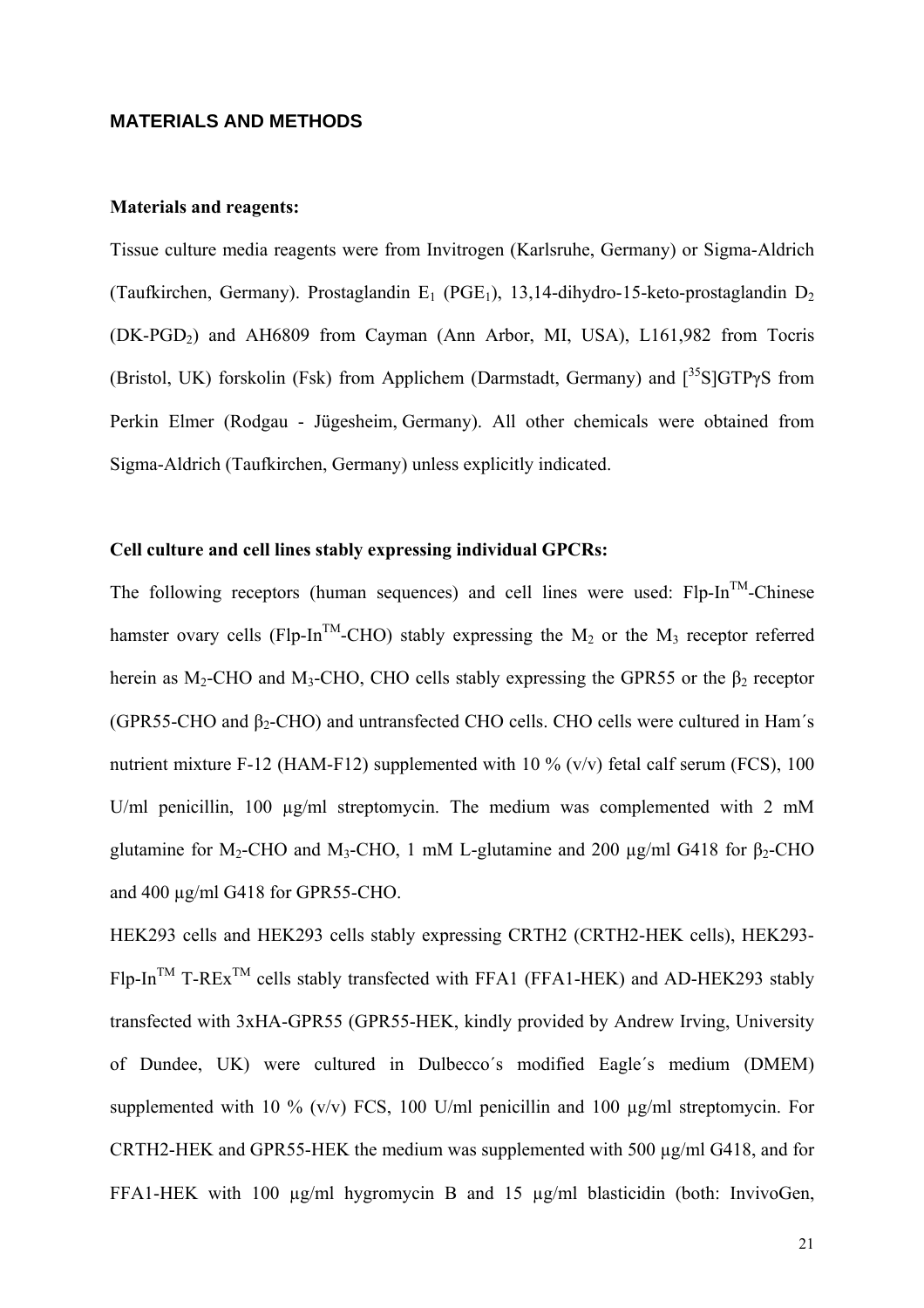Toulouse, France). For receptor expression FFA1-HEK cells were treated with 1 µg/ml doxycyclin for 16 h.

Immortalized keratinocytes (HaCaT, human adult low calcium temperature) were grown in RPMI-1640 supplemented with 10 %  $(v/v)$  FCS, 100 U/ml penicillin and 100  $\mu$ g/ml streptomycin.

Primary human keratinocytes were obtained from skin samples of healthy patients and were cultured in KGM2 (Promocell, Heidelberg, Germany) supplemented with 100 U/ml penicillin and 100  $\mu$ g/ml streptomycin. All patients had written an informed consent before excision. The study was approved by the local ethic committee (concession-no. 090/04).

All cells were cultivated with  $5\%$  CO<sub>2</sub> at  $37^{\circ}$ C.

### **Transient transfections of GPR55-HEK cells:**

To effectively deliver cDNA coding for dominant-negative G13 (G13Q226L,D294N) into GPR55-HEK cells an electroporation method was used described previously<sup>47</sup>. DMR measurements were performed 48 h after transfection.

**Dynamic mass redistribution (DMR) assays (Corning® Epic® Biosensor measurements):**  A beta version of the Corning® Epic® System was used consisting of a temperature-control unit, an optical detection unit, and an on-board robotic liquid handling device. Principle: A confluent cell layer adheres to the bottom of a well equipped with an optical biosensor. Ingoing broadband light is directed to travel along the bottom. The electromagnetic field extends into the cell layer for a depth of about 150 nm, loses energy depending on the optical density of the adjacent cell area and outgoing wavelength is measured. GPCR-mediated signaling affects optical density and thereby shifts outgoing wavelength (pm) relative to prestimulus condition and is recorded over time. The magnitude of this wavelength shift is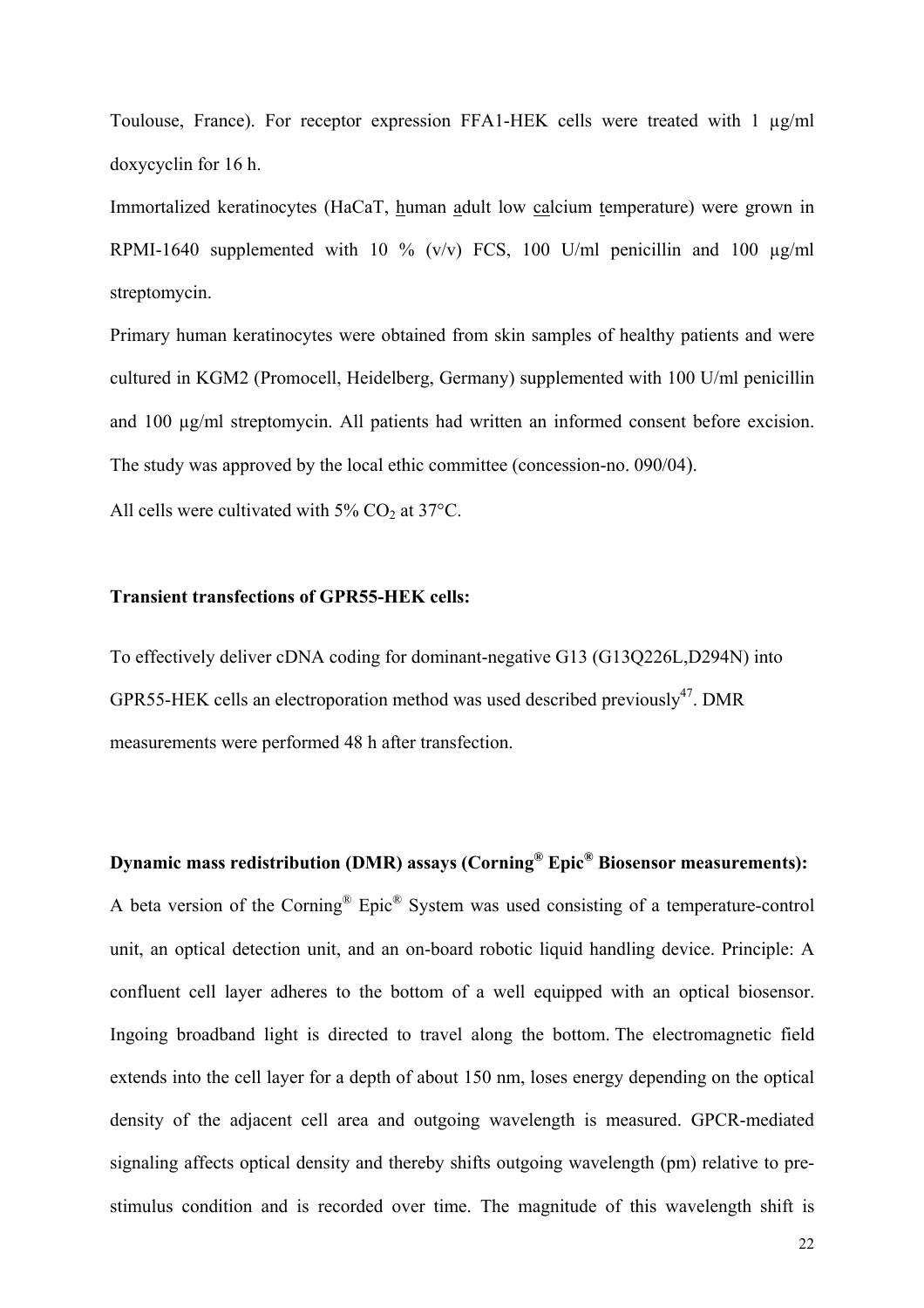proportional to the amount of relocated intracellular matters: increase of mass contributes positively and decrease negatively to the overall response  $22,23$ .

Cells were seeded onto 384-well Epic® sensor microplates and cultured for 20-24 h to obtain confluent monolayers. GPR55 cells were treated as described previously  $34$ .

Prior to the assay cells were washed with assay-buffer (HBSS with 20 mM HEPES) and transferred to the Epic® reader for 2 h at 28°C. DMR was monitored before and after addition of compound solutions. The incubation time for pre-treatment with PTX or CTX was 16-20 h, for YM-254890 2.5 h, for aluminiumfluoride 1.5 h, and for forskolin 1-2.5 h.

### **[ 35S]GTPγS assay:**

Membranes were prepared from M2-CHO cells and  $\int^{35} S \cdot \cdot S \cdot T \cdot P \cdot S$  incorporation measured as described previously<sup>48</sup>. For muscarinic M3 receptors  $\int^{35} S \cdot d\theta$  binding assays included an immuno-capture step with an antiserum to the C-terminus of Gi and were performed according to a previously published procedure<sup>49</sup>

### **Second messenger accumulation assays (over expressed receptors):**

cAMP and IP1 accumulation was quantified with the HTRF®-cAMP dynamic kit or the HTRF®-IP1 kit, respectively (both Cisbio, Bagnols-sur-Cèze Cedex, France) as per manufacturer's instructions and as described previously<sup>50</sup> on a Mithras LB 940 reader (Berthold Technologies, Bad Wildbad, Germany).

**cAMP accumulation assay (endogenously expressed receptors):** cAMP accumulation was quantified with the competitive immunoassay HitHunter™ cAMP-HS+-kit (DiscoveRx Corporation, Fremont, USA) as per manufacturer's instructions using the Mithras LB 940 reader.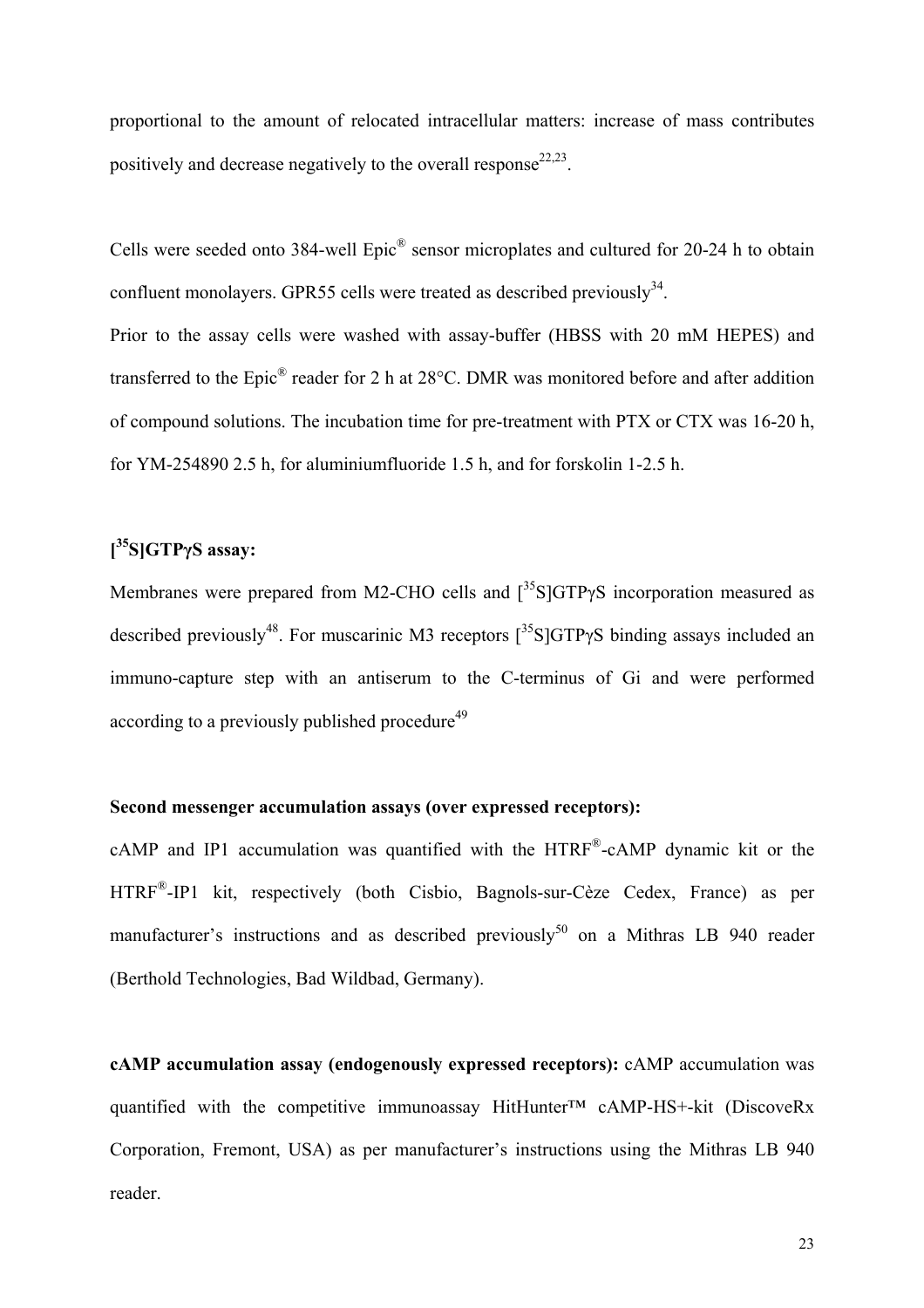#### **Calculations and Data Analysis:**

Quantification of DMR signals for concentration effect curves was performed either by calculation of the area under the curve (AUC) between 0 and 3600 s (**Fig. 1i,j, Fig. 2b,f, Fig. 3j**, **Fig. 5g**,**h**) or by the maximum value between 300 and 1200 s (**Fig. 1h**, **Fig. 3e**) for those traces that displayed fast kinetics and clear peak maxima. All optical DMR recordings were buffer/solvent-corrected. For data normalization, indicated as relative response (%), top levels of concentration effect curves were set 100 % and bottom levels 0 %. Data calculation and  $EC_{50}$  value determination by nonlinear regression was performed using Prism 4.02 (Graph Pad, San Diego, CA, USA).

### **Statistical Analysis:**

Where appropriate, differences in means were examined by one-way analysis of variance (ANOVA) with Bonferroni's multiple comparison post-hoc test using GraphPad Prism 5.01 (GraphPad Software, San Diego, CA, USA). A p value < 0.05 was considered statistically significant.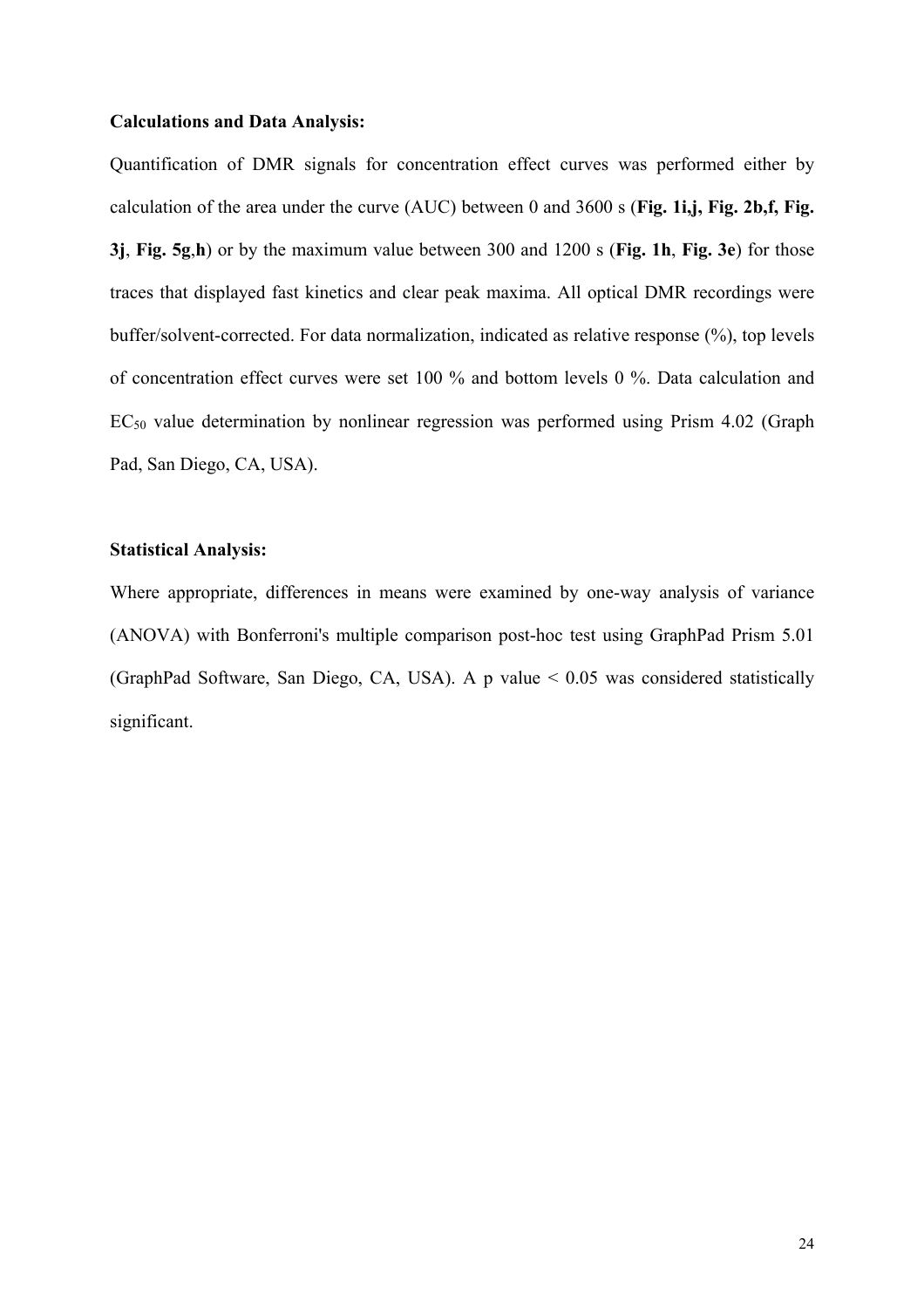### **References**

- 1. Overington, J.P., Al-Lazikani, B. & Hopkins, A.L. How many drug targets are there? *Nat. Rev. Drug Discov.* **5**, 993-996 (2006).
- 2. Baker, J.G. & Hill, S.J. Multiple GPCR conformations and signalling pathways: implications for antagonist affinity estimates. *Trends Pharmacol. Sci.* **28**, 374- 381 (2007).
- 3. Bosier, B. & Hermans, E. Versatility of GPCR recognition by drugs: from biological implications to therapeutic relevance. *Trends Pharmacol. Sci.* **28**, 438-446 (2007).
- 4. Galandrin, S., Oligny-Longpre, G. & Bouvier, M. The evasive nature of drug efficacy: implications for drug discovery. *Trends Pharmacol. Sci.* **28**, 423-430 (2007).
- 5. Kenakin, T.P. Cellular assays as portals to seven-transmembrane receptorbased drug discovery. *Nat. Rev. Drug. Discov.* **8**, 617-626 (2009).
- 6. Urban, J.D. et al. Functional selectivity and classical concepts of quantitative pharmacology. *J. Pharmacol. Exp. Ther.* **320**, 1-13 (2007).
- 7. Kenakin, T. Agonist-receptor efficacy. II. Agonist trafficking of receptor signals. *Trends Pharmacol. Sci.* **16**, 232-238 (1995).
- 8. Ryberg, E. et al. The orphan receptor GPR55 is a novel cannabinoid receptor. *Br. J. Pharmacol.* **152**, 1092-1101 (2007).
- 9. Eglen, R.M. Functional G protein-coupled receptor assays for primary and secondary screening. *Comb. Chem. High Throughput Screen.* **8**, 311-318 (2005).
- 10. Williams, C. cAMP detection methods in HTS: selecting the best from the rest. *Nat. Rev. Drug. Discov.* **3**, 125-135 (2004).
- 11. Willoughby, D. & Cooper, D.M. Live-cell imaging of cAMP dynamics. *Nat. Methods* **5**, 29-36 (2008).
- 12. Barnea, G. et al. The genetic design of signaling cascades to record receptor activation. *Proc. Natl. Acad. Sci. U S A* **105**, 64-69 (2008).
- 13. Hamdan, F.F., Audet, M., Garneau, P., Pelletier, J. & Bouvier, M. Highthroughput screening of G protein-coupled receptor antagonists using a bioluminescence resonance energy transfer 1-based beta-arrestin2 recruitment assay. *J. Biomol. Screen.* **10**, 463-475 (2005).
- 14. Lefkowitz, R.J. & Whalen, E.J. beta-arrestins: traffic cops of cell signaling. *Curr. Opin. Cell. Biol.* **16**, 162-168 (2004).
- 15. Olson, K.R. & Eglen, R.M. Beta galactosidase complementation: a cell-based luminescent assay platform for drug discovery. *Assay Drug Dev. Technol.* **5**, 137-144 (2007).
- 16. Verkaar, F. et al. G protein-independent cell-based assays for drug discovery on seven-transmembrane receptors. *Biotechnol Annu Rev* **14**, 253-274 (2008).
- 17. Azzi, M. et al. Beta-arrestin-mediated activation of MAPK by inverse agonists reveals distinct active conformations for G protein-coupled receptors. *Proc. Natl. Acad. Sci. U S A* **100**, 11406-11411 (2003).
- 18. Galandrin, S. & Bouvier, M. Distinct signaling profiles of beta1 and beta2 adrenergic receptor ligands toward adenylyl cyclase and mitogen-activated protein kinase reveals the pluridimensionality of efficacy. *Mol. Pharmacol.* **70**, 1575-1584 (2006).
- 19. Hansen, J.L., Theilade, J., Haunso, S. & Sheikh, S.P. Oligomerization of wild type and nonfunctional mutant angiotensin II type I receptors inhibits galphaq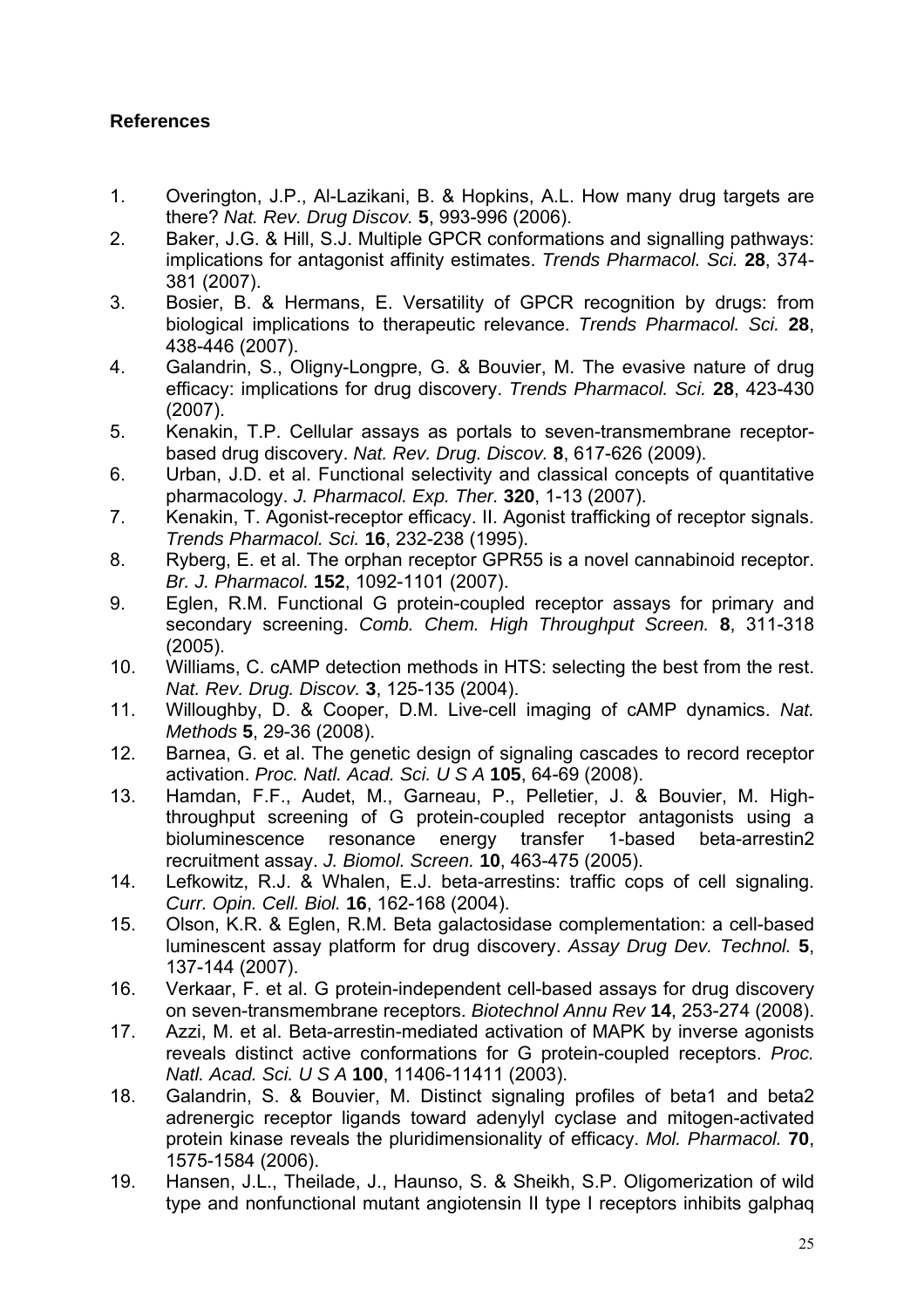protein signaling but not ERK activation. *J. Biol. Chem.* **279**, 24108-24115 (2004).

- 20. Hoffmann, C., Ziegler, N., Reiner, S., Krasel, C. & Lohse, M.J. Agonistselective, receptor-specific interaction of human P2Y receptors with betaarrestin-1 and -2. *J. Biol. Chem.* **283**, 30933-30941 (2008).
- 21. Violin, J.D. & Lefkowitz, R.J. Beta-arrestin-biased ligands at seventransmembrane receptors. *Trends Pharmacol. Sci.* **28**, 416-422 (2007).
- 22. Fang, Y., Ferrie, A.M., Fontaine, N.H., Mauro, J. & Balakrishnan, J. Resonant waveguide grating biosensor for living cell sensing. *Biophys. J.* **91**, 1925-1940 (2006).
- 23. Fang, Y., Li, G. & Ferrie, A.M. Non-invasive optical biosensor for assaying endogenous G protein-coupled receptors in adherent cells. *J. Pharmacol. Toxicol. Methods* **55**, 314-322 (2007).
- 24. Fang, Y. & Ferrie, A.M. Optical biosensor differentiates signaling of endogenous PAR1 and PAR2 in A431 cells. *BMC Cell Biol.* **8**, 24 (2007).
- 25. Rocheville, M. & Jerman, J.C. 7TM pharmacology measured by label-free: a holistic approach to cell signalling. *Curr. Opin. Pharmacol.* **9**, 643-649 (2009).
- 26. Dodgson, K., Gedge, L., Murray, D.C. & Coldwell, M. A 100K well screen for a muscarinic receptor using the Epic label-free system--a reflection on the benefits of the label-free approach to screening seven-transmembrane receptors. *J. Recept. Signal Transduct. Res.* **29**, 163-172 (2009).
- 27. Lee, P.H. et al. Evaluation of dynamic mass redistribution technology for pharmacological studies of recombinant and endogenously expressed g protein-coupled receptors. *Assay Drug Dev. Technol.* **6**, 83-94 (2008).
- 28. McGuinness, R.P. et al. Enhanced selectivity screening of GPCR ligands using a label-free cell based assay technology. *Comb. Chem. High Throughput Screen.* **12**, 812-823 (2009).
- 29. Peters, M.F., Vaillancourt, F., Heroux, M., Valiquette, M. & Scott, C.W. Comparing Label-Free Biosensors for Pharmacological Screening With Cell-Based Functional Assays. *Assay Drug Dev. Technol.* (in press).
- 30. Takasaki, J. et al. A novel Galphaq/11-selective inhibitor. *J. Biol. Chem.* **279**, 47438-47445 (2004).
- 31. Riobo, N.A. & Manning, D.R. Receptors coupled to heterotrimeric G proteins of the G12 family. *Trends Pharmacol. Sci.* **26**, 146-154 (2005).
- 32. Henstridge, C.M. et al. The GPR55 ligand L-alpha-lysophosphatidylinositol promotes RhoA-dependent Ca2+ signaling and NFAT activation. *Faseb J.* **23**, 183-193 (2009).
- 33. Ross, R.A. The enigmatic pharmacology of GPR55. *Trends Pharmacol. Sci.* **30**, 156-163 (2009).
- 34. Henstridge, C.M. et al. GPR55 ligands promote receptor coupling to multiple signalling pathways. *Br. J. Pharmacol.* (in press).
- 35. Briscoe, C.P. et al. The orphan G protein-coupled receptor GPR40 is activated by medium and long chain fatty acids. *J. Biol. Chem.* **278**, 11303-11311 (2003).
- 36. Itoh, Y. et al. Free fatty acids regulate insulin secretion from pancreatic beta cells through GPR40. *Nature* **422**, 173-176 (2003).
- 37. Stoddart, L.A., Brown, A.J. & Milligan, G. Uncovering the pharmacology of the G protein-coupled receptor GPR40: high apparent constitutive activity in guanosine 5'-O-(3-[35S]thio)triphosphate binding studies reflects binding of an endogenous agonist. *Mol. Pharmacol.* **71**, 994-1005 (2007).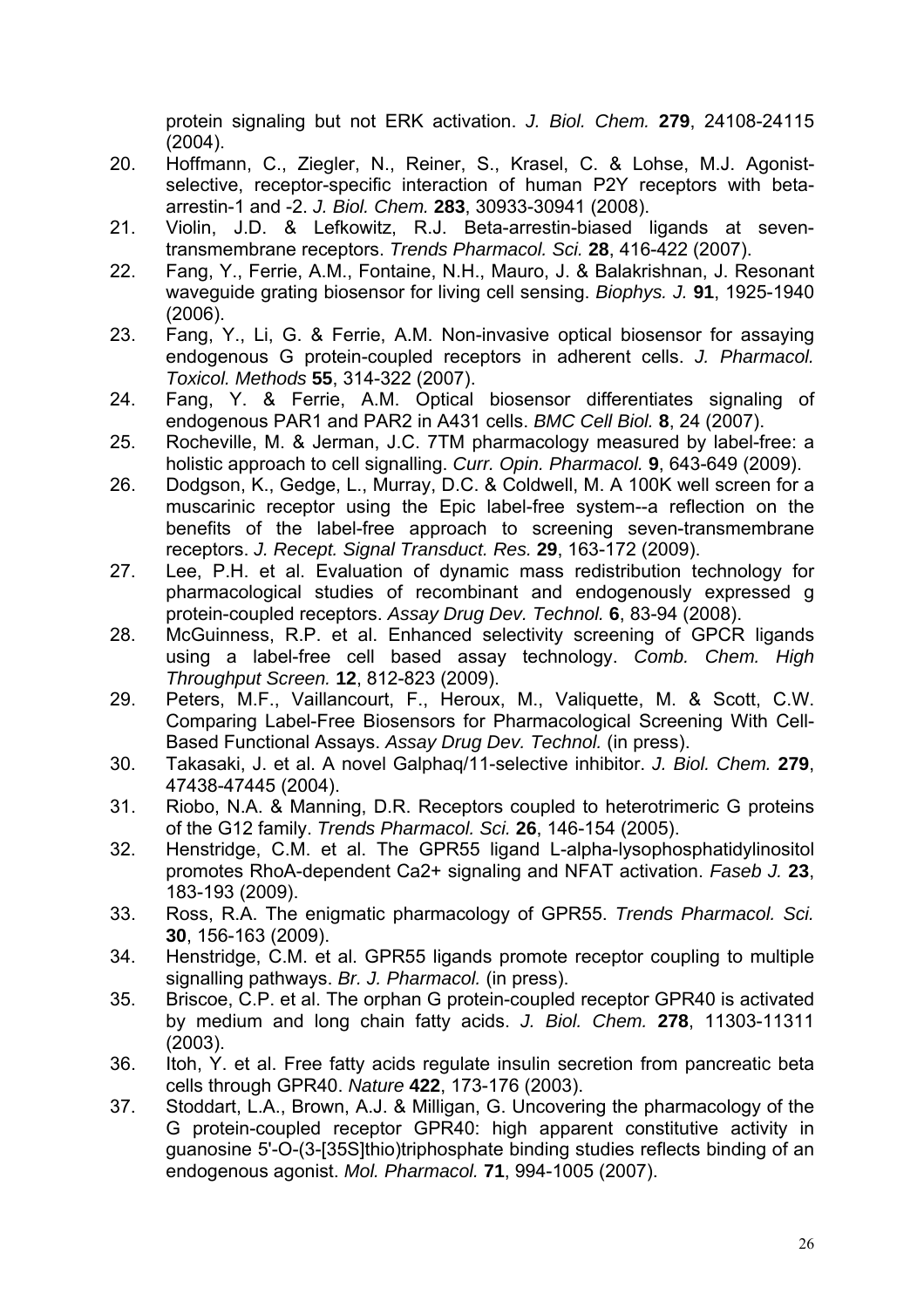- 38. Christiansen, E. et al. Discovery of potent and selective agonists for the free fatty acid receptor 1 (FFA(1)/GPR40), a potential target for the treatment of type II diabetes. *J. Med. Chem.* **51**, 7061-7064 (2008).
- 39. Zhang, J.Z., Maruyama, K., Iwatsuki, K., Ono, I. & Kaneko, F. Effects of prostaglandin E1 on human keratinocytes and dermal fibroblasts: a possible mechanism for the healing of skin ulcers. *Exp. Dermatol.* **3**, 164-170 (1994).
- 40. McGraw, D.W., Almoosa, K.F., Paul, R.J., Kobilka, B.K. & Liggett, S.B. Antithetic regulation by beta-adrenergic receptors of Gq receptor signaling via phospholipase C underlies the airway beta-agonist paradox. *J. Clin. Invest.* **112**, 619-626 (2003).
- 41. McGuinness, R. Impedance-based cellular assay technologies: recent advances, future promise. *Curr. Opin. Pharmacol.* **7**, 535-540 (2007).
- 42. Gaspard, N. et al. Generation of cortical neurons from mouse embryonic stem cells. *Nature Protoc.* **4**, 1454-1463 (2009).
- 43. James, D. et al. Expansion and maintenance of human embryonic stem cellderived endothelial cells by TGFbeta inhibition is Id1 dependent. *Nature Biotechnol.* **28**, 161-166 (2010).
- 44. Burford, N.T., Tobin, A.B. & Nahorski, S.R. Differential coupling of m1, m2 and m3 muscarinic receptor subtypes to inositol 1,4,5-trisphosphate and adenosine 3',5'-cyclic monophosphate accumulation in Chinese hamster ovary cells. *J. Pharmacol. Exp. Ther.* **274**, 134-142 (1995).
- 45. Schmidt, M., Nehls, C., Rumenapp, U. & Jakobs, K.H. m3 Muscarinic receptor-induced and Gi-mediated heterologous potentiation of phospholipase C stimulation: role of phosphoinositide synthesis. *Mol. Pharmacol.* **50**, 1038- 1046 (1996).
- 46. Antony, J. et al. Dualsteric GPCR targeting: a novel route to binding and signaling pathway selectivity. *Faseb J.* **23**, 442-450 (2009).
- 47. Pantaloni, C. et al. Alternative splicing in the N-terminal extracellular domain of the pituitary adenylate cyclase-activating polypeptide (PACAP) receptor modulates receptor selectivity and relative potencies of PACAP-27 and PACAP-38 in phospholipase C activation. *J. Biol. Chem.* **271**, 22146-22151 (1996).
- 48. Jäger, D. et al. Allosteric small molecules unveil a role of an extracellular E2/transmembrane helix 7 junction for G protein-coupled receptor activation. *J. Biol. Chem.* **282**, 34968-34976 (2007).
- 49. Smith, N.J., Stoddart, L.A., Devine, N.M., Jenkins, L., Milligan, G. The action and mode of Binding of thiazolidinedione ligands at free fatty acid receptor 1. *J.Biol.Chem.* 284, 17527-17539 (2009)
- 50. Schröder, R. et al. The C-terminal tail of CRTH2 is a key molecular determinant that constrains Galphai and downstream signaling cascade activation. *J. Biol. Chem.* **284**, 1324-1336 (2009).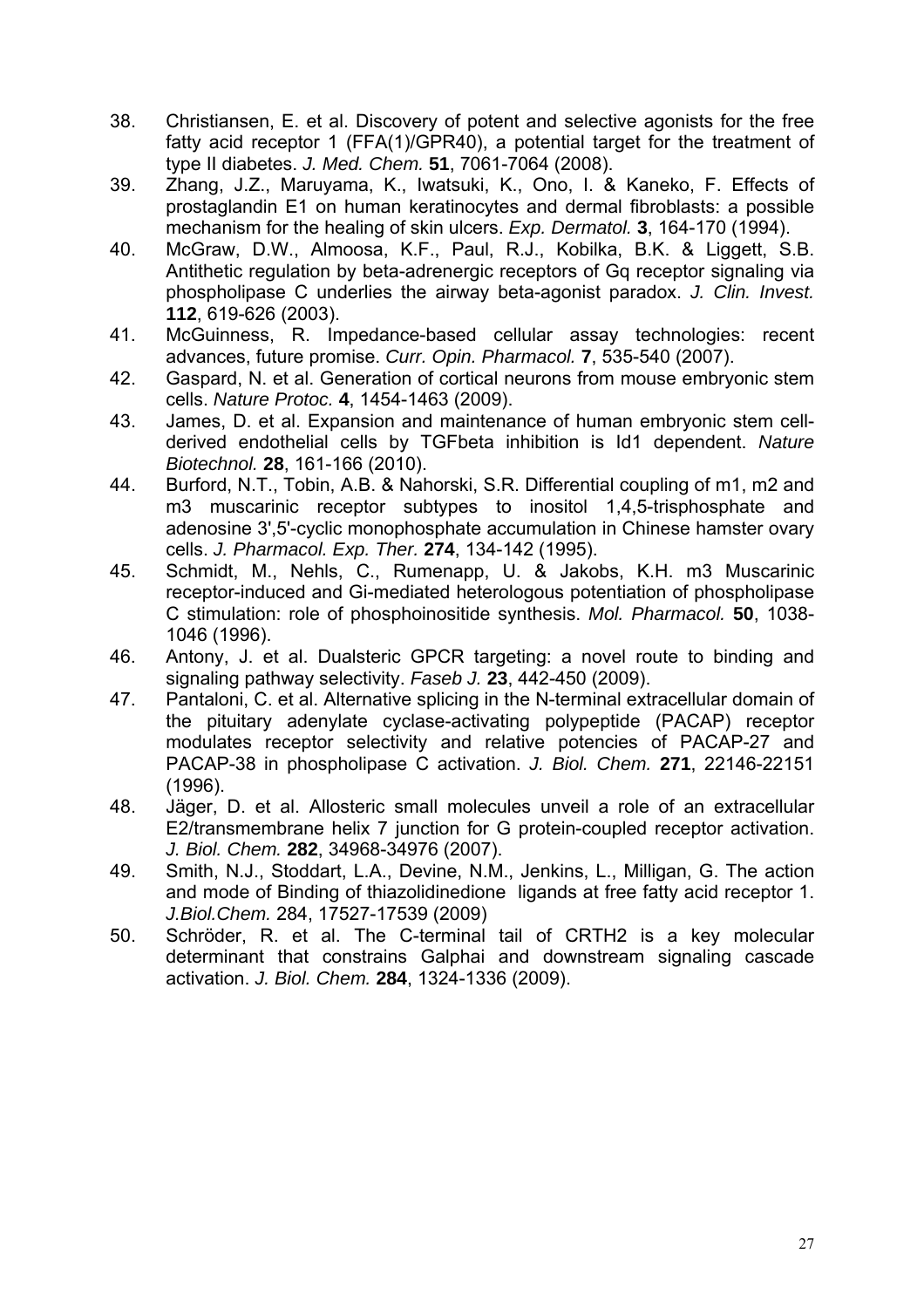## Figure 1 (Kostenis)

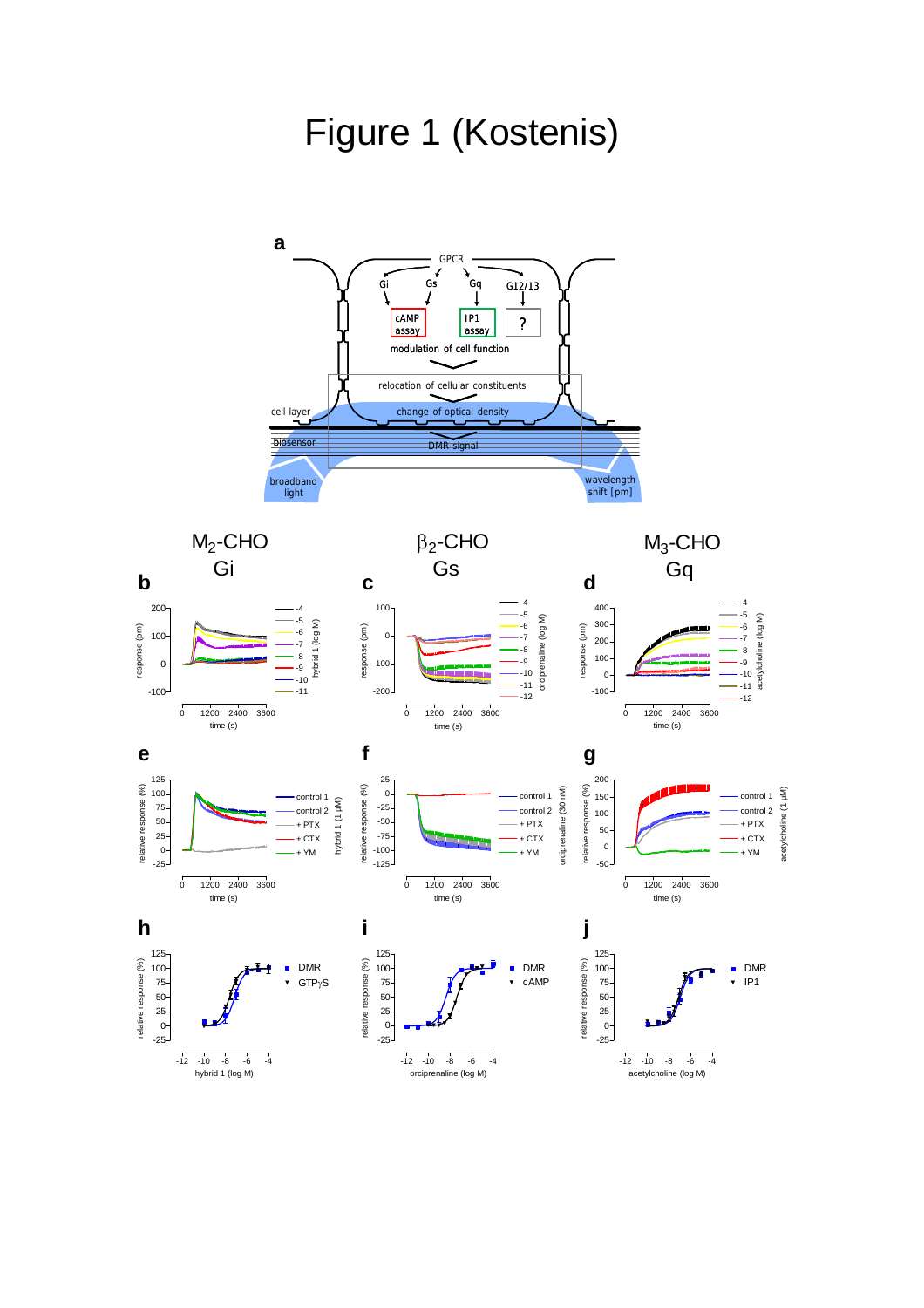# Figure 2 (Kostenis)

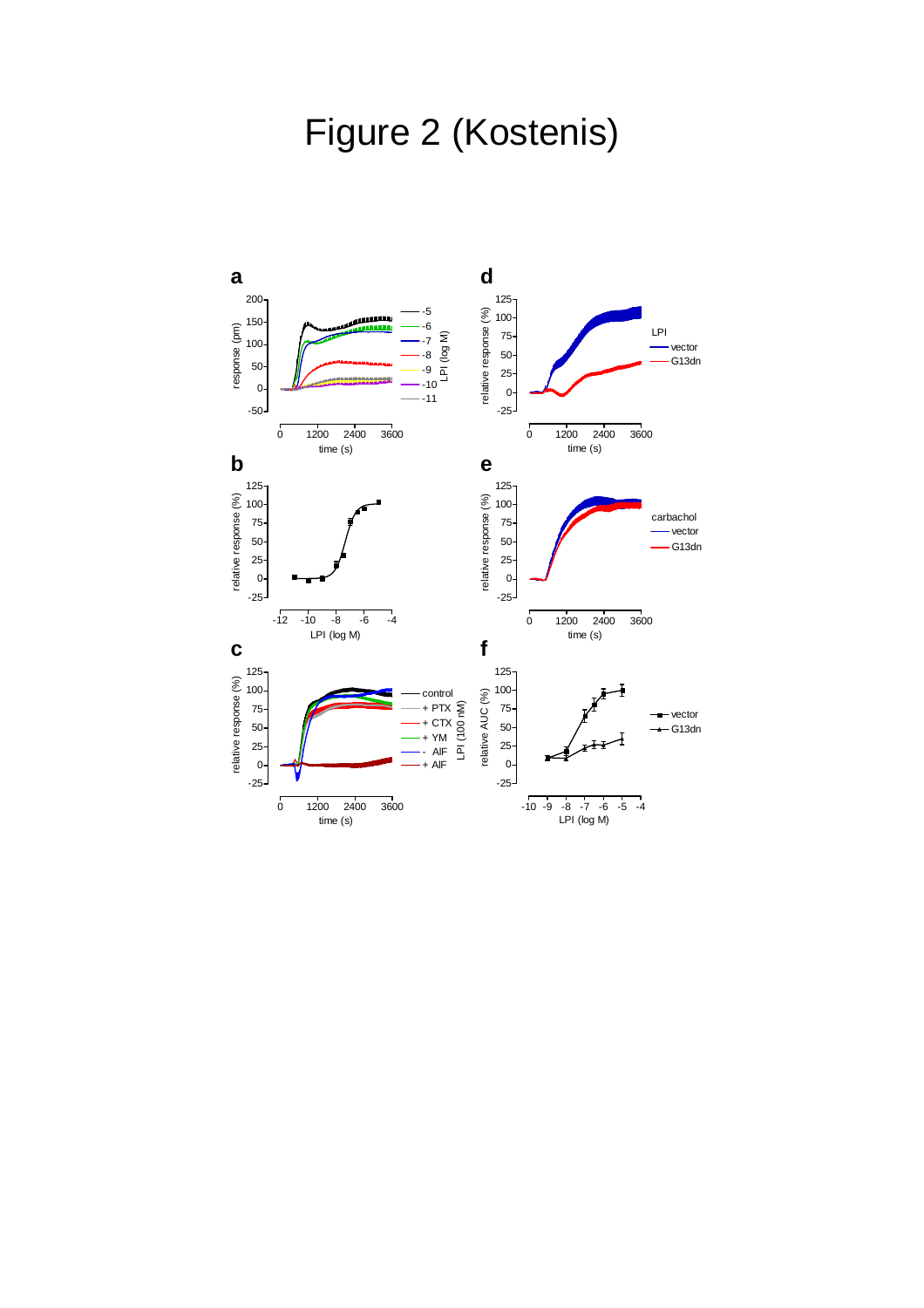## Figure 3 (Kostenis)

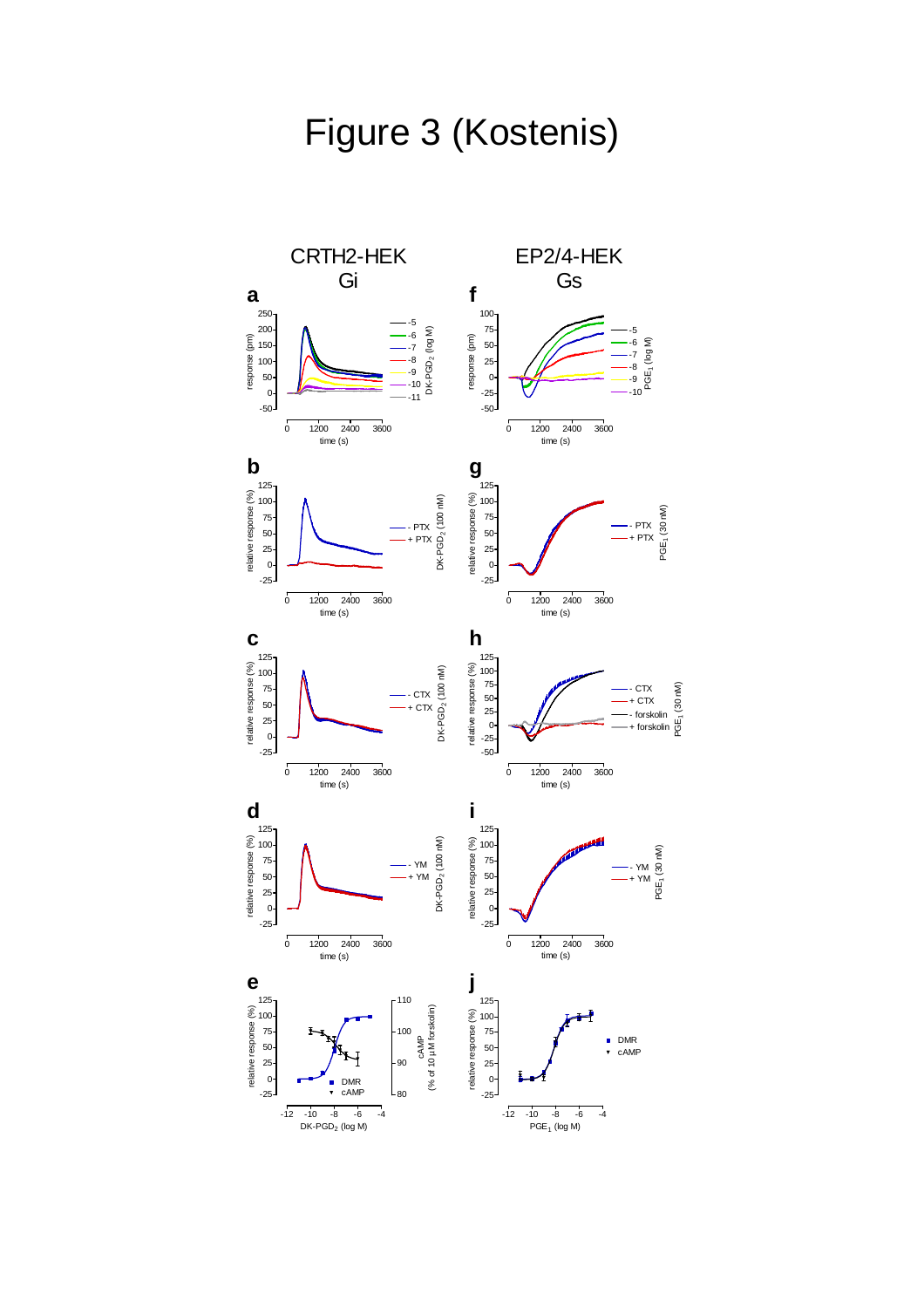# Figure 4 (Kostenis)



TUG 424 (log M)

time (s)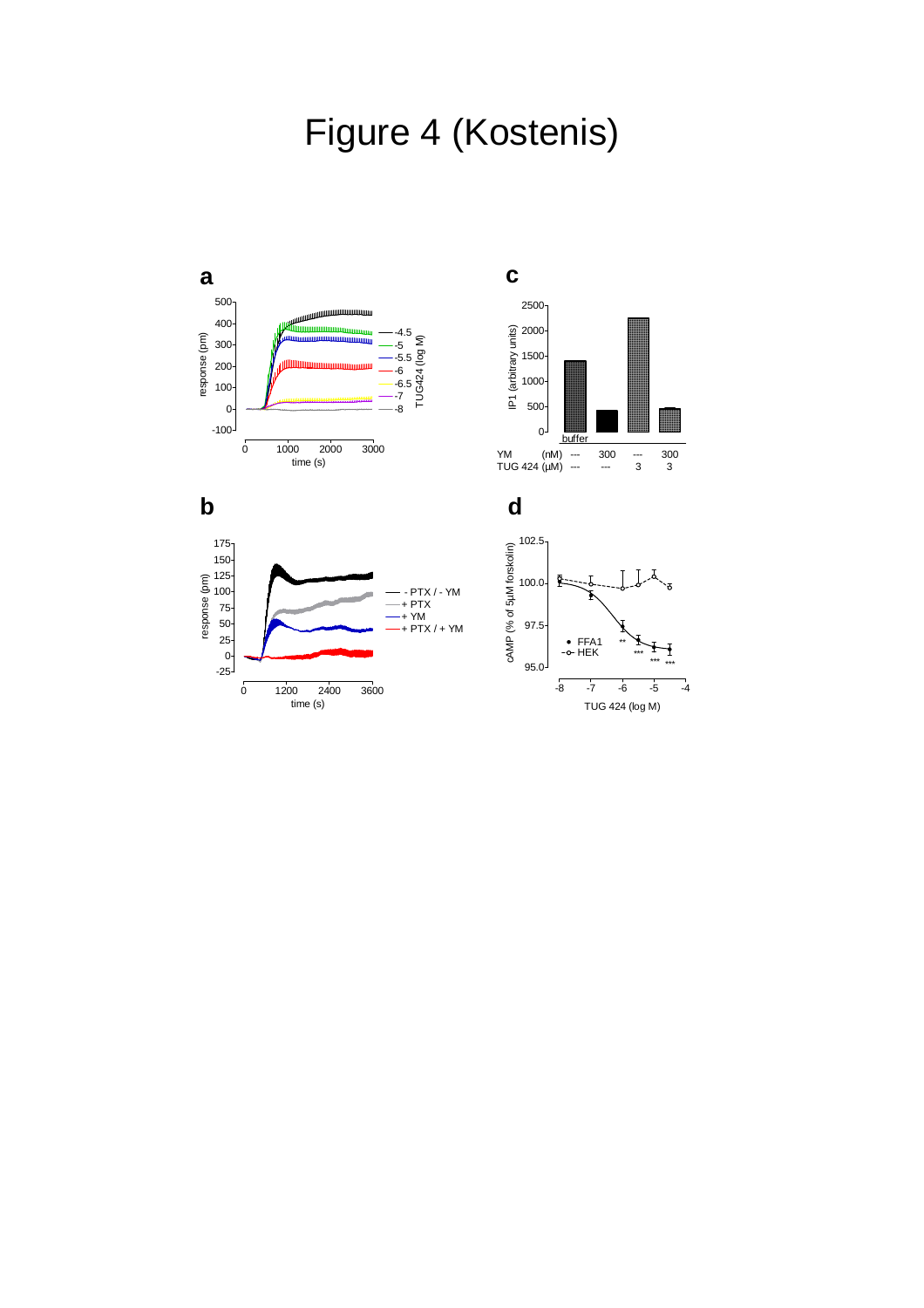# Figure 5 (Kostenis)

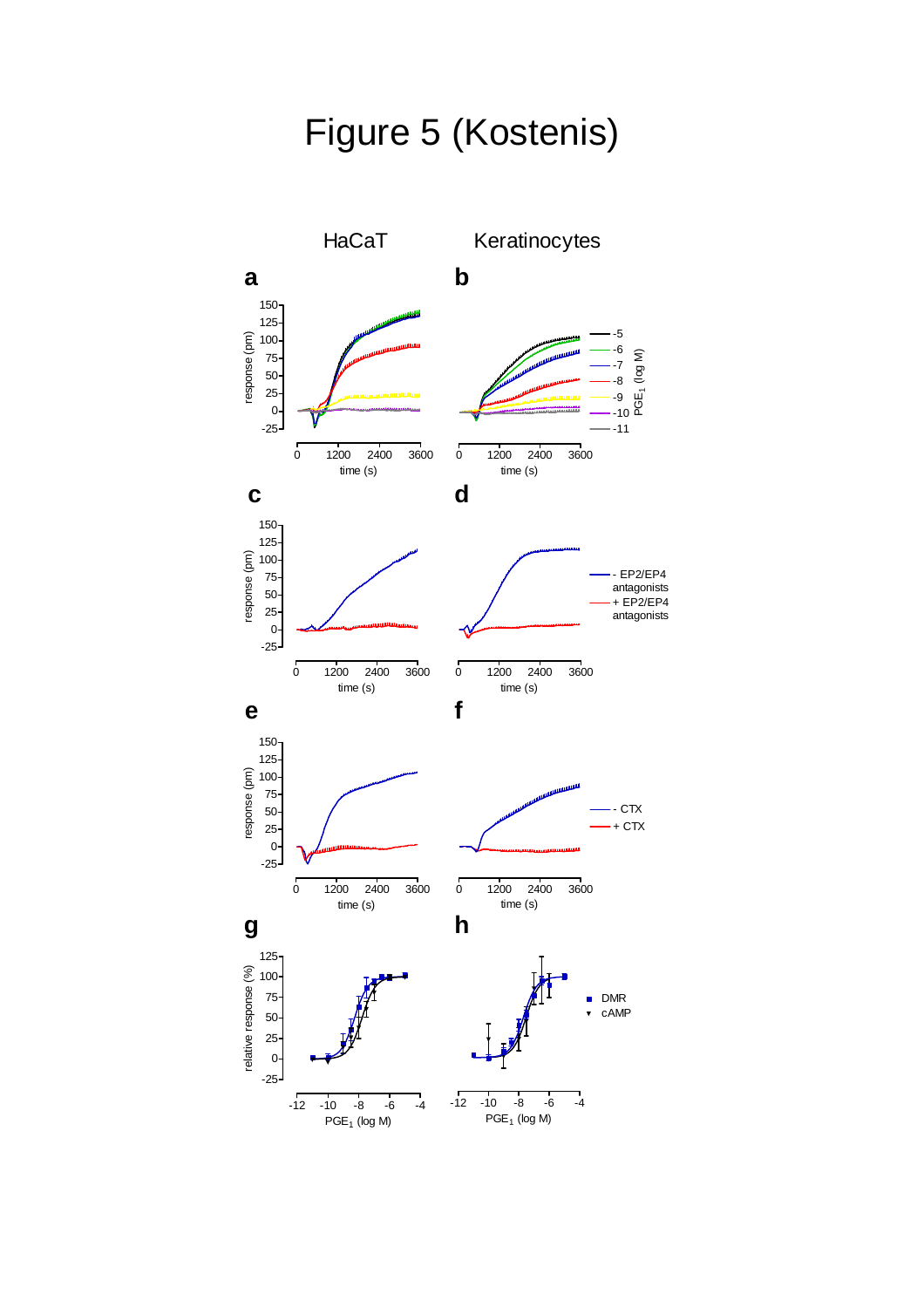# Figure 6 (Kostenis)

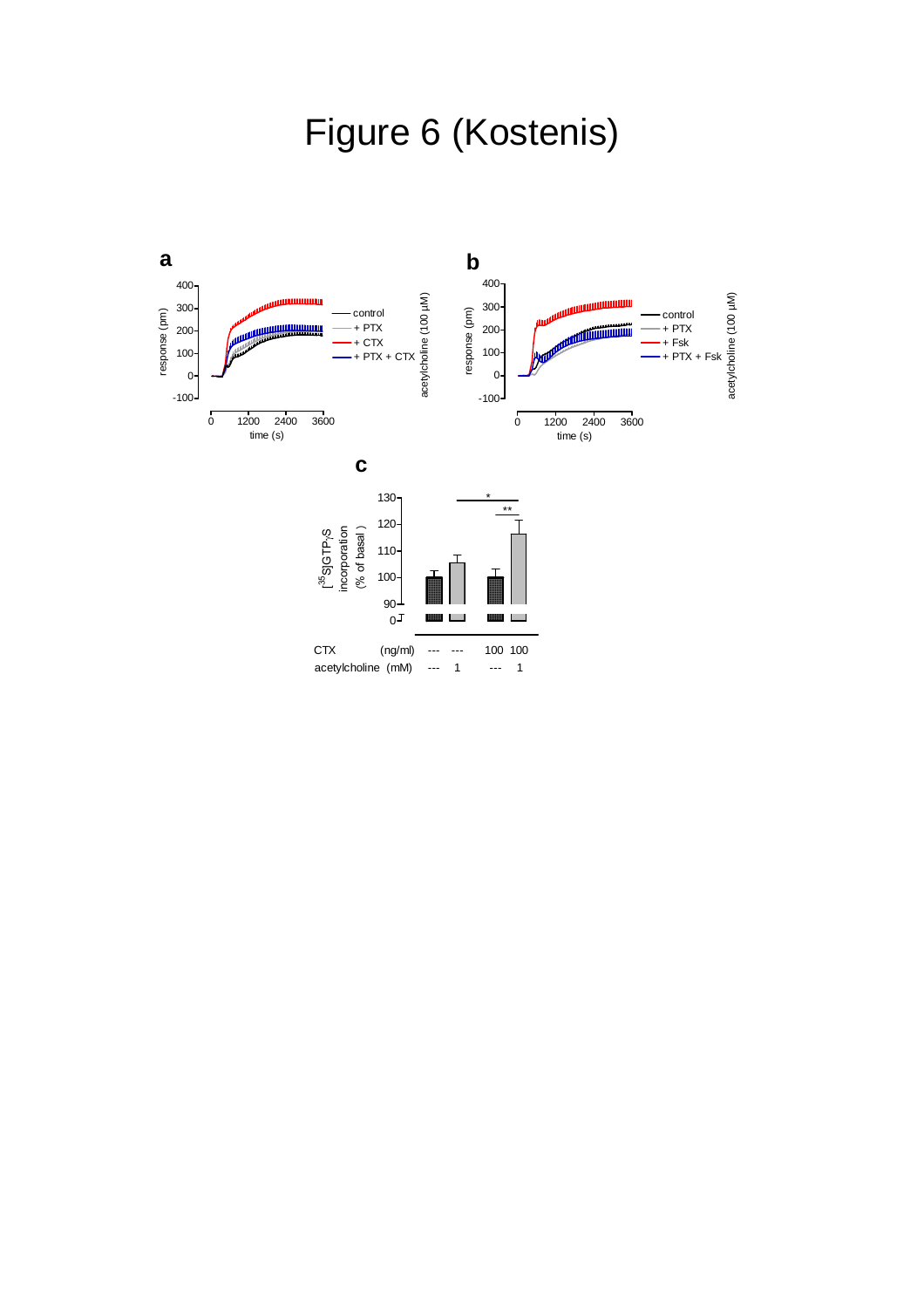## Supplementary Figure 1 (Kostenis)



**Supplementary Figure 1: Lack of agonist-induced DMR in non-transfected CHO cells.** 

**(a, b)** CHO Flp-In<sup>™</sup> cells (left panel) or CHO K1 cells (right panel) were exposed to the indicated agonists at maximally effective concentrations and wavelength shift (ordinate) was measured. Shown are data (mean values + s.e.m.) from a representative experiment. Similar findings were obtained in at least two independent additional experiments.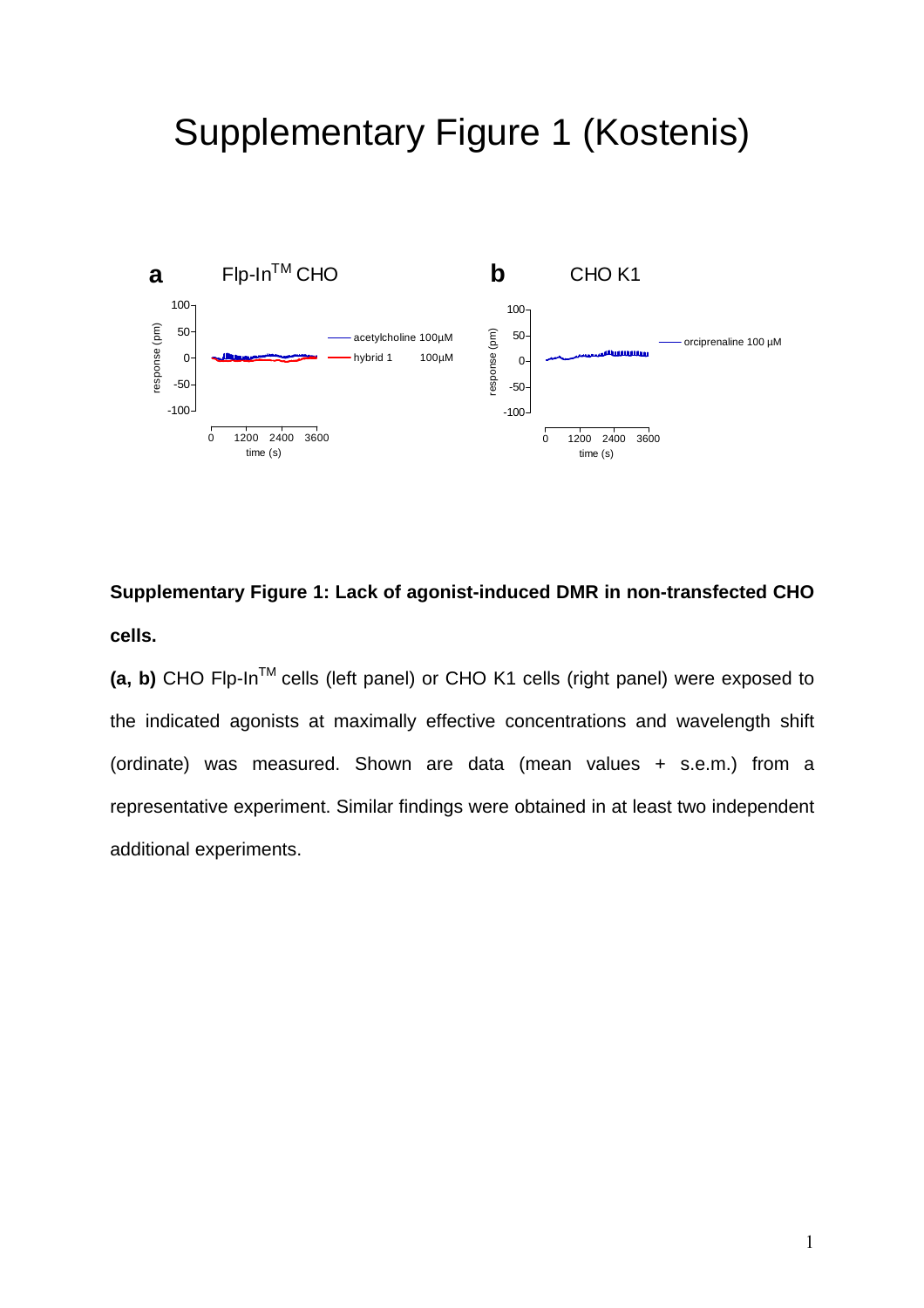## Supplementary Figure 2 (Kostenis)



**Supplementary Figure 2: The pathway modulators pertussis toxin, cholera toxin and YM-254890 do not induce significant mass redistribution in native**  CHO cells. Flp-In<sup>™</sup> CHO cells were exposed to the indicated concentrations of pathway modulators and wavelength shift was recorded over time. Shown are data (mean values + s.e.m.) from a single experiment representative for at least three such experiments.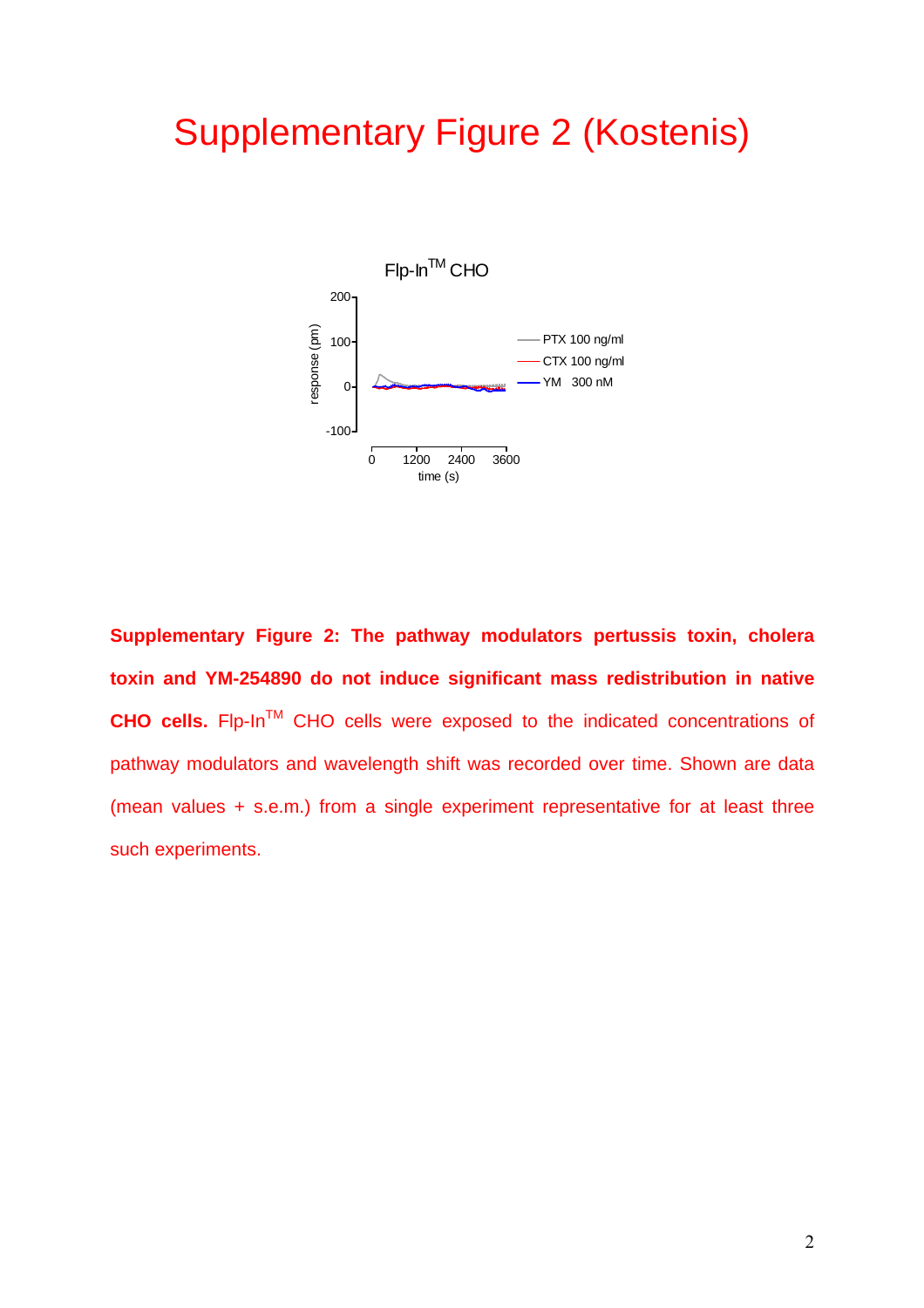## Supplementary Figure 3 (Kostenis)



**Supplementary Figure 3: Potency and efficacy of the Gq inhibitor YM-254890 to quench the human muscarinic M3 receptor-mediated DMR-response.**

Shown are recordings in CHO cells stably transfected with the human muscarinic  $M_3$ receptor cDNA (M3-CHO).

(**a**) Cells were pretreated with the indicated concentrations of the Gq inhibitor YM-254890 (YM) and wavelength shift was monitored as a measure of receptor activation by 1 µM acetylcholine. Representative data (mean + s.e.m.) of at least three independent experiments.

(b) Concentration-effect-curve resulting from DMR signals at 3600 sec.:  $log IC_{50}$ value is:  $-7.60 \pm 0.09$  (top, bottom, slope factor fixed to 100%, 0% and  $-1$ , respectively).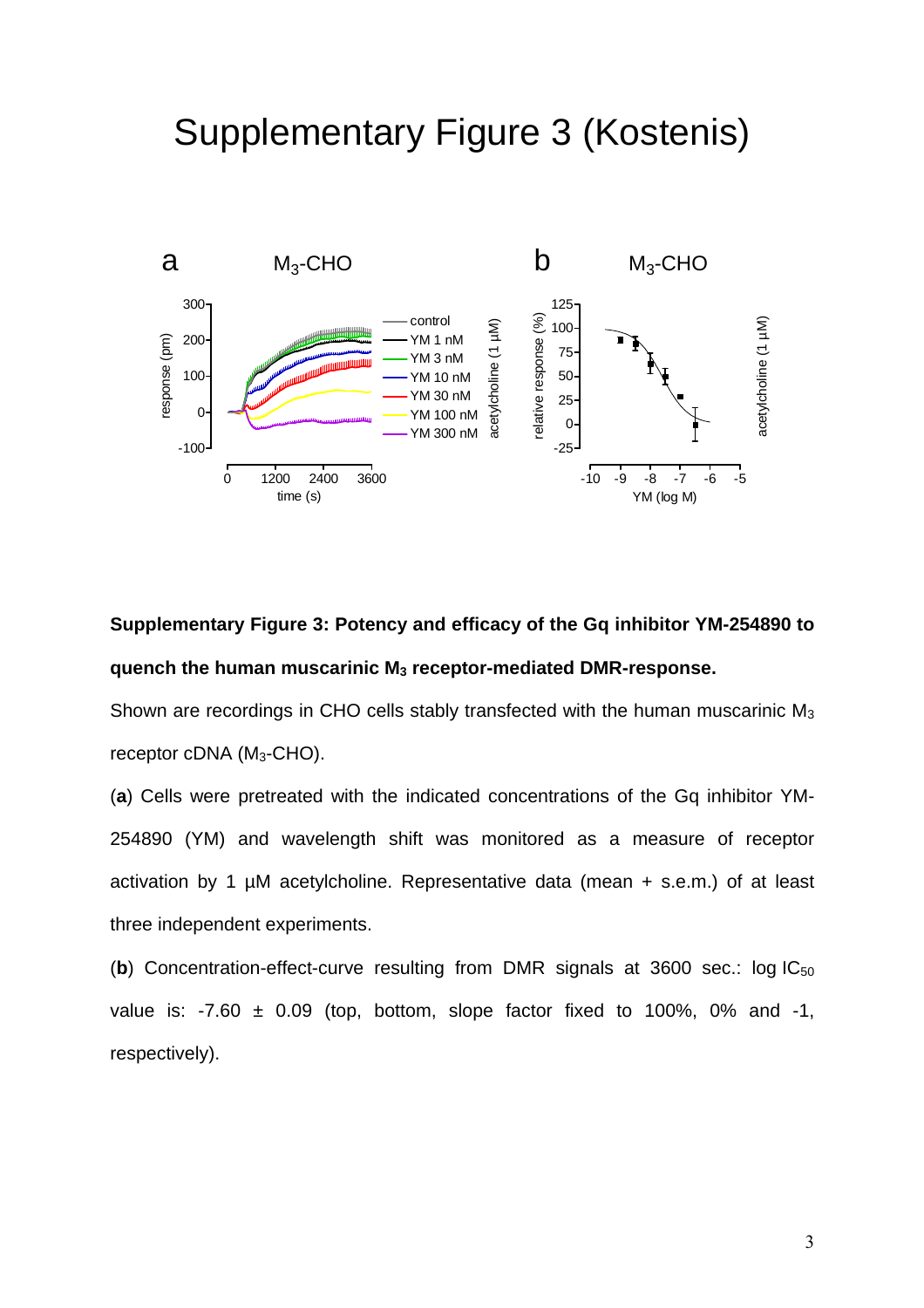## Supplementary Figure 4 (Kostenis)



**Supplementary Figure 4: Comparison of LPI responsiveness in native HEK293 and CHO cells.** Native AD-HEK cells (**a**) or native CHO cells (**b**) were challenged with the indicated concentrations of LPI and wavelength shift over time was monitored as a measure of receptor activation. Depicted are mean values + s.e.m. of optical traces from one experiment, representative for three such experiments.

(**c**) LPI neither increased accumulation of cAMP nor inhibited forskolin-stimulated cAMP production in native CHO cells. cAMP levels were determined with an HTRF® cAMP assay kit as outlined in detail in the Methods section. Data shown are mean values and s.e.m. of three independent experiments.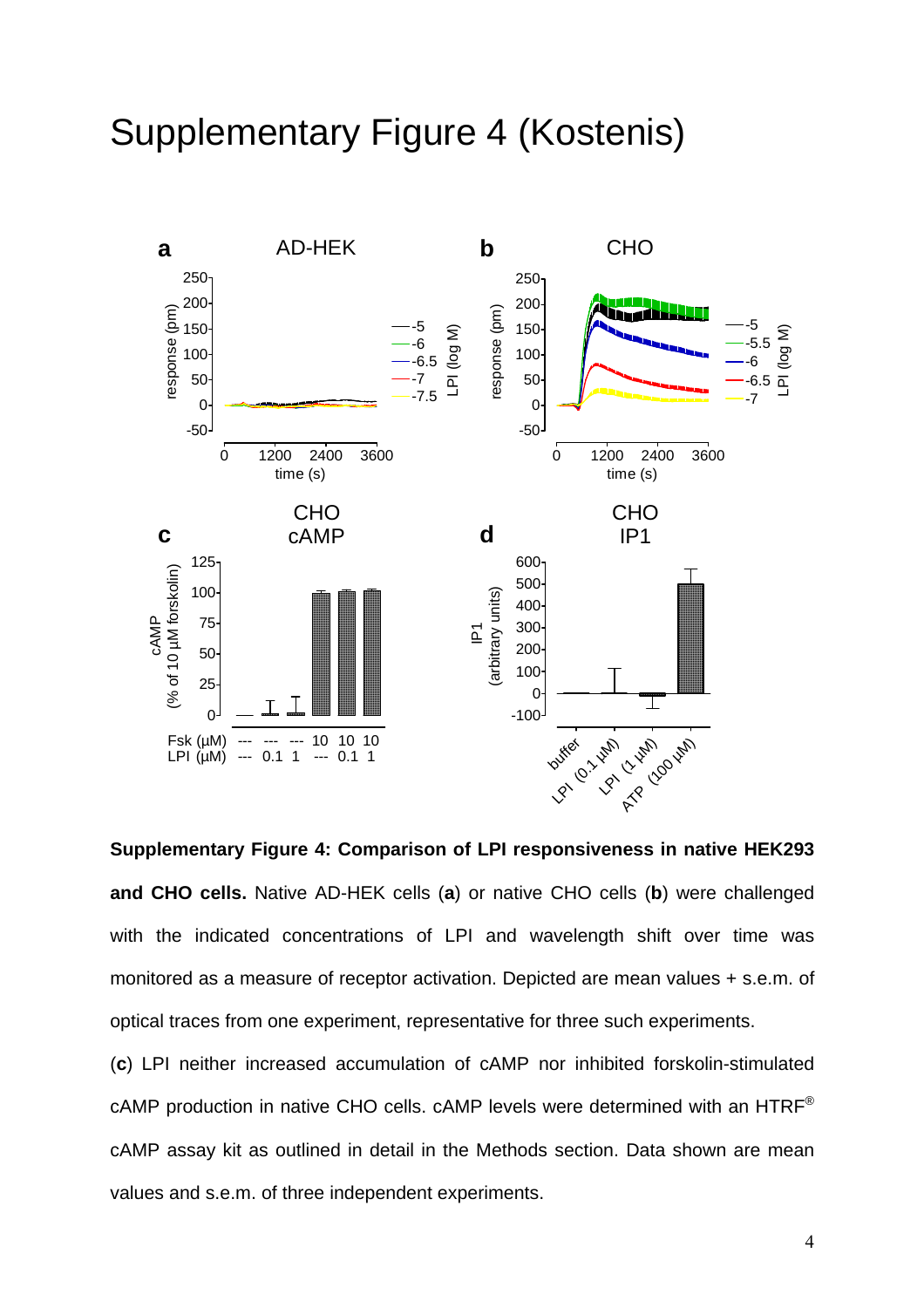(**d**) LPI does not mobilize hydrolysis of inositol phosphates in native CHO cells as opposed to the positive control ATP (agonist of endogenous Gq-sensitive nucleotide P2Y receptors). IP1 levels were determined with an HTRF<sup>®</sup> IP1 assay kit as outlined in detail in the Methods section. Data shown are mean values and s.e.m. of three independent experiments.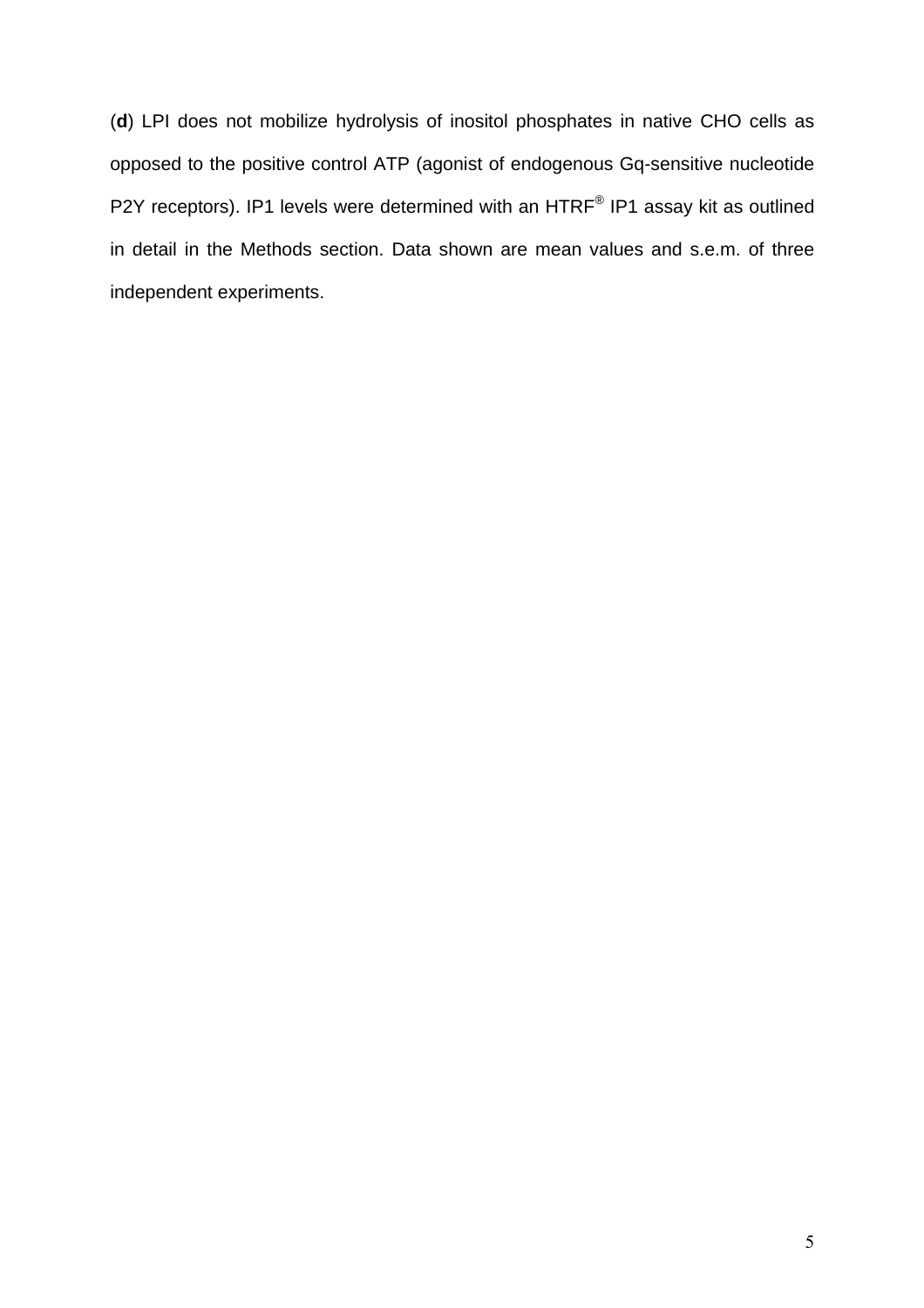## Supplementary Figure 5 (Kostenis)



**Supplementary Figure 5: Treatment of cells with aluminiumfluoride AlF4- (AlF) causes robust DMR changes on its own but does not cause general unresponsiveness of cells to DMR stimuli.** (**a**) GPR55-HEK cells were exposed to 300  $\mu$ M of the pan G protein agonist AIF<sub>4</sub><sup>-</sup> and the resultant wavelength shift was recorded over time. (b) GPR55-HEK cells pretreated for 1.5 h with 300  $\mu$ M AlF<sub>4</sub><sup>-</sup> were challenged with serum to promote growth factor activation.  $AIF_4$  pretreatment which promotes a robust DMR response on its own, completely silences GPR55 activity (cf Figure 2) but does still allow for additional DMR changes to occur in response to growth factor containing serum. Shown are representative optical traces (mean values + s.e.m.) from a single experiment, representative for at least four such experiments.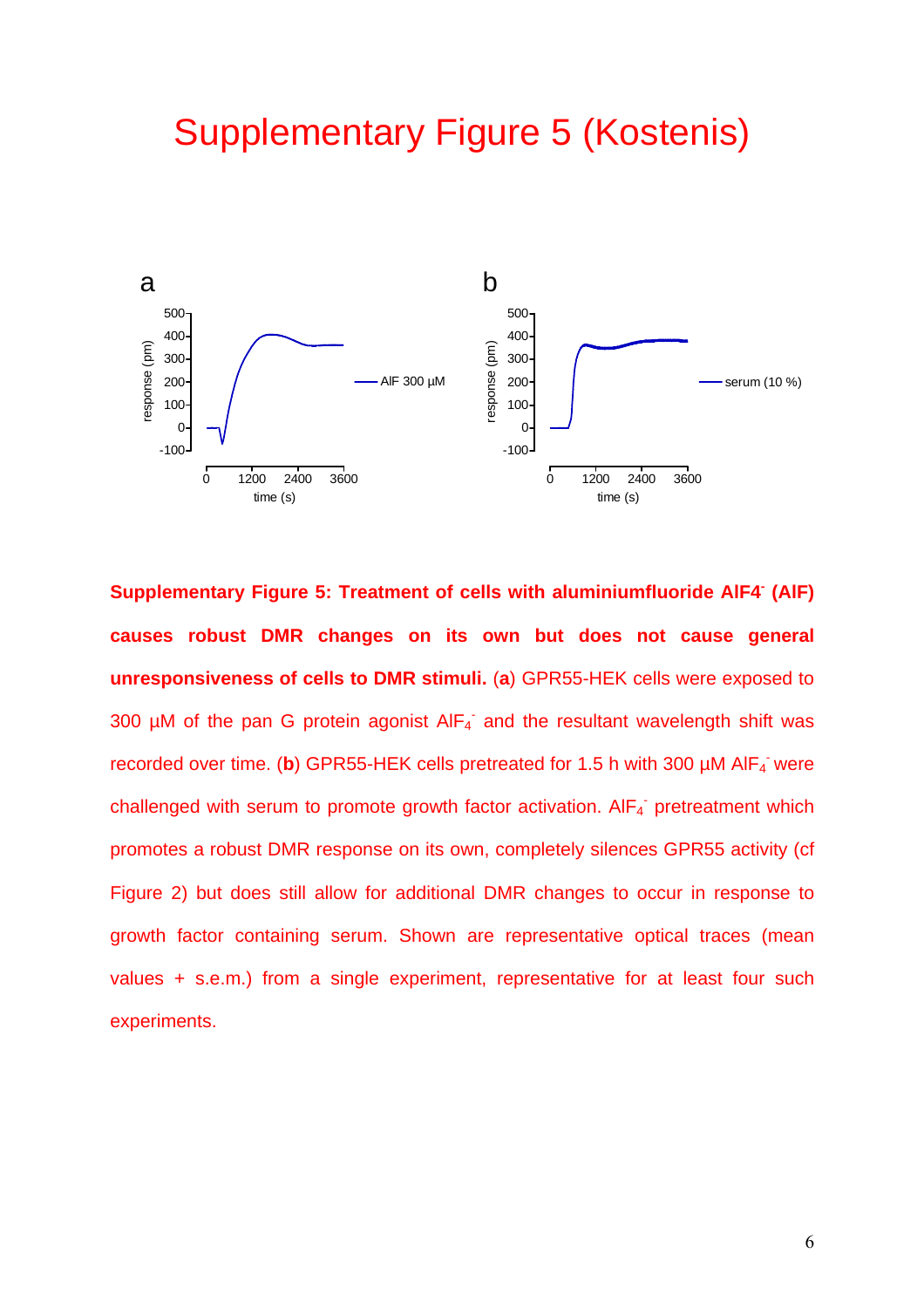## Supplementary Figure 6 (Kostenis)



**Supplementary Figure 6: LPI does not alter the levels of the second messengers cAMP and IP1 in GPR55-HEK cells.** 

(**a**) LPI neither increased accumulation of cAMP nor inhibited forskolin-stimulated cAMP production in GPR55-HEK293 cells. cAMP levels were determined with an  $HTRF<sup>®</sup>$  cAMP assay kit as outlined in detail in the Methods section. Data shown are mean values and s.e.m. of three to four independent experiments.

(**b**) GPR55-HEK cells were stimulated with the indicated concentrations of lysophosphatidylinositol (LPI) or carbachol (Cch) as a control (activator of endogenously expressed muscarinic receptors) and the resulting accumulation of IP1 was detected with an HTRF®-IP1 assay kit as described in the Method section.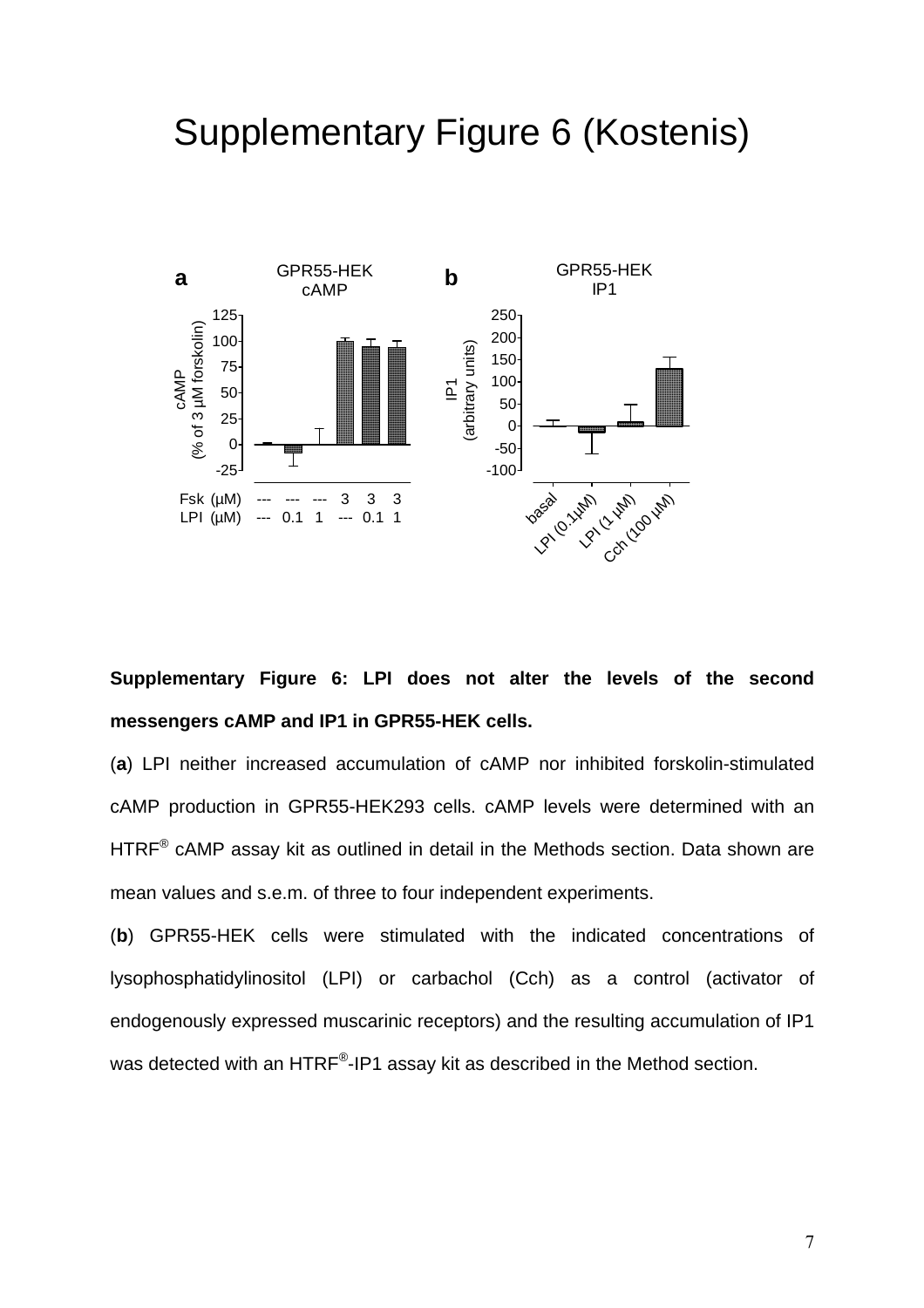## Supplementary Figure 7 (Kostenis)



**Supplementary Figure 7: Coexpression of G13dn does not impact cell surface expression of GPR55.** AD-HEK293 cells stably expressing GPR55 (GPR55-HEK) or not (AD-HEK) were transiently transfected with G13dn or pcDNA3.1 control plasmid and surface expression quantified by ELISA as described in the Method section. Absorbance of GPR55-HEK cells transfected with pcDNA3.1 vector DNA was set 100%. Data shown are mean values + s.e.m. of three independent experiments each performed in triplicate.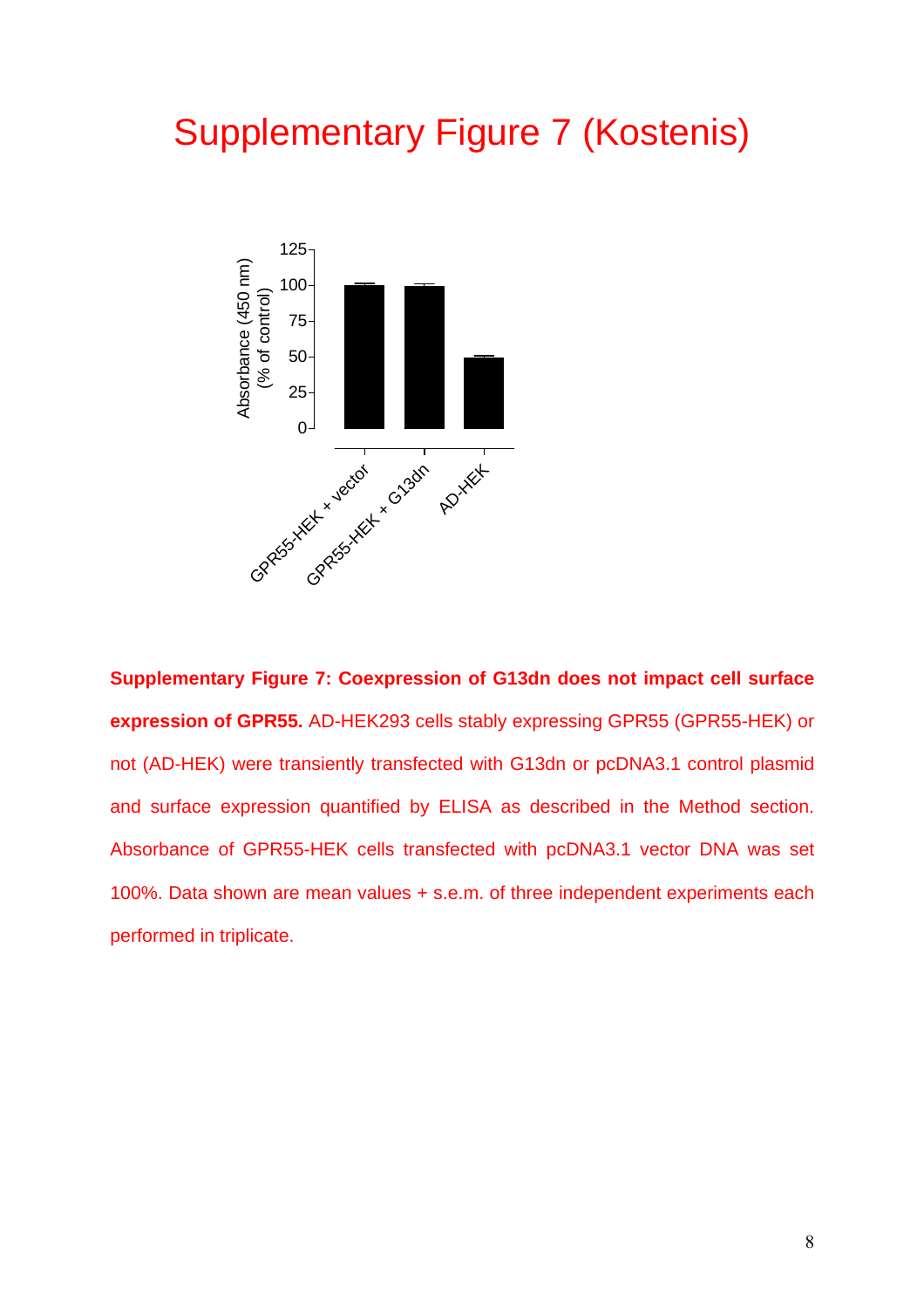## Supplementary Figure 8 (Kostenis)



**Supplementary Figure 8: Kinetic response profiles of Gi/o-linked G proteincoupled receptors in DMR assays.** HEK293 cells transiently transfected to express the Gi/o-coupled 5-oxo-ETE (OXER) receptor (**a**), the nicotinic acid receptor HM74A (**b**), or the short chain fatty acid receptor FFA3 (**c**) were exposed to the indicated concentrations of receptor agonists and wavelength shift over time was monitored as a measure of receptor activation. Depicted are mean values + s.e.m. of optical traces from one experiment, representative for at least three such experiments.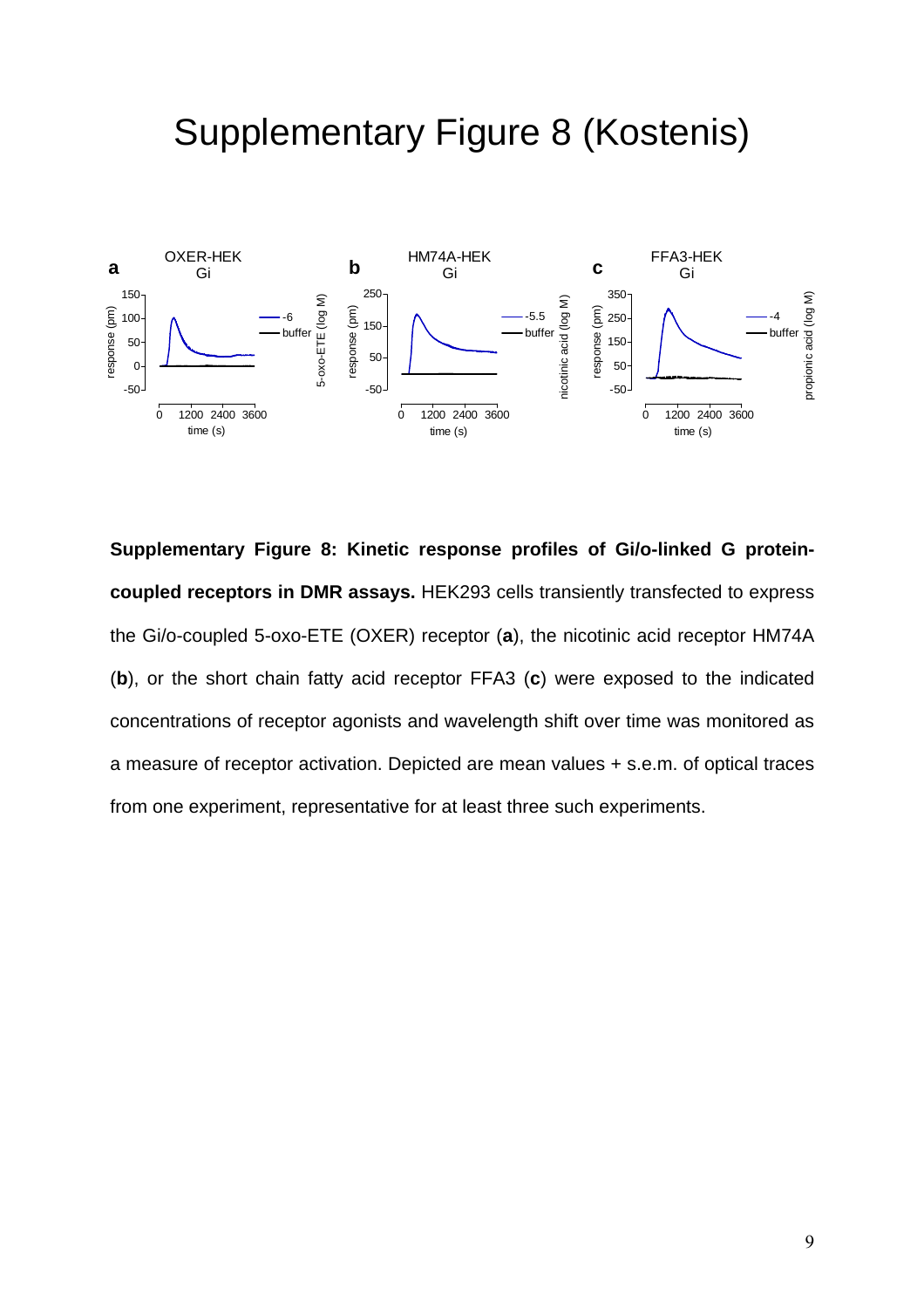## Supplementary Figure 9 (Kostenis)



**Supplementary Figure 9: Kinetic response profile of the adrenergic** β**2 receptor endogenously expressed in HEK293 cells.** (**a**) HEK293 cells were exposed to 10  $\mu$ M of the  $\beta_2$  agonist orciprenaline and wavelength shift over time was monitored as a measure of receptor activation. The orciprenalin trace can be specifically inhibited by the β receptor antagonist propranolol. (**b**) Propranolol does not diminish the DMR response triggered upon stimulation of endogenous muscarinic receptors with carbachol, confirming its specific inhibitory action. Depicted are mean values + s.e.m. of optical traces from one experiment, representative for four such experiments.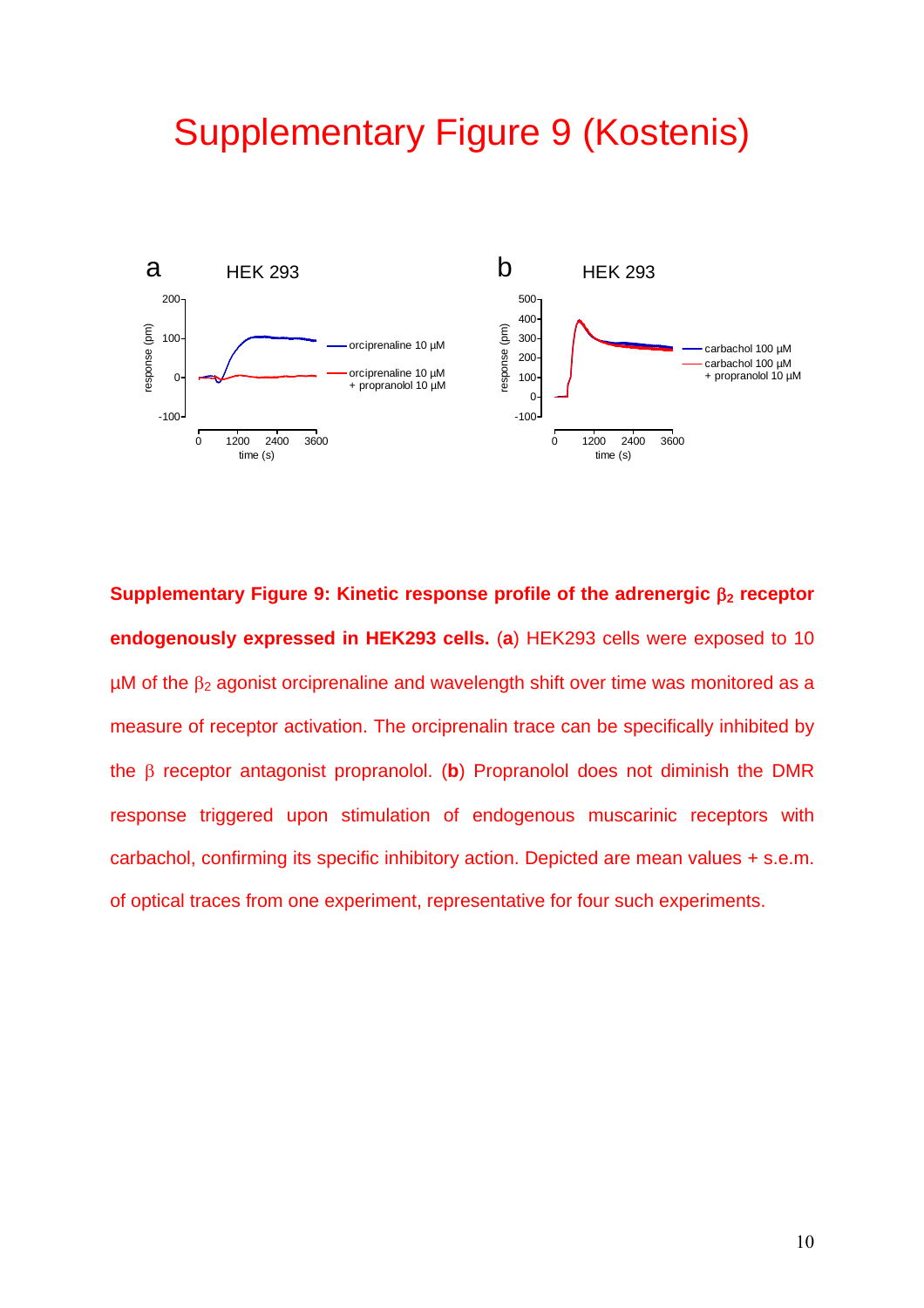## Supplementary Figure 10 (Kostenis)



**Supplementary Figure 10: DMR response profile of the adenylyl cyclase activator forskolin in HEK293 and CHO cells.** HEK293 (**a**) and CHO K1 cells (**b**) cells were exposed to the indicated concentrations of forskolin and wavelength shift over time was monitored as a measure of adenylyl cyclase activation. Depicted are mean values + s.e.m. of optical traces from one experiment, representative for at least six independent experiments.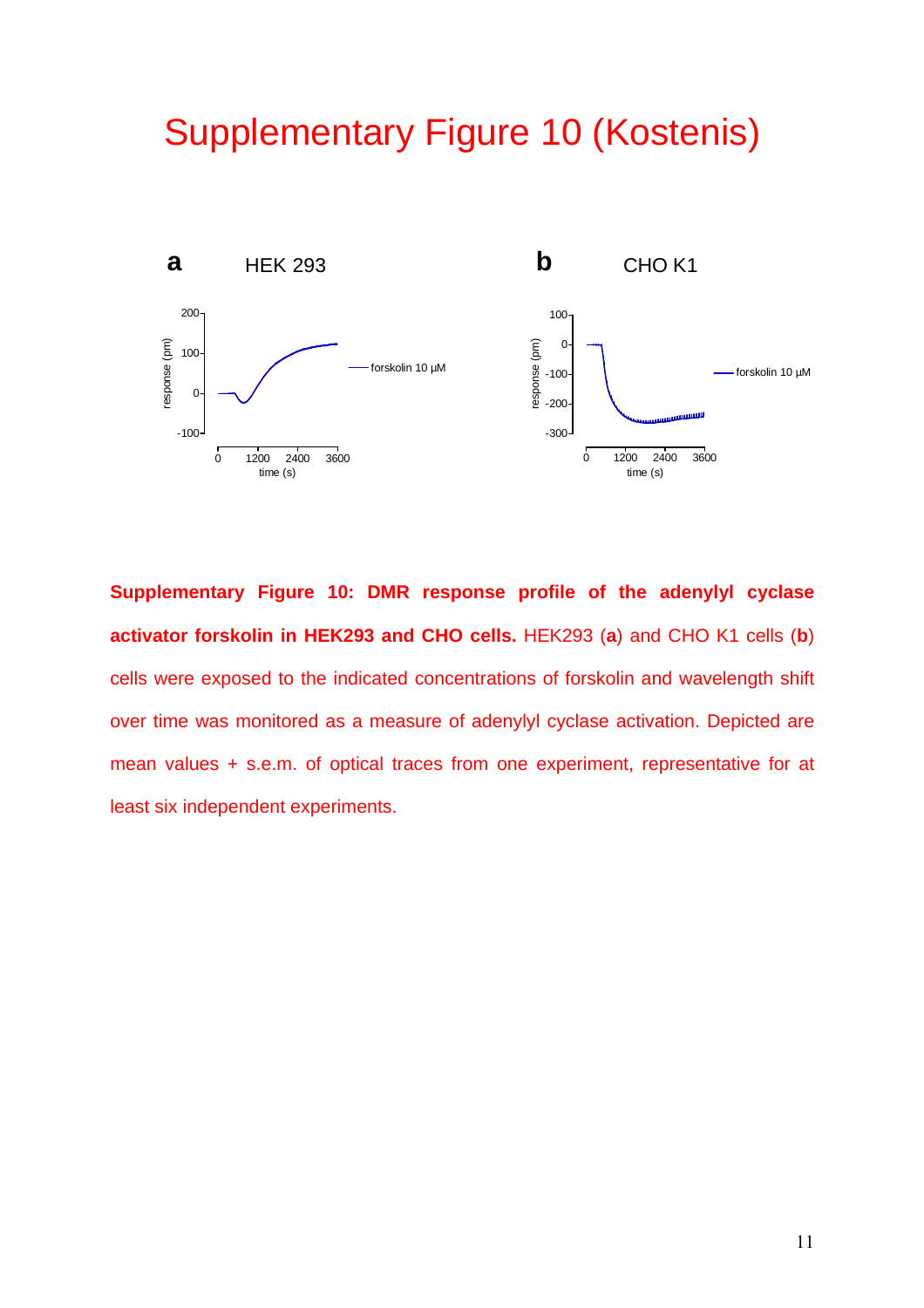## Supplementary Figure 11 (Kostenis)



**Supplementary Figure 11: FFA1-mediated activation of ERK1/2 phosphorylation involves stimulation of Gi/o proteins.** HEK293 Flp-In™ T-REx cells expressing inducible FFA1-eYFP ells were treated with 0.5 µg/ml doxycycline for 48 h to induce receptor expression and ERK1/2 MAP kinase activation was quantified with the SureFire AlphaScreen assay as described in the Method section. For Gi/o inhibition, separate wells were treated with 20ng/ml of pertussis toxin for approximately 16 h. Response to the agonist rosiglitazone (100 µM) was measured after 30 min of stimulation. Shown are mean values + s.e.m. of three independent experiments each performed in duplicates, where doxycycline-induced untreated response was normalized to 100 per cent. \*p<0.05, \*\*p<0.01 according to one-way ANOVA with Bonferroni's multiple comparisons test.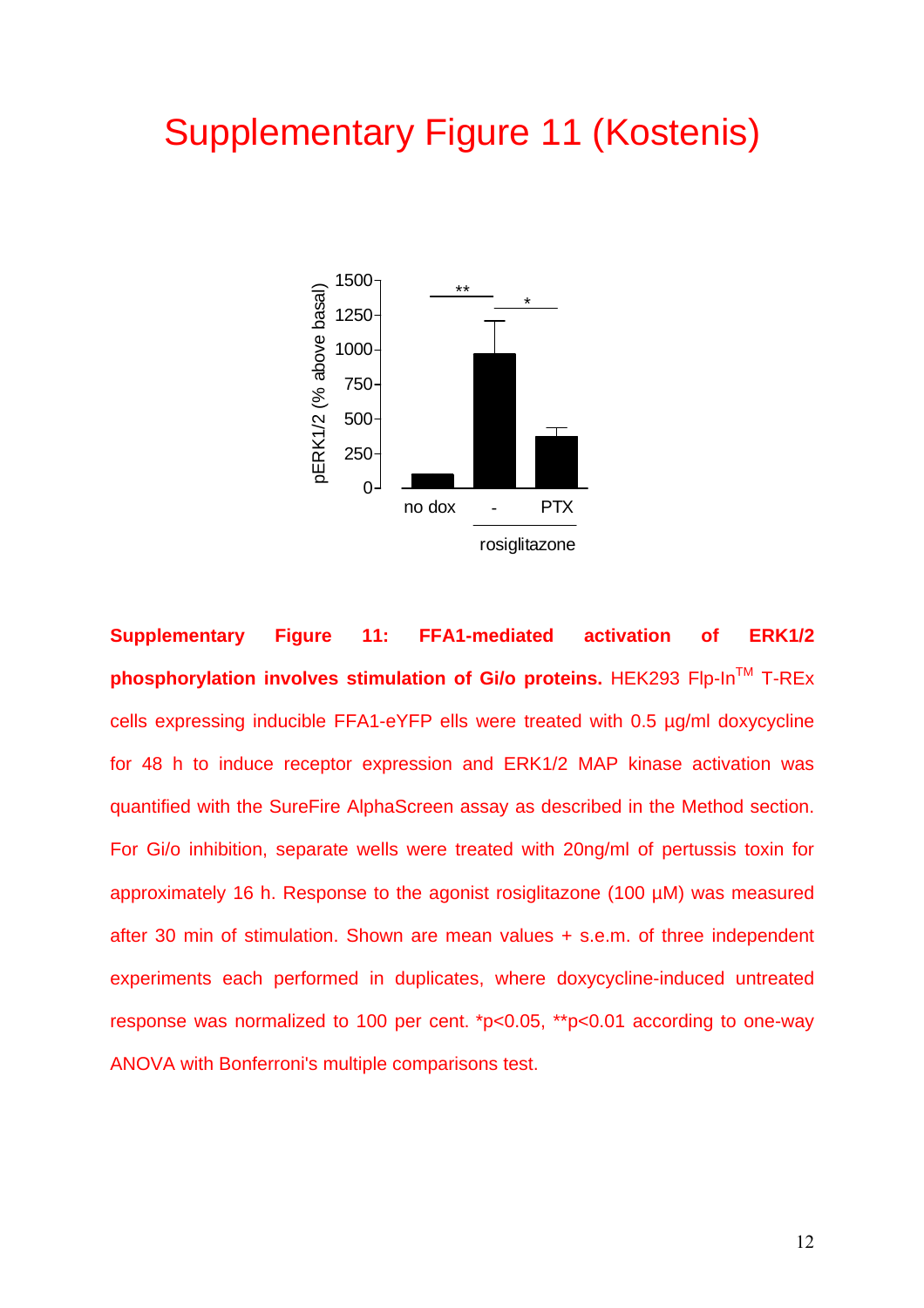## Supplementary Figure 12 (Kostenis)



**Supplementary Figure 12: Acetylcholine-induced intracellular cAMP shift in M2- CHO-cells (a) without and (b) with forskolin (10 µM)-pre-treatment for 2 hours.**  M<sub>2</sub>-mediated alteration of intracellular cAMP is calculated as percent inhibition of adenylyl cyclase stimulated with 7.5 µM forskolin (**a**) and 10 µM forskolin (**b**). Note: in (**a**) acetylcholine and forskolin are applied simultaneously, i.e. Gi stimulation can only be observed if adenylyl cyclase activity is enhanced. In (**b**) forskolin was applied 2 hours prior to acetylcholine. Gi activity is hardly detectable under these conditions. Intracellular levels of cAMP were detected with an HTRF®-cAMP assay kit as described in detail in the Method section. Shown are mean values + s.e.m. of six (**a**) or three (**b**) independent experiments.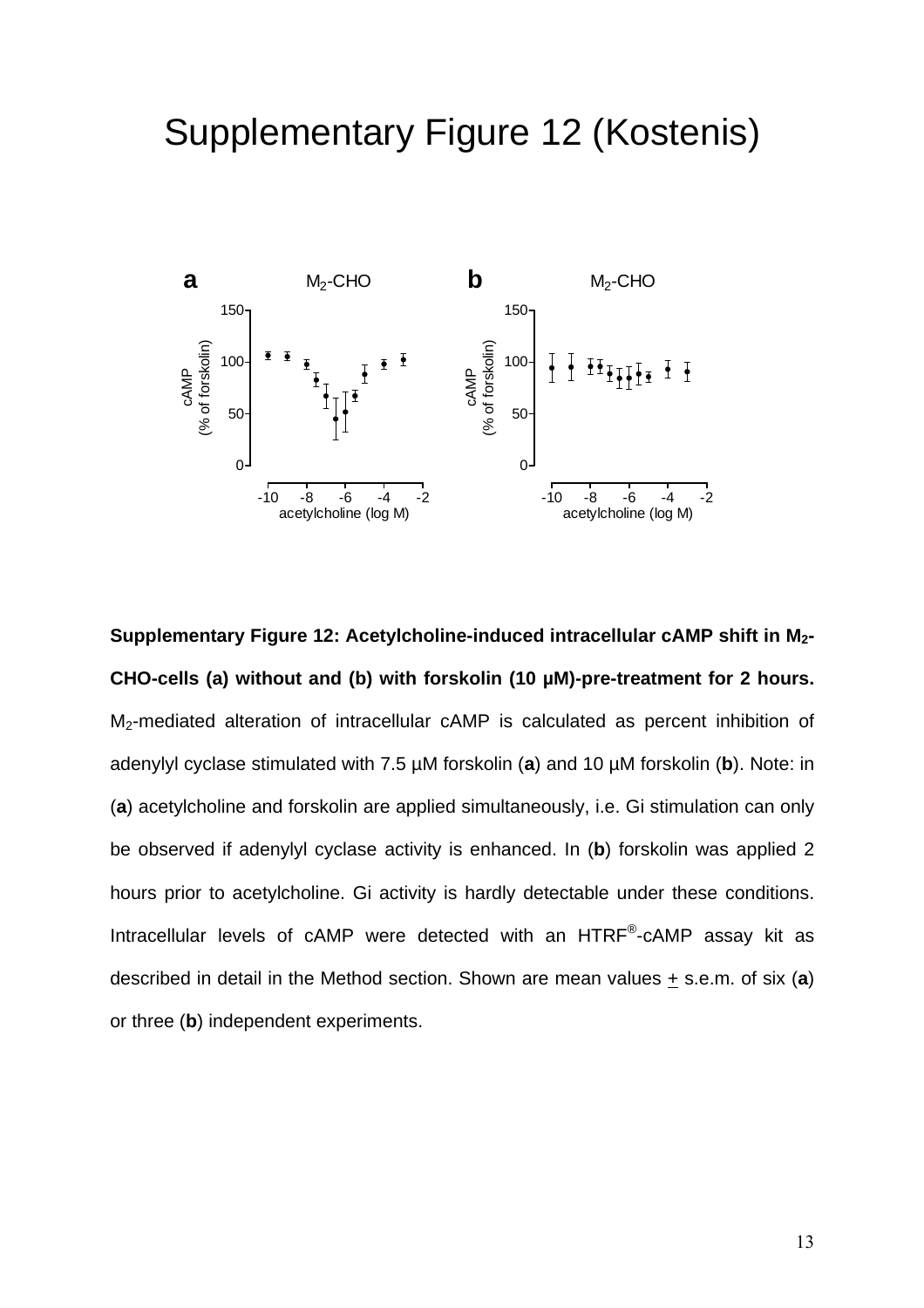### **MATERIAL AND METHODS SUPPLEMENTARY MATERIAL (KOSTENIS)**

### **Chemicals:**

Nicotinic acid and propionic acid were purchased from Sigma-Aldrich (Taufkirchen, Germany) and 5-oxo-6E,8Z,11Z,14Z-eicosatetraenoic acid (5-oxo-ETE) from Cayman (distributed by Biozol, Eching, Germany).

#### **Plasmid origin:**

The high-affinity nicotinic acid receptor  $H M 74A<sup>1</sup>$  was PCR amplified from human adipose tissue cDNA and inserted into the pcDNA3.1(+) expression vector via 5' HindIII and 3'EcoRI sites. The receptor for 5-oxo-eicosatetraenoic acid (OXE) receptor<sup>2</sup> and the FFA3 receptor<sup>3</sup> were cloned from human leukocyte cDNA and inserted via 5' HindIII and 3' EcoRI into pcDNA3.1(+). Correctness of the constructs was verified by restriction endonuclease digestion and sequencing in both directions (MWG Biotech, Ebersberg, Germany). 3xHA-GPR55 cDNA was obtained from the UMR cDNA resource center.

### **Cell culture and transient transfection of HEK293 cells:**

HEK293 cells were cultured as described in Material and Methods. 24 h before transfection cells were plated at a density of 4 million cells/10 cm<sup>2</sup> dish. Cells were transfected using a calcium phosphate-DNA co-precipitation method, where 20 μg of cDNA was diluted in 500 μl of CaCl<sub>2</sub> solution (10 mM Tris base, 1 mM EDTA, pH 8, and 250 mM CaCl<sub>2</sub>) and dropwise added to 500 μl of HBS (280 mM NaCl, 50 mM HEPES, and 1.5 mM sodium phosphate). The precipitation was incubated for 45 min at room temperature and was added to the cells in 10 ml of fresh culture medium and was incubated at  $37^{\circ}$ C in a  $5\%$  CO<sub>2</sub>-humidified atmosphere, 5 h later medium was changed. One day after transfection, the cells were transferred to fibronectin coated Epic® 384 microwell plates at a density of 15.000 cells/well and cultured in growth media for additional 18-24 h. Cells were then subjected to functional analysis using dynamic mass redistribution (DMR) as described in Material and Methods.

### **Cell culture of CHO K1 and CHO Flp-InTM cells**

CHO cell lines were cultured in Ham´s nutrient mixture F-12 (HAM-F12) (Sigma, Taufkirchen, Germany) supplemented with 10 % (v/v) fetal calf serum (FCS), 100 U/ml penicillin, 100 µg/ml streptomycin, and 1mM L-glutamine.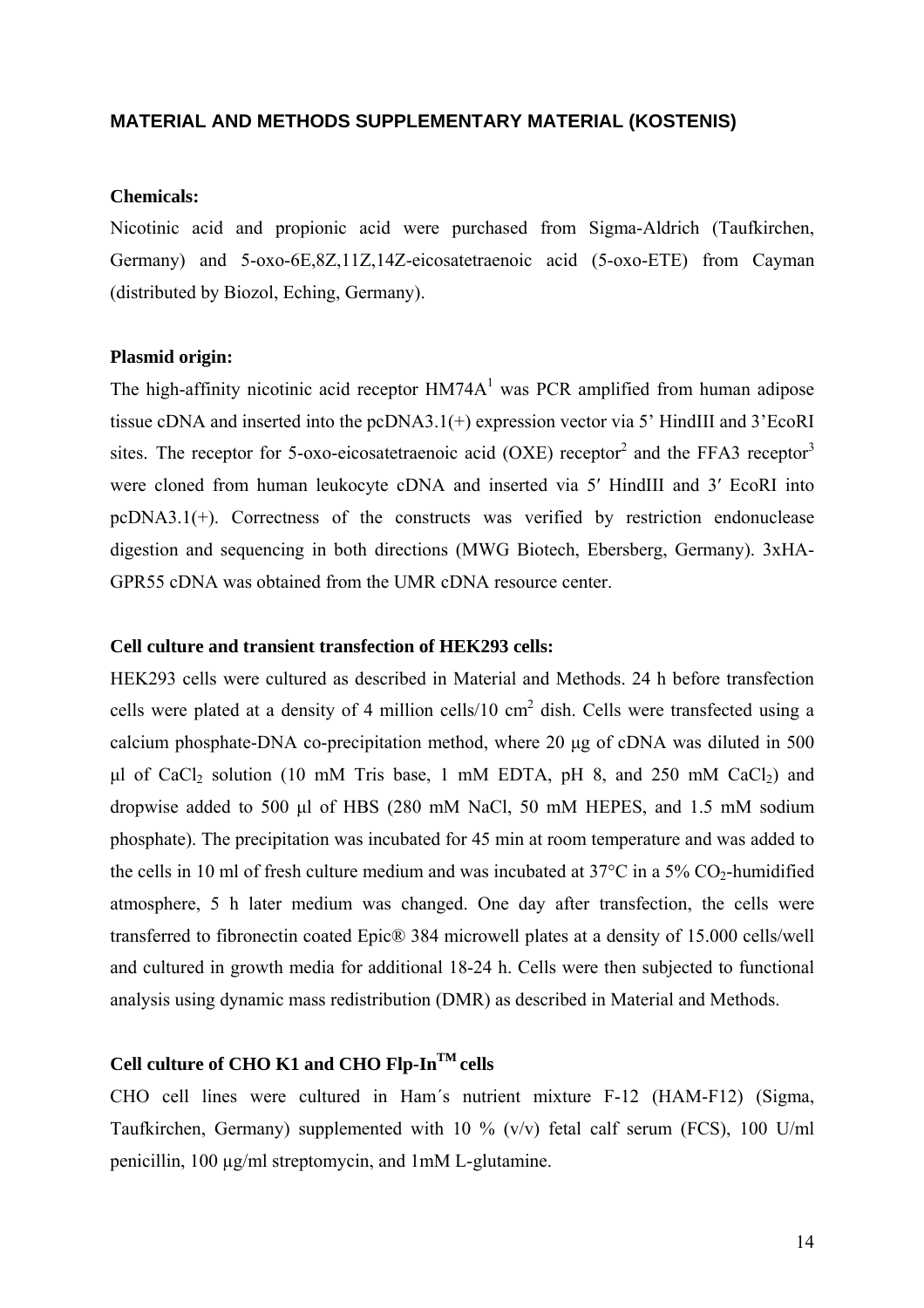### **ELISA**

Determination of cell-surface expression levels of GPR55 containing an N-terminal triple HA-tag was performed in stable GPR55-HEK293 cells transiently cotransfected to express either G13dn or pcDNA3.1 control plasmid. Twenty-four hours after transfection, cells were seeded in poly-D-lysine-coated 48-well tissue-culture plates at a density of 50,000 cells/well. Approximately 48 h after transfection, cells were washed once in minimum essential medium + 0.1% BSA. Cells were then fixed with 4% paraformaldehyde, washed three times with PBS, and blocked with blocking buffer (3% dry milk in 50 mM Tris-HCl, pH 7.5). Hereafter, cells were incubated with the primary monoclonal mouse anti-HA antibody (Sigma-Aldrich) diluted in blocking buffer at 1:400 for 1 h at room temperature followed by three washes and a 1-h incubation with secondary antibody (1:1000, goat anti-mouse conjugated to horseradish peroxidase, Sigma-Aldrich) in blocking buffer. After three final washes, the secondary antibody was detected and quantified after adding the colorimetric horseradish peroxidase substrate 3,3′,5,5′-tetramethylbenzidine (Sigma-Aldrich). When adequate color change was reached, the reaction was terminated by the addition of  $0.5$  M  $H<sub>2</sub>SO<sub>4</sub>$ . Samples were then transferred to a 96-well plate, and colorimetric readings were obtained at optical density of 450 nM on a Tecan Sunrise absorbance reader (Tecan, Maennedorf, Switzerland). All experiments were performed in triplicate.

### **ERK1/2 phosphorylation assays**

 FFA1-eYFP mediated activation of ERK 1/2 was assessed using the SureFire ERK1/2 AlphaScreen assay from Perkin Elmer (Buckinghamshire, UK) and read on a BMG Labtech PheraSTAR FS plate reader (Buckinghamshire, UK), as described previously<sup>4</sup>. Briefly, HEK293 Flp-In<sup>TM</sup> T-REx cells expressing inducible FFA1-eYFP were seeded in poly-Dlysine coated 96-well culture plates at 40,000 cells per well and treated with 0.5 ug/ml doxycycline to induce receptor expression as required. The night before assay, appropriate wells were incubated with 20 ng/ml Pertussis toxin, and all cells were serum starved in cell culture medium lacking dialyzed fetal bovine serum for 2 hours on the day of assay. After 30 min of agonist stimulation, ERK1/2 activation was terminated by aspiration of assay medium and immediate addition of lysis buffer provided with the kit. Phosphorylated ERK1/2 was then quantified according to manufacturer's instructions.